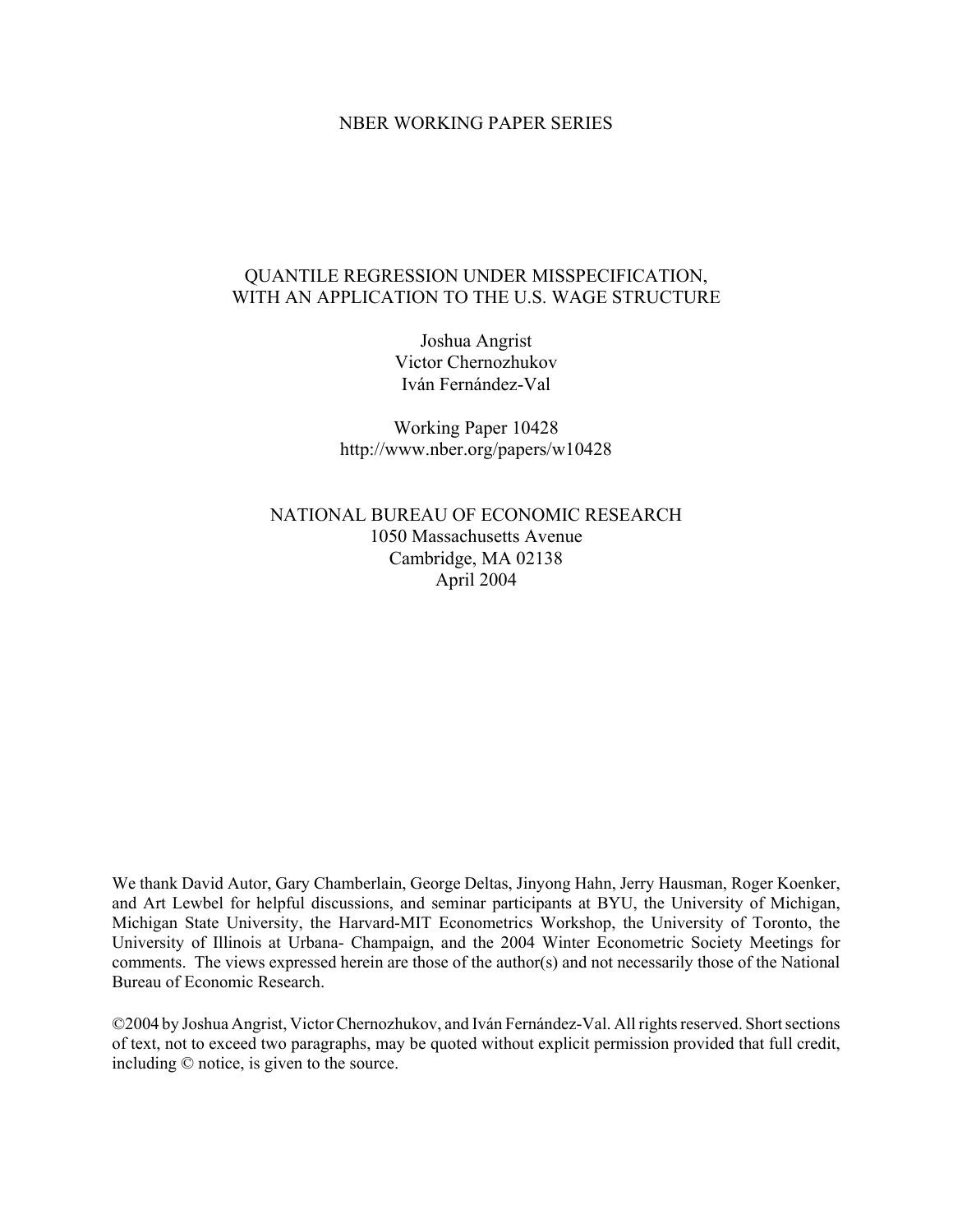Quantile Regression under Misspecification, with an Application to the U.S. Wage Structure Joshua Angrist, Victor Chernozhukov, and Iván Fernández-Val NBER Working Paper No. 10428 April 2004 JEL No. J31, C13, C14

### **ABSTRACT**

Quantile regression(QR) fits a linear model for conditional quantiles, just as ordinary least squares (OLS) fits a linear model for conditional means. An attractive feature of OLS is that it gives the minimum mean square error linear approximation to the conditional expectation function even when the linear model is misspecified. Empirical research using quantile regression with discrete covariates suggests that QR may have a similar property, but the exact nature of the linear approximation has remained elusive. In this paper, we show that QR can be interpreted as minimizing a weighted mean-squared error loss function for specification error. The weighting function is an average density of the dependent variable near the true conditional quantile. The weighted least squares interpretation of QR is used to derive an omitted variables bias formula and a partial quantile correlation concept, similar to the relationship between partial correlation and OLS. We also derive general asymptotic results for QR processes allowing for misspecification of the conditional quantile function, extending earlier results from a single quantile to the entire process. The approximation properties of QR are illustrated through an analysis of the wage structure and residual inequality in US Census data for 1980, 1990, and 2000. The results suggest continued residual inequality growth in the 1990s, primarily in the upper half of the wage distribution and for college graduates.

Joshua Angrist MIT Department of Economics 50 Memorial Drive Cambridge, MA 02142-1347 and NBER angrist@mit.edu

Victor Chernozhukov MIT Department of Economics 50 Memorial Drive Cambridge, MA 02142-1347 vchern@mit.edu

Iván Fernández-Val MIT Department of Economics 50 Memorial Drive Cambridge, MA 02142-1347 ifern12@mit.edu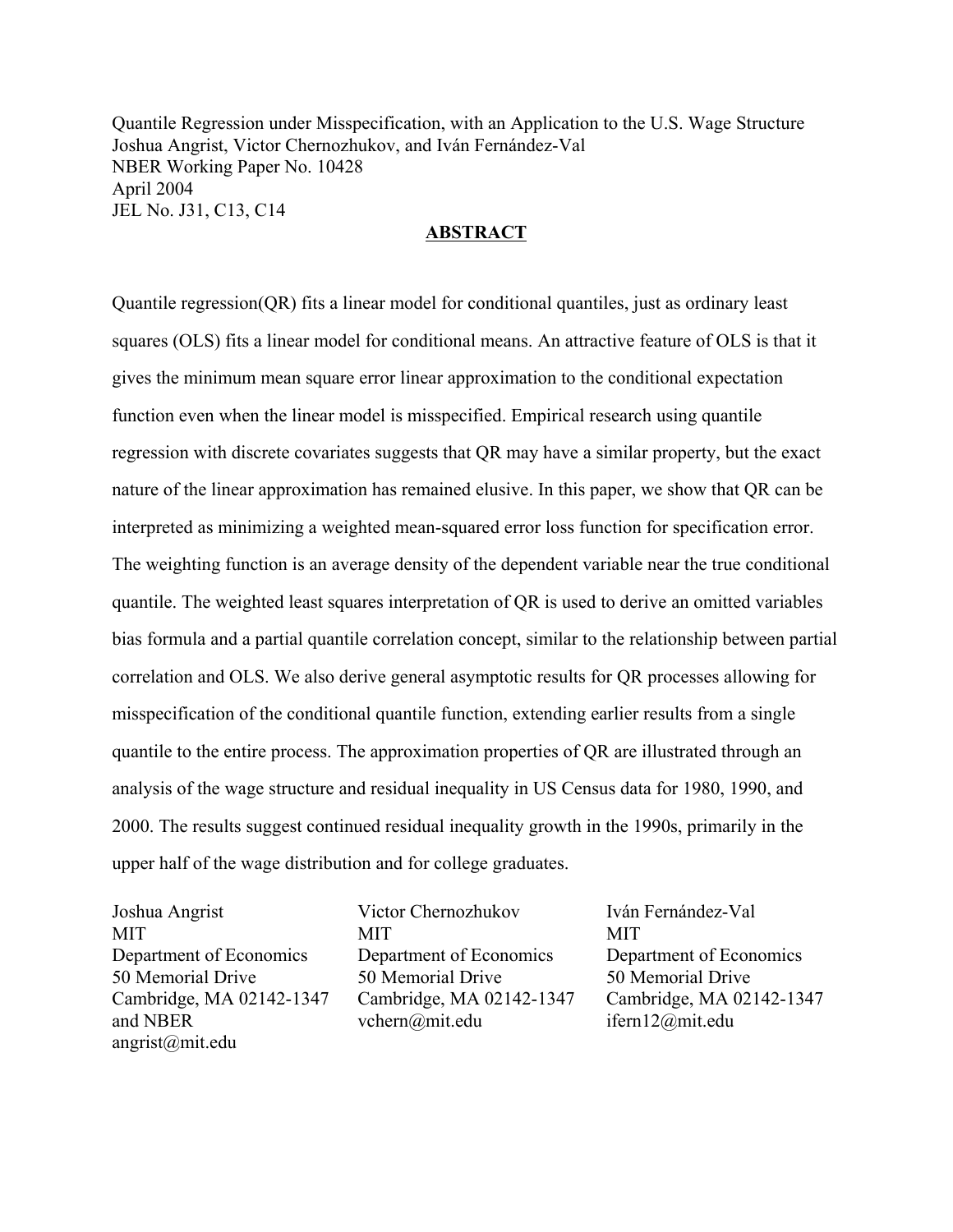## 1 Introduction

The Quantile Regression (QR) estimator, introduced by Koenker and Bassett (1978), is an increasingly important empirical tool, allowing researchers to fit parsimonious models to an entire conditional distribution. Part of the appeal of quantile regression derives from a natural parallel with conventional ordinary least squares (OLS) or mean regression. Just as OLS regression coefficients offer convenient summary statistics for conditional expectation functions (CEF), quantile regression coefficients can be used to make easily interpreted statements about conditional distributions. Moreover, unlike OLS coefficients, QR estimates capture changes in distribution shape and spread, as well as changes in location.

An especially attractive feature of OLS regression estimates is their robustness and interpretability under misspecification of the CEF. In addition to consistently estimating a linear CEF, OLS estimates provide the minimum mean square error (MMSE) linear approximation to a CEF of any shape. The MMSE interpretation of OLS is emphasized by Chamberlain (1984) and Goldberger (1991), while an average derivative interpretation of OLS features in Angrist and Krueger (1999). This robustness property  $-$  i.e., the fact that OLS provides a meaningful and well-understood summary statistic for multivariate conditional expectations under almost all circumstances – undoubtedly contributes to the primacy of OLS regression as an empirical tool. In view of the possibility of interpretation under misspecification, modern theoretical research on regression inference typically also allows for misspecification when deriving limiting distributions (see, e.g., White, 1980).

While QR estimates are as easy to compute as OLS regression coefficients, an important difference between OLS and QR is that most of the theoretical and applied work on QR postulates a true linear model for conditional quantiles. This raises the question of whether and how QR estimates can be interpreted when the linear model for conditional quantiles is misspecified (for example, QR estimates at different quantiles may imply conditional quantile functions that cross). One interpretation for QR under misspecification is that it provides the best linear predictor for a response variable under asymmetric loss. This interpretation is not very satisfying, however, since prediction under asymmetric loss is typically not the object of interest in empirical work (see, e.g., Koenker and Hallock,  $2001$ ).<sup>1</sup> Empirical research on quantile regression with discrete covariates suggests that QR may have an approximation property similar to that of OLS, but the exact nature of the linear approximation has remained an important unresolved

<sup>&</sup>lt;sup>1</sup>An exception is the forecasting literature; see, e.g., Giacomini and Komunjer (2003).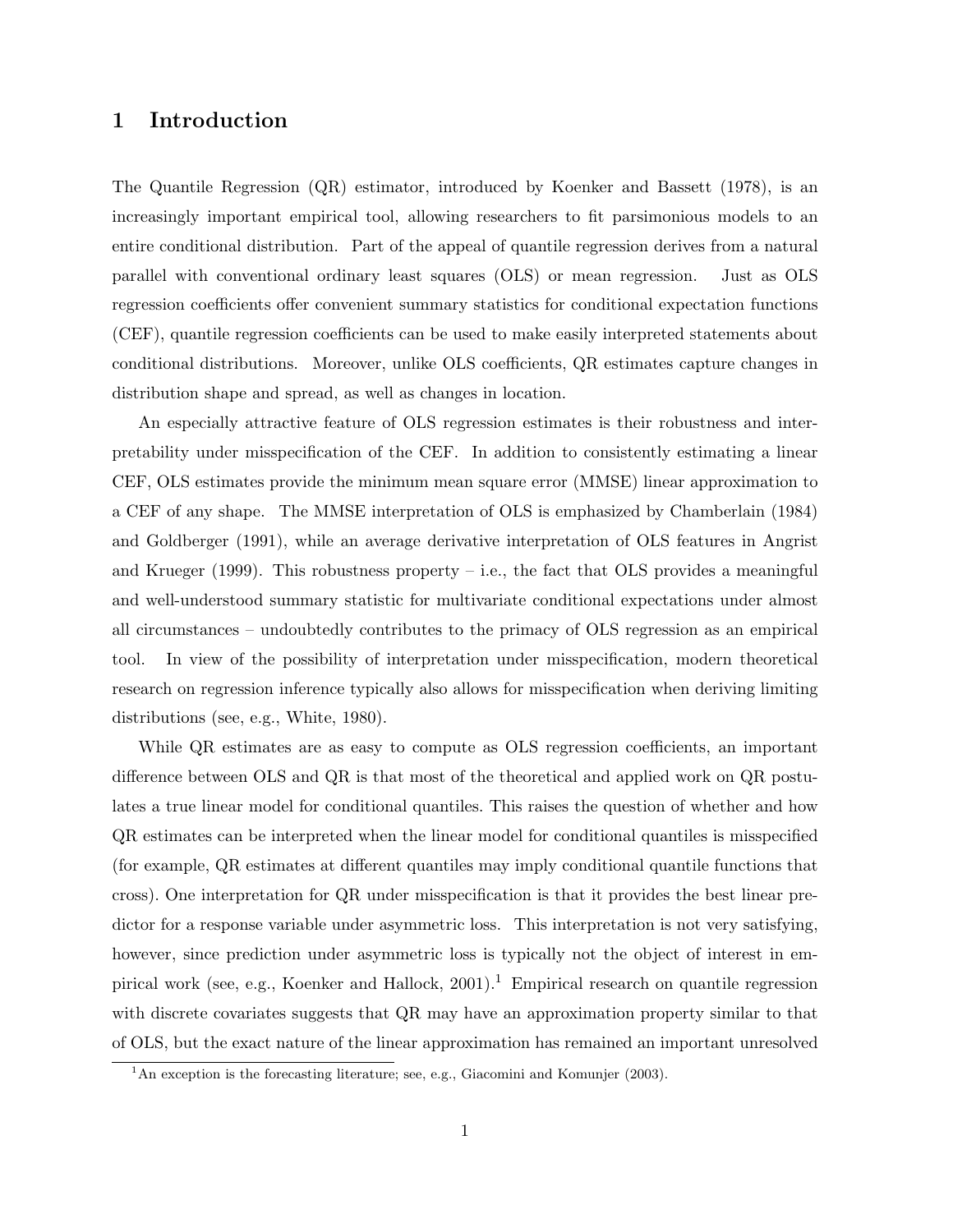question (cf. Chamberlain, 1994, p. 181).

The first contribution of this paper is to show that QR can be interpreted as the best linear predictor (BLP) for the conditional quantile function (CQF) using a weighted mean-squared error loss function, much as OLS regression provides a MMSE fit to the CEF. The implied QR weighting function can be used to understand which, if any, parts of the distribution of regressors contribute disproportionately to a particular set of QR estimates. We also show how the weighted mean-square error interpretation can be used to interpret QR coefficients as partial quantile correlation coefficients and to develop an omitted variable bias formulae for QR.

A second contribution is to develop a distribution theory for the entire QR process that applies under misspecification of the conditional quantile function. The approach developed here has two advantages over current practice. First, we do not assume that the true quantile function is linear. Second, some of the regularity conditions that would be required for a fully nonparametric approach, such as multiple differentiability of the quantile function in regressors and continuity of regressors, are not needed. Our analysis of the QR process extends the results of Chamberlain (1994) and Hahn (1997), who derived the basic variance formula for a particular quantile under misspecification. See also Koenker and Machado (1999), Gutenbrunner and Jureckova (1992), and Gutenbrunner, Jureckova, Koenker, Portnoy (1993), who develop inference procedures based on QR processes for the linear location shift model and linear Pitman deviations from this model.

An important consequence of our analysis is that the currently used inference tools on the QR process, such as those in Koenker and Machado (1999), are not robust to misspecification. This is because the limit distribution of the QR process is not distribution-free under misspecification. Moreover, Khmaladzation techniques, as in Bai (1998) and Koenker and Xiao (2002), cannot restore the distribution-free nature of the limit theory in this case. We therefore suggest alternative methods that provide valid inference for the QR process under misspecification.

The approximation theorems and other theoretical ideas in the paper are illustrated with an analysis of wage data from the 1980, 1990, and 2000 U.S. censuses. The analysis here is motivated by similar studies in labor economics, where quantile regression has been widely used to model changes in the wage distribution (see, e.g., Buchinsky, 1994 and Autor, Katz, and Kearney, 2004 for the US; Gosling, Machin, and Meghir, 2000, for the UK; Abadie, 1997, for Spain, and Machado and Mata, 2003, for Portugal). In particular, we show that quantile regression, while an inexact model for conditional quantiles, gives a good account of the relevant stylized facts. An appealing feature of quantile regression in this context is that quantile regression coefficients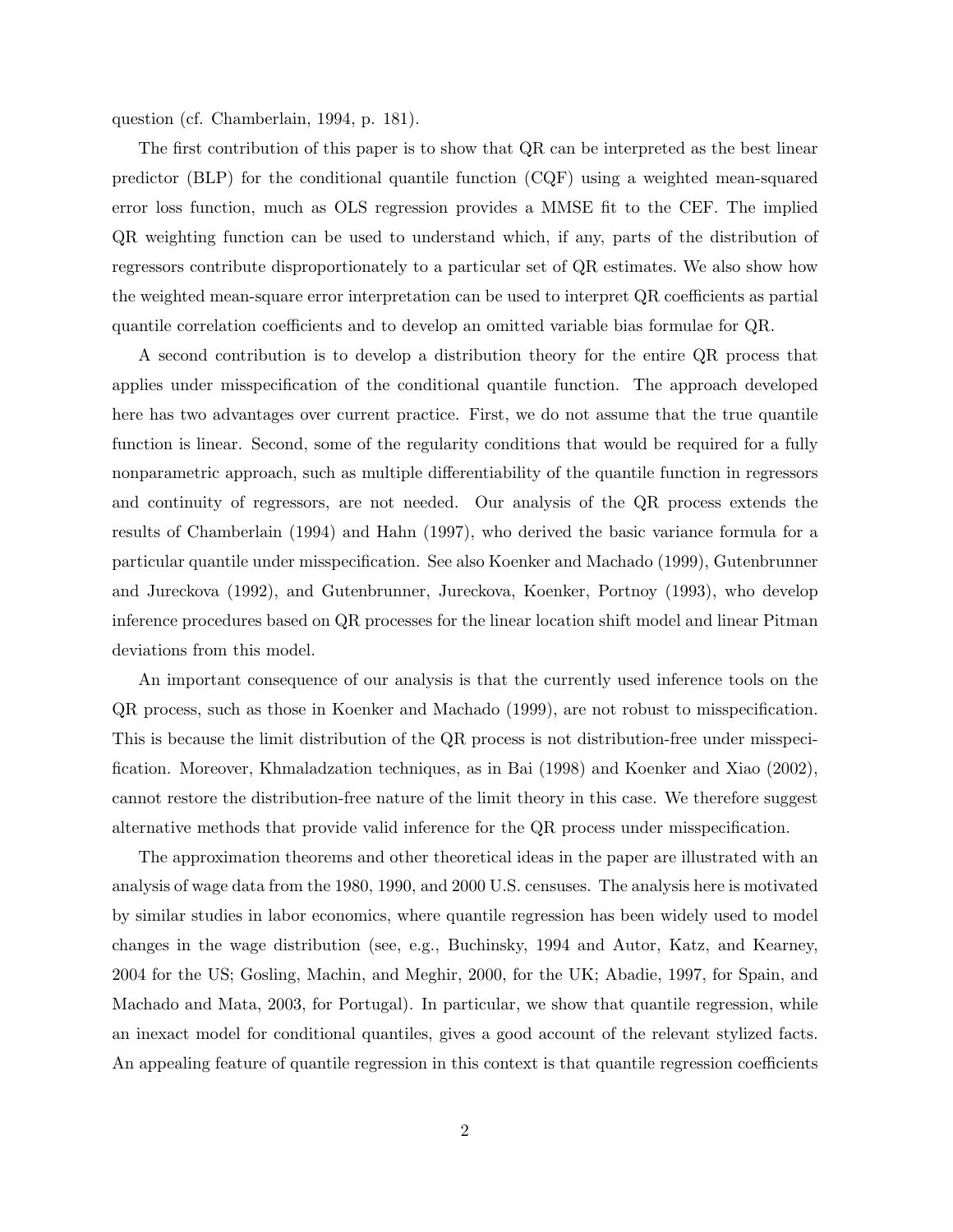can be used directly to describe "residual inequality," i.e. the spread in the wage distribution conditional on the variables included in the quantile regression model. Attempts to model residual wage inequality have been of major substantive importance to labor economists since Juhn, Murphy, and Pierce (1993).

The paper is organized as follows. Section 2 introduces assumptions and notation and presents the main approximation theorems, followed by an empirical illustration. Section 3 provides the inference theory for QR processes under misspecification. Section 4 presents additional empirical results on the evolution of residual inequality using data from the 1980, 1990, and 2000 censuses. Section 5 concludes with a brief summary.

# 2 Interpreting QR Under Misspecification

#### 2.1 Notation and Framework

Given a continuos response variable Y and a  $d \times 1$  regressor vector X, we are interested in the (population) conditional quantile function  $(CQF)$  of Y given X. The conditional quantile function is defined as:

$$
Q_{\tau}(Y|X) \equiv \inf \{ y : F_Y(y|X) \ge \tau \},\tag{1}
$$

where  $F_Y(y|X)$  is the distribution function for Y conditional on X, with associated conditional density  $f_Y(y|X)$ . The CQF can also be defined as the solution to the following minimization problem (assuming integrability throughout where needed):

$$
Q_{\tau}(Y|X) \equiv \arg\min_{q(X)} E\left[\rho_{\tau}(Y - q(X))\right],\tag{2}
$$

where  $\rho_{\tau}(u) = (\tau - 1(u \le 0))u$  and the minimum is over the set of measurable functions of X. This is a potentially infinite-dimensional problem if covariates are continuous, and can be very high-dimensional even with discrete  $X$ . It may nevertheless be possible to capture important features of the CQF using a linear model. This motivates linear quantile regression.

The Koenker and Bassett (1978) linear quantile regression (QR) estimator solves the following population minimization problem:

$$
\beta(\tau) \equiv \arg \min_{\beta \in \mathbb{R}^d} \ E\left[\rho_\tau (Y - X'\beta)\right]. \tag{3}
$$

If  $q(X)$  is in fact linear, the QR minimand will find it (just as if the CEF is linear, OLS regression will find it). More generally, QR provides the best linear predictor for Y under the asymmetric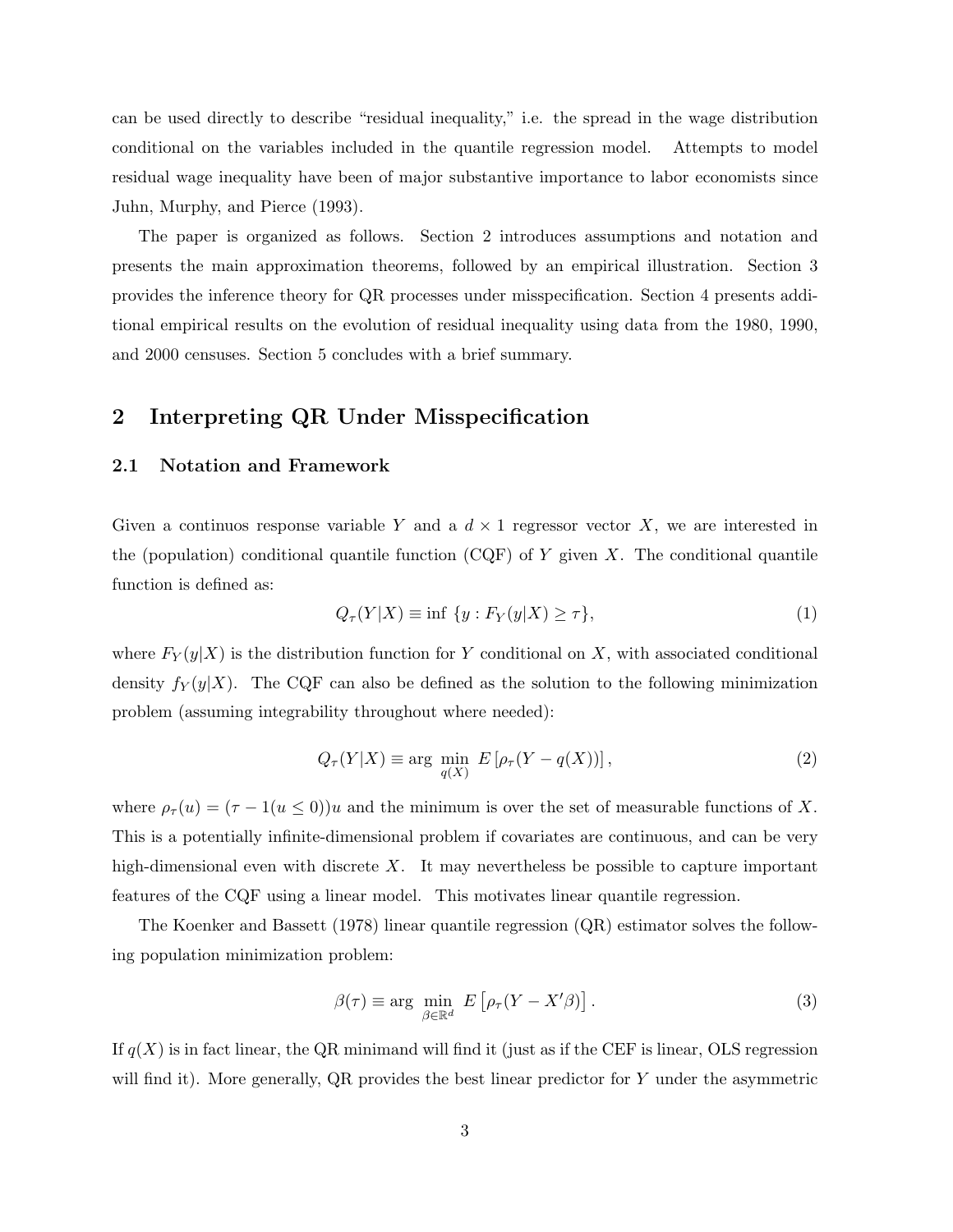loss function,  $\rho_{\tau}$ . As noted in the introduction, however, prediction under asymmetric loss is rarely the object of empirical work. Rather, the conditional quantile function is of intrinsic interest. For example, labor economists are often interested in comparisons of conditional deciles as a measure of how the spread of a wage distribution changes conditional on covariates, as in Katz and Murphy (1992) and Juhn, Murphy, and Pierce (1993). Thus, we would like to establish the nature of approximation that QR provides.

#### 2.2 The QR Approximation Property

Our principal theoretical result is that the population QR vector minimizes a weighted sum of squared specification errors. This is easiest to show using notation for a quantile-specific specification error and for a quantile-specific residual. For a given quantile  $\tau$ , we define the QR specification error as:

$$
\Delta_{\tau}(X,\beta) = X'\beta - Q_{\tau}(Y|X). \tag{4}
$$

Similarly, let  $\epsilon_{\tau}$  be a quantile-specific residual, defined as the deviation of the response variable from the conditional quantile of interest:

$$
\epsilon_{\tau} = Y - Q_{\tau}(Y|X),\tag{5}
$$

with conditional density  $f_{\epsilon_{\tau}}(e|X)$  at  $\epsilon_{\tau} = e$ . The following theorem shows that QR is the weighted least squares approximation to the unknown CQF.

**Theorem 1 (Approximation Property)** Suppose that (i) the conditional density  $f_Y(y|X)$ exists a.s., (ii)  $Q_{\tau}(Y|X)$  is uniquely defined by (2), and (iii)  $\beta(\tau)$  is uniquely defined by (3). Then

$$
\beta(\tau) = \arg \min_{\beta \in \mathbb{R}^d} E\left[w_\tau(X, \beta) \cdot \Delta^2_\tau(X, \beta)\right], \tag{P1}
$$

where

$$
w_{\tau}(X,\beta) = \int_0^1 (1-u) f_{\epsilon_{\tau}}(u\Delta_{\tau}(X,\beta)|X) du \qquad (6)
$$

$$
= \int_0^1 (1 - u) \cdot f_Y(u \cdot X'\beta + (1 - u) \cdot Q_\tau(Y|X)|X) du > 0.
$$
 (7)

This result says that the population QR coefficient vector  $\beta(\tau)$  minimizes the expected weighted mean squared approximation error, i.e. the square of the difference between the true CQF and the linear approximation, with weighting function  $w_\tau(X,\beta)$ . The weights involve an integral in either the conditional density of the quantile residual, or, by a change of variables using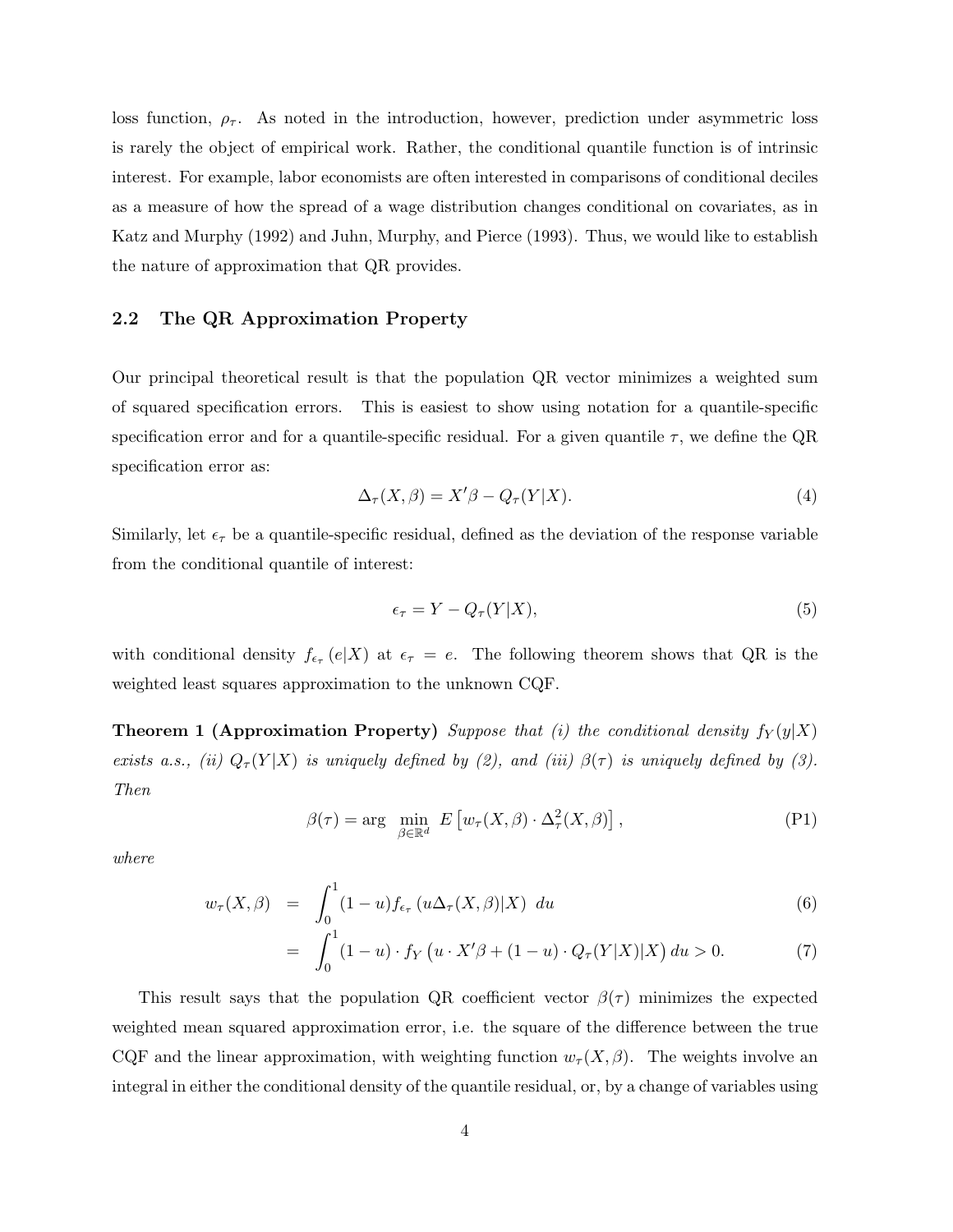$Y = Q_{\tau}(Y|X) + \epsilon_{\tau}$ , the conditional density of the response variable. The latter representation shows the weighting function to be given by the average density of the response variable over a line from the point of approximation,  $X'\beta$ , to the true conditional quantile,  $Q_{\tau}(Y|X)$ . Premultiplication by the term  $(1 - u)$  in the integral results in more weight being applied at points on the line closer to the true CQF.

We refer to the function  $w_\tau(X,\beta)$  as defining *importance weights*, since this function determines the importance the QR minimand gives to points in the support of  $X$  for a given distribution of X. In addition to the importance weights, the probability distribution of X also determines the ultimate weight given to different values of X in the least squares problem. To see this, note that we can also write the QR minimand as

$$
\beta(\tau) = \arg \min_{\beta \in \mathbb{R}^d} \int w_\tau(x, \beta) \cdot \Delta_\tau^2(x, \beta) \, dP(x), \tag{8}
$$

where  $P(x)$  is the CDF of X (with associated probability or density function  $p(x)$ ). Thus, the overall weight varies in the distribution of X according to

$$
w_{\tau}(x,\beta) \cdot p(x). \tag{9}
$$

The sense in which QR approximates a nonlinear CQF can be seen for an empirical wage equation in Figure 1. This figure plots an estimate of the CQF for log-earnings given education for the 0.10, 0.25, 0.50, 0.75 and 0.90 quantiles, using data for US-born black and white men aged 40-49 from the 1980 census (see Appendix for details concerning data). Here we take advantage of the discreteness of the schooling variable and the large census sample to compare  $QR$  estimates with the true (sample)  $CQF$  evaluated at each point in the support of X. In addition to the dots plotting  $Q_{\tau}(Y|X)$  against X, the figure also shows the (solid) QR regression line.

To compare the consequences of combined importance- and histogram-weighting, as in Theorem 1, to a weighting scheme using the  $X$  histogram only, the figure also shows a graphical representation of a minimum distance (MD) estimator suggested by Chamberlain (1994). The MD estimator is the sample analog of the vector  $\tilde{\beta}(\tau)$  solving

$$
\tilde{\beta}(\tau) = \arg \min_{\beta \in \mathbb{R}^d} E\left[ (Q_\tau(Y|X) - X'\beta)^2 \right] = \arg \min_{\beta \in \mathbb{R}^d} E\left[ \Delta_\tau^2(X, \beta) \right]. \tag{10}
$$

In other words,  $\tilde{\beta}(\tau)$  is the slope of the linear regression of  $Q_{\tau}(Y|X)$  on X, weighted only by the probability distribution of  $X, p(x)$ . The dashed line in the figure has the slope determined by Chamberlain's estimator. Note that unlike QR, the MD estimator relies on the ability to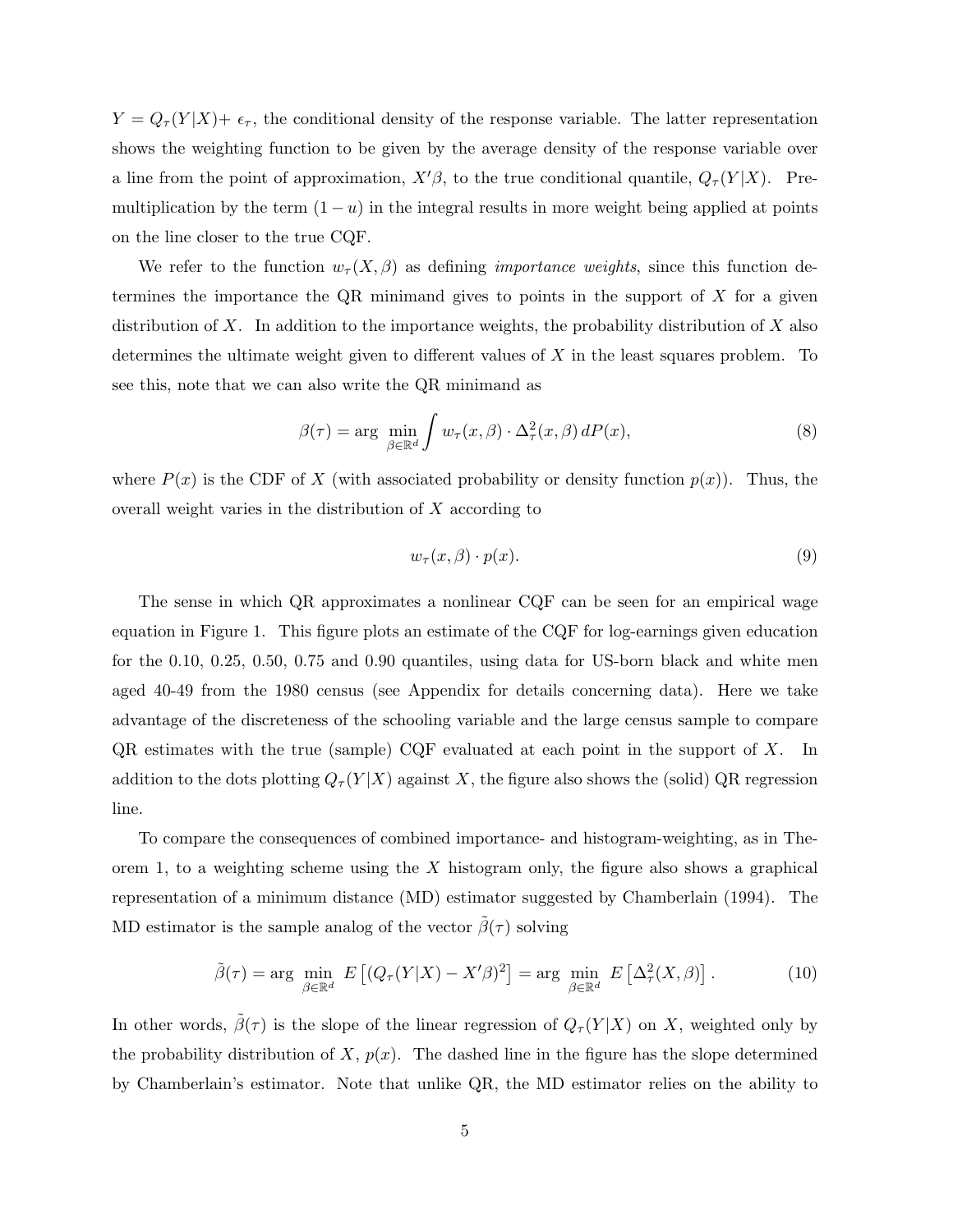nonparametrically estimate  $Q_{\tau}(Y|X)$  in a nonparametric first step. This is facilitated here by the discreteness of  $X$  and our large census samples, but would otherwise require additional restrictions and regularity conditions. Chamberlain (1994) observes that, in general, the MD estimator is likely to be attractive only when  $X$  is low dimensional and the sample size is large.

For every quantile, the QR and MD regression lines are remarkably close, supporting the conclusion reached in Theorem  $1$  – that QR is a weighted MD approximation to the unknown  $CQF$  – and suggesting the extra weighting by the importance weights  $w_{\tau}(x,\beta)$  does not induce big differences between MD and QR. In fact, for some quantiles, the MD and QR lines are not discernible different. Under either weighting scheme, the linear fits appear to describe the actual conditional quantiles reasonably well.

By way of comparison and to provide a visual standard for the goodness of fit of QR to the CQF, the figure also incorporates a panel illustrating the fit of an OLS regression line to the CEF. This panel (bottom, right position in the figure) shows points on the CEF plotted as dots, along with the dashed OLS regression line and the solid generalized least squares (GLS) regression line. To compute the GLS slope,  $E[Y|X]$  was regressed on X, weighted by the inverse of the conditional variance of Y given  $X$ . The OLS fit to the CEF is similar to the QR fit to the CQF at the median. The estimated median QR and OLS regression slopes are also similar, at 6.39 and 6.98 in percentage terms. Panel A of Table 1 reports the slopes of the lines plotted in each panel of Figure 1.

To further investigate the nature of the QR weighting function in the schooling example, Figure 2 plots  $w_{\tau}(x,\beta(\tau))p(x)$  against the regressor X. The solid line in the figure shows the product  $w_\tau(x,\beta(\tau))p(x)$ , along with the histogram of education,  $p(x)$ , the weights used in the Chamberlain MD estimator. The figure also shows normalized kernel density estimates of the importance weights,  $w_{\tau}(x,\beta(\tau))$ , plotted with a dashed line.<sup>2</sup> Consistent with the comparison of estimators in Figure 1, the importance weights are reasonably flat for the quantiles considered here, so that most of the variation in the overall weighting function comes from the  $X$  histogram. As in Figure 1, Figure 2 again includes an analogous panel for mean regression and the CEF. The CEF analog of the QR importance weights is the inverse of  $V[Y|X]$ , since the latter plays the role of importance-weighting in GLS estimation. Here too, the importance weighting function is reasonably flat.

<sup>&</sup>lt;sup>2</sup>See Appendix B for a detailed description of the procedure used for kernel density estimation of the weights.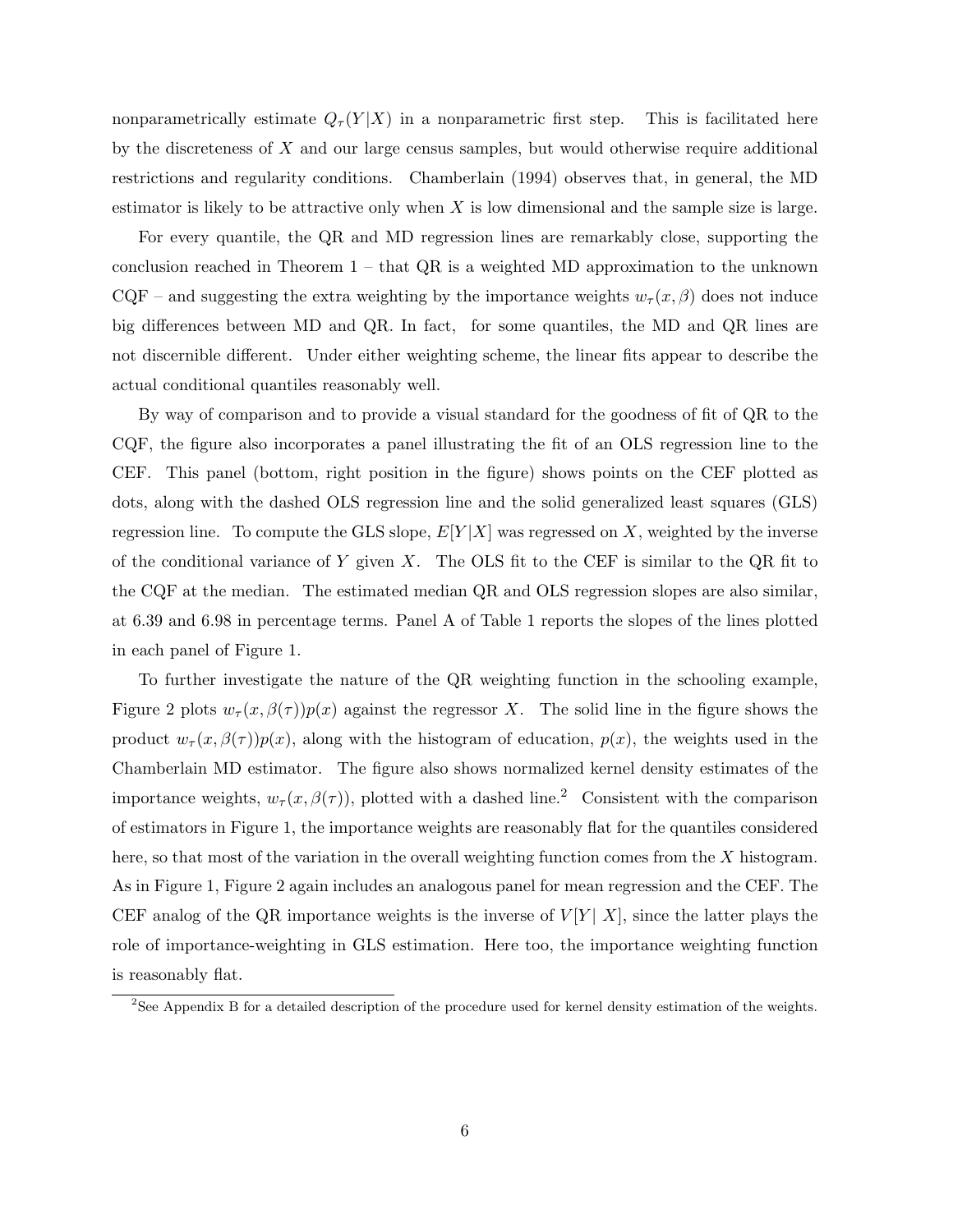#### 2.3 Conditional Density as Primary Determinant of Importance Weights

What features of the joint distribution of Y and X determine the theoretical shape of the importance weighting function for QR? Suppose initially that the linear model for conditional quantiles is correct, so the approximation error is zero and  $\Delta_{\tau}(X,\beta(\tau)) = 0$ . In this case, the weighting function when evaluated at  $\beta = \beta(\tau)$  simplifies to

$$
w_{\tau}(X,\beta(\tau)) = 1/2 \cdot f_Y \left( Q_{\tau}(Y|X)|X \right), \tag{11}
$$

i.e., the weights are proportional to the conditional density of the response variable at the relevant conditional quantile. More generally, for response data with a smooth conditional density around the relevant quantile, we have for  $\beta$  in the neighborhood of  $\beta(\tau)$ :

$$
w_{\tau}(X,\beta) = 1/2 \cdot f_Y(Q_{\tau}(Y|X)|X) + r_{\tau}(X), \text{ where } |r_{\tau}(X)| \le 1/6 \cdot |\Delta_{\tau}(X,\beta)| |\bar{f}'|.
$$
 (12)

Here,  $r_{\tau}(X)$  is a remainder term and the density  $f_Y(y|X)$  has a first derivative in y bounded a.s. by a constant, denoted  $\bar{f}'$ .<sup>3</sup> This argument demonstrates that we can in most cases think of the *density weights*  $1/2 \cdot f_Y (Q_\tau(Y|X)|X)$  as being the primary determinant of the importance weights.<sup>4</sup> This interpretation applies when the degree of misspecification is modest or the variability of conditional density  $f_Y(y|X)$  in y near the true CQF is not substantial.

For the empirical example considered in this section, the weighting function  $w_{\tau}(X,\beta(\tau))$ and the density-based approximation are remarkably close. This can be seen in Figure 3, which plots estimates of both importance and density weights constructed using a kernel method. The previous argument suggests there are two reasons for this: the approximation error  $\Delta_{\tau}(X,\beta(\tau))$ is mostly small and the conditional density  $f_Y(y|X)$  does not vary much in y near the true quantiles. The figure also shows that both the weighting function and its first order approximation are fairly stable, suggesting that the conditional density of  $y$  is stable across the levels of X at each quantile.

 $\int_0^3 \text{The remainder term is } |r_\tau(X)| = |w_\tau(X, \beta) - \frac{1}{2} \cdot f_{\epsilon_\tau}(0|X)| = \int_0^1 (1-u)(f_{\epsilon_\tau}(u \cdot \Delta_\tau(X, \beta)|X) - f_{\epsilon_\tau}(0|X)) du \leq 0$  $|\Delta_{\tau}(X,\beta)| \cdot \bar{f}' \cdot \int_0^1$  $\int_0^1 (1-u) \cdot u \cdot du = \frac{1}{6} \cdot |\Delta_\tau(X,\beta)| \cdot \bar{f}'$ .

<sup>&</sup>lt;sup>4</sup>Powell (1994, p. 2473) notes that an efficient weighted QR estimator (in the sense of attaining the relevant semiparametric efficiency bound) is obtained by weighting the original Koenker and Bassett QR minimand by  $f_{\epsilon_{\tau}}(0|X)$ . Since the variance of the sample analog of  $Q_{\tau}(Y|X)$  is proportional to  $1/f_{\epsilon_{\tau}}^2(0|X)$ , Powell's estimator is equivalent to a GLS (efficient) estimator for conditional quantiles under correct specification. The first order asymptotic equivalence of the GLS fit and Powell's estimator under correct specification is noted by Knight (2002).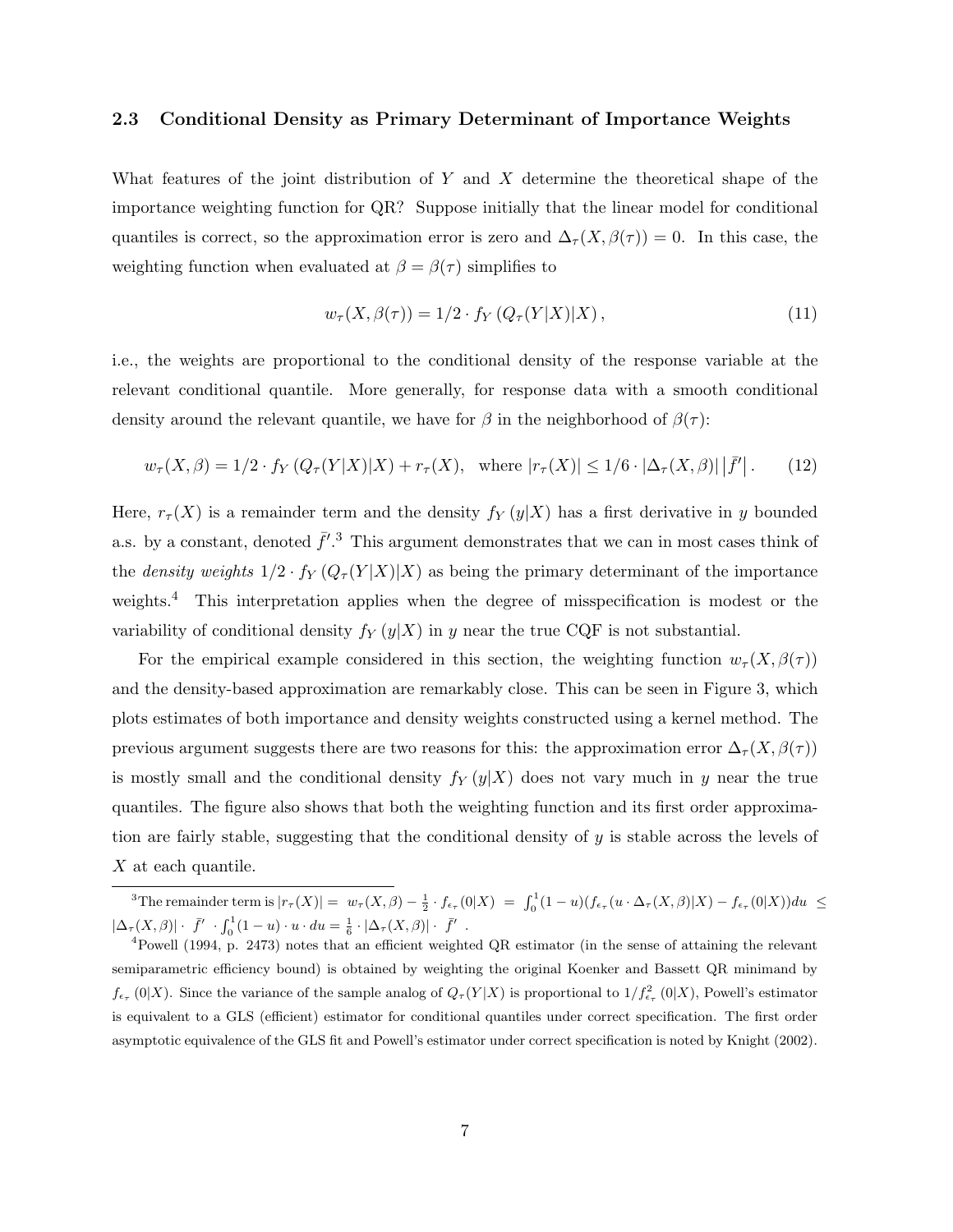#### 2.4 Partial Quantile Correlation

The least squares interpretation of QR has a practical payoff in that we can use it to develop a regression-decomposition scheme and an omitted variables bias formula for QR. The idea here is to express each QR coefficient as a coefficient in a bivariate LS projection of the unknown CQF on each regressor, after the effects of other regressors have been "partialled out." Since these derivations rely on least-squares algebra, a pre-requisite for the development of this decomposition is a version of the LS approximation property with weights that are fixed in the optimization problem. This version of the QR minimand is given in the theorem below.

Theorem 2 (Iterative Approximation Property) Under the conditions of Theorem 1, QR coefficients satisfy the equation

$$
\beta(\tau) = \arg\min_{\beta \in \mathbb{R}^d} E\left[\tilde{w}_{\tau}(X) \cdot \Delta_{\tau}^2(X, \beta)\right],\tag{P2}
$$

where

$$
\tilde{w}_{\tau}(X) = \frac{1}{2} \int_0^1 f_{\epsilon_{\tau}} \left( u \cdot \Delta_{\tau}(X, \beta(\tau)) | X \right) du \tag{13}
$$

$$
= \frac{1}{2} \int_0^1 f_Y(u \cdot X'\beta(\tau) + (1 - u)Q_\tau(Y|X)|X) \ du.
$$
 (14)

Theorem 2 differs from Theorem 1 in that the weights are defined *ex post*, i.e., they are defined using the solution vector to the QR problem. Theorem 2 complements Theorem 1 in that it characterizes the QR coefficient as a fixed point to an iterated minimum distance approximation.<sup>5</sup> The relationship between the weighting functions in Theorems 1 and 2 is analogous to the relationship between the weights used to compute a continuously updated GMM Estimator and the corresponding iterated estimator (see Hansen, Heaton, and Yaron, 1996).

The weighting function  $\tilde{w}_{\tau}(X)$  is again related to the conditional density of the dependent variable. In particular, for a response variable with smooth conditional density around the relevant quantile, we have

$$
\tilde{w}_{\tau}(X) = 1/2 \cdot f_Y \left( Q_{\tau}(Y|X)|X \right) + \tilde{r}_{\tau}(X), \quad \text{where } |\tilde{r}_{\tau}(X)| \le 1/4 \cdot |\Delta_{\tau}(X, \beta(\tau))| \left| \bar{f}' \right|, \tag{15}
$$

<sup>&</sup>lt;sup>5</sup>In other words, given weights defined in terms of  $\beta(\tau)$ , the solution to the weighted minimum distance approximation is  $\beta(\tau)$ . It is easy to show that this fixed point property defines  $\beta(\tau)$  uniquely whenever  $\beta(\tau)$  is the the unique solution to the original QR problem.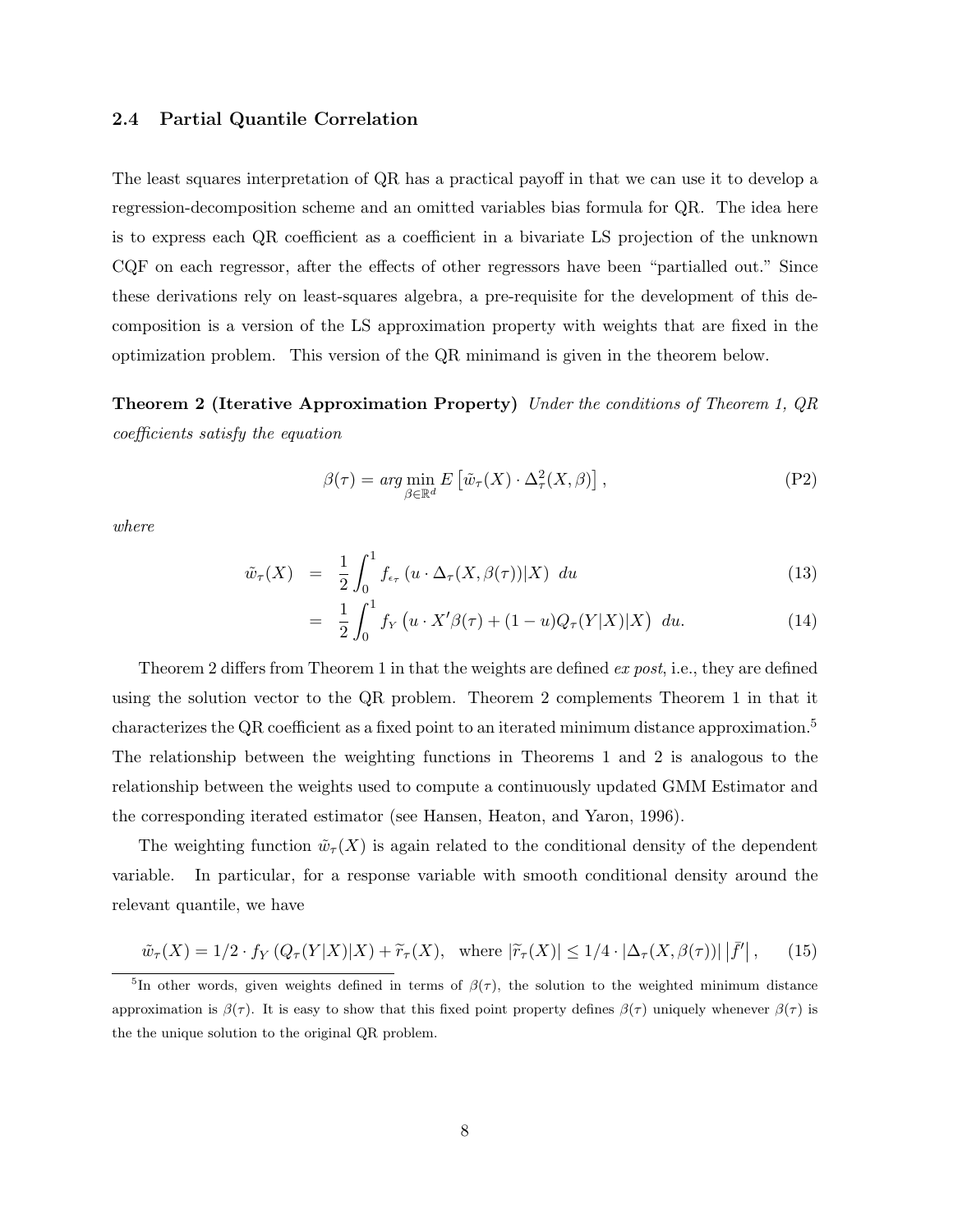where  $\widetilde{r}_{\tau}(X)$  is a remainder term and the density  $f_Y(y|X)$  has a first derivative in y bounded a.s. by a constant, denoted  $\bar{f}'$ .<sup>6</sup> When either  $\Delta_{\tau}(X,\beta(\tau))$  or  $\bar{f}'$  is small,

$$
\tilde{w}_{\tau}(X) \approx w_{\tau}(X,\beta(\tau)) \approx \frac{1}{2} f_Y(Q_{\tau}(Y|X)|X),\tag{16}
$$

so the approximate weighting function is the same as before when the QR coefficient vector is evaluated at its solution value.

Partial quantile correlation is defined with regard to a partition of the regression vector into a variable,  $X_1$ , and the remaining  $d-1$  variables  $X_2$ , along with the corresponding partition of the QR coefficients. Thus,

$$
X = [X_1, X_2']', \quad \beta(\tau) = (\beta_1(\tau), \beta_2(\tau)')'. \tag{17}
$$

We can now decompose  $Q_{\tau}(Y|X)$  and  $X_1$  using orthogonal projections onto  $X_2$  weighted by  $\tilde{w}_{\tau}(X)$ , just as can be done for weighted least squares mean regression:

$$
Q_{\tau}(Y|X) = X_2' \pi_Q + q_{\tau}(Y|X), \text{ such that } E[\tilde{w}_{\tau}(X) \cdot X_2 \cdot q_{\tau}(Y|X)] = 0,
$$
 (18)

$$
X_1 = X_2'\pi_1 + V_1, \text{ such that } E[\tilde{w}_\tau(X) \cdot X_2 \cdot V_1] = 0. \tag{19}
$$

In this decomposition,  $q_{\tau}(Y|X)$  and  $V_1$  are residuals created by a weighted linear projection of the CQF,  $Q_{\tau}(Y|X)$ , and  $X_1$  on  $X_2$ , respectively, using  $\tilde{w}_{\tau}(X)$  as weight.<sup>7</sup> Then, standard mathematics for least squares gives

$$
\beta_1(\tau) = \arg\min_{\beta_1} E\left[\tilde{w}_\tau(X) \left(q_\tau(Y|X) - V_1\beta_1\right)^2\right],\tag{20}
$$

and also

$$
\beta_1(\tau) = \arg\min_{\beta_1} E\left[\tilde{w}_\tau(X) \left(Q_\tau(Y|X) - V_1\beta_1\right)^2\right].\tag{21}
$$

This shows that  $\beta_1(\tau)$  can be interpreted as the "partial quantile correlation coefficient" in the sense that it can be obtained from a regression of the CQF,  $Q_{\tau}(Y|X)$ , on  $X_1$ , once we have partialled out the effect of  $X_2$ . Both the partialling-out and second-step regressions are weighted by the QR weighting function.

Figure 4 shows partial quantile correlation plots for the effect of schooling on wages, adjusting for the effect of a quadratic function of potential experience.<sup>8</sup> For this example the sample age

<sup>&</sup>lt;sup>6</sup>The remainder term is  $|\widetilde{r}_{\tau}(X)| = |\widetilde{w}_{\tau}(X) - \frac{1}{2} \cdot f_{\epsilon_{\tau}}(0|X)| = |\frac{1}{2} \int_0^1$  $\int_0^1 (f_{\epsilon_{\tau}}(u \cdot \Delta_{\tau}(X,\beta(\tau)) | X) du - f_{\epsilon_{\tau}}(0 | X)) du \le$  $\frac{1}{2} \cdot |\Delta_\tau(X,\beta(\tau))| \cdot \bar{f}' \cdot \int_0^1$  $\int_0^1 u \cdot du = \frac{1}{4} \cdot |\Delta_\tau(X, \beta(\tau))| \cdot \bar{f}'$ .

<sup>&</sup>lt;sup>7</sup>Thus,  $\pi_Q = E \left[ \tilde{w}_{\tau}(X) X_2 X_2' \right]^{-1} E \left[ \tilde{w}_{\tau}(X) X_2 Q_{\tau}(Y|X) \right]$  and  $\pi_1 = E \left[ \tilde{w}_{\tau}(X) X_2 X_2' \right]^{-1} E \left[ \tilde{w}_{\tau}(X) X_2 X_1 \right]$ .

 ${}^{8}$ Potential experience is defined in the standard way as age - years of schooling  $-6$ .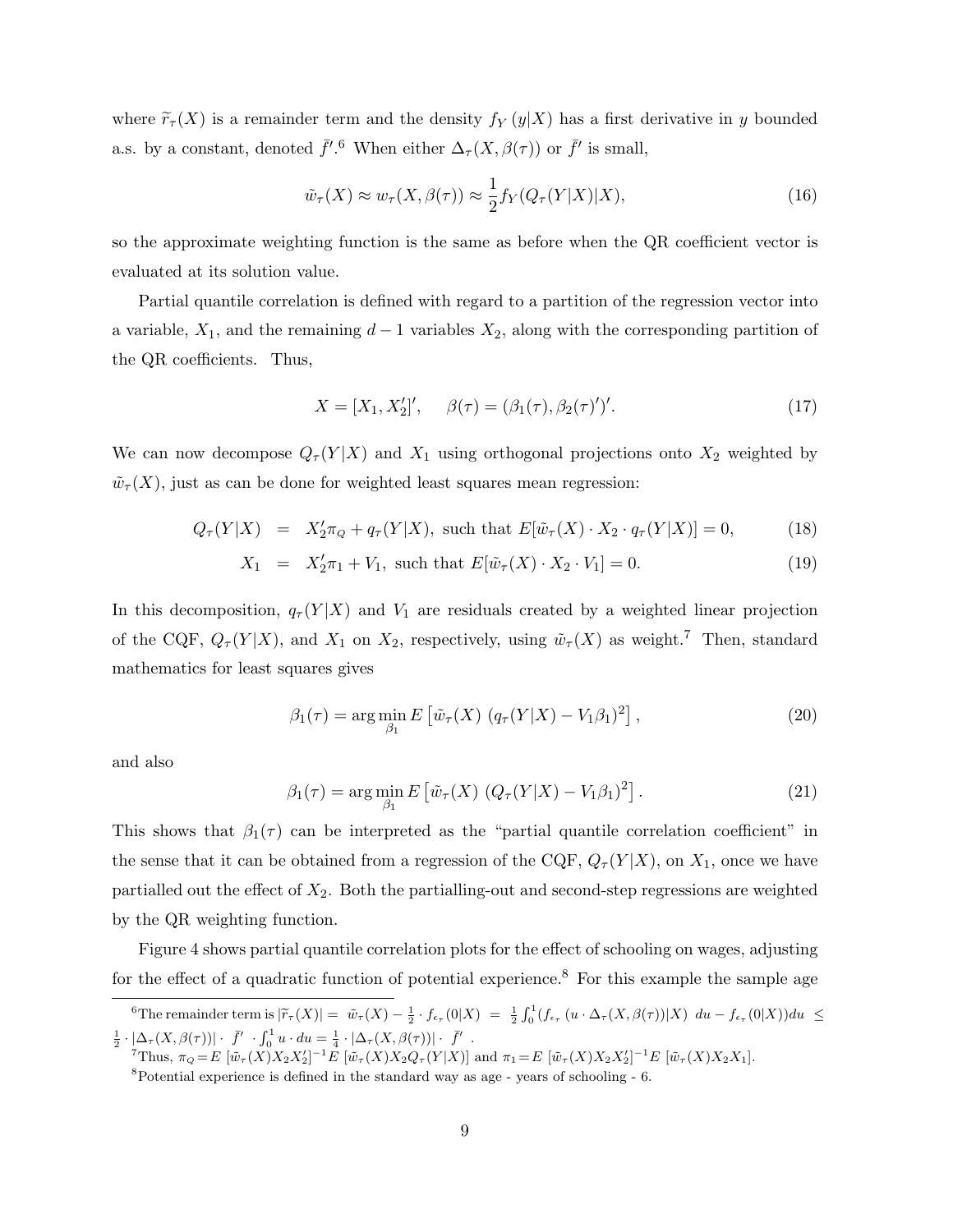range is extended to 30-54 to increase the range of variation of potential experience, and the sample is restricted to white men.<sup>9</sup> The points in the figure correspond to the scatterplot of the partial residuals of the CQF of log-earnings and schooling for the 0.10, 0.25, 0.50, 0.75 and 0.90 quantiles, i.e.  $q_{\tau}(Y|X)$  plotted against  $V_1$ ; while the solid line represents the partial QR slope. In this example, the partial CQF of log-earnings given schooling looks to be close to linear for every quantile. The dashed line is a counterfactual QR with the same slope as for schooling without controls. As for conventional least squares estimates (see bottom right panel), the omission of experience causes downward bias in the coefficient of schooling for every quantile, since experience and schooling are negatively correlated and experience raises wages.

#### 2.5 Omitted Variables Bias

The previous discussion suggests we can use a reasoning process much like that for OLS when analyzing omitted variables bias in the context of QR. Here we use the least squares interpretation of QR to construct formal relationship between "long" QR coefficients and "short" QR coefficients. In particular, suppose we are interested in a quantile regression with explanatory variables  $X = [X'_1, X'_2]'$ , but  $X_2$  is not available, e.g. ability in the wage equation. We run QR on  $X_1$  only, obtaining the coefficient vector

$$
\gamma_1(\tau) = \arg\min_{\gamma_1} E[\rho_\tau (Y - X_1'\gamma_1)].\tag{22}
$$

The long regression coefficient vectors are  $(\beta_1(\tau), \beta_2(\tau))$ , defined by

$$
(\beta_1(\tau)', \beta_2(\tau)')' = \arg\min_{\beta_1, \beta_2} E[\rho_\tau(Y - X_1'\beta_1 - X_2'\beta_2)].
$$
\n(23)

Finally, it is useful to define a remainder term

$$
R_{\tau}(X) = Q_{\tau}(Y|X) - X_1'\beta_1(\tau),
$$
\n(24)

equal to the residual of the CQF, given both  $X_1$  and  $X_2$ , not explained by the linear function of  $X_1$  in the long QR. If the CQF is linear, then  $R_\tau(X) = X_2' \beta_2(\tau)$ .

The following theorem describes the relationship between  $\gamma_1(\tau)$  and  $\beta_1(\tau)$ .

**Theorem 3 (Long and Short Coefficients)** Suppose that the conditions of Theorem 1 hold and  $\gamma_1(\tau)$  is uniquely defined by (22). Then, 1.

$$
\gamma_1(\tau) = \arg\min_{\gamma_1} E[\tilde{w}_\tau^*(X) \cdot \Delta_\tau^2(X, \gamma_1)],\tag{25}
$$

 $9$ The inclusion of black men complicates estimation of the weights and CQF because of small cells.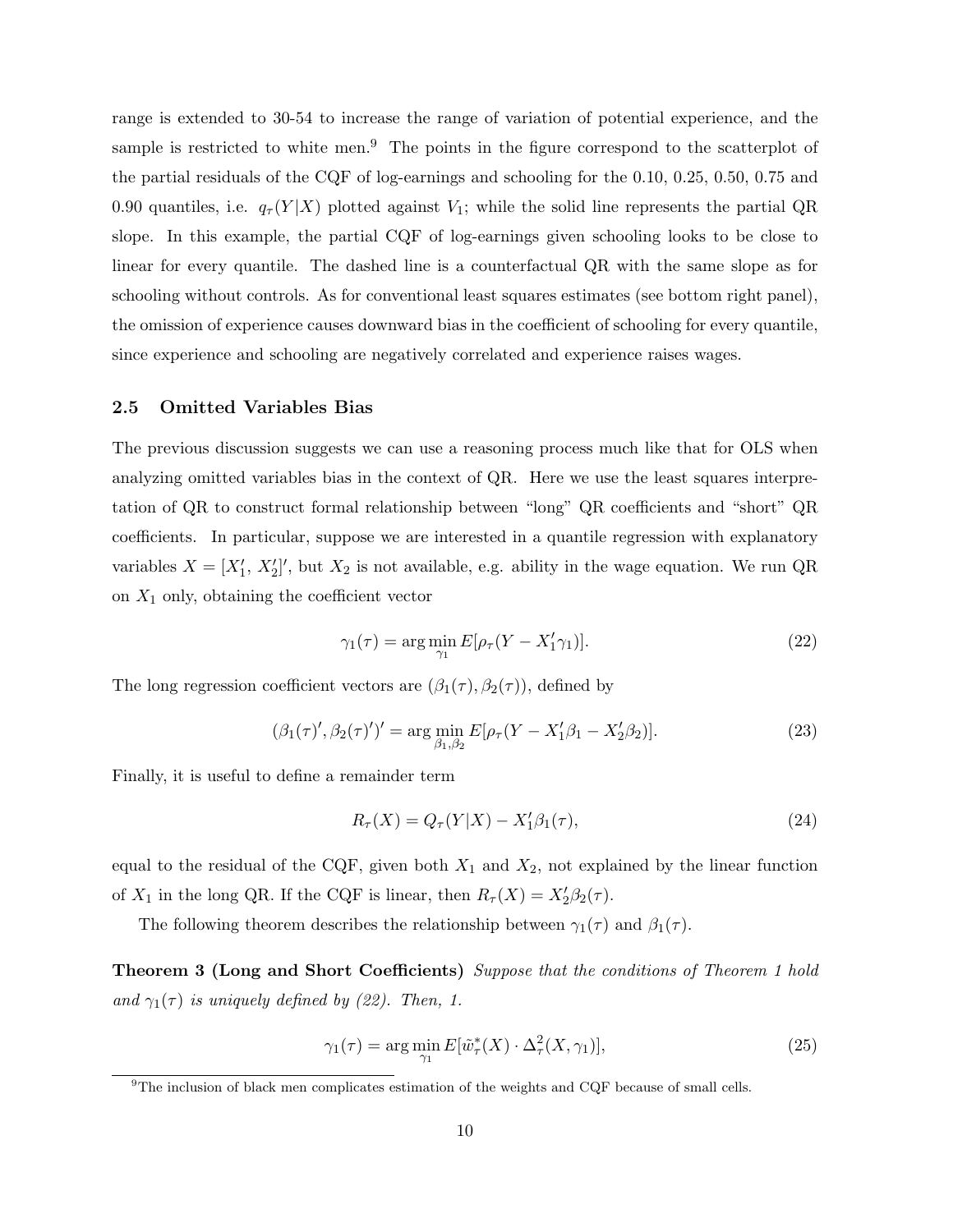where  $\Delta_{\tau}(X, \gamma_1) = X_1'\gamma_1 - Q_{\tau}(Y|X), \epsilon_{\tau} = Y - Q_{\tau}(Y|X),$  and

$$
\tilde{w}^*_{\tau}(X) = \frac{1}{2} \int_0^1 f_{\epsilon_{\tau}}(u \cdot \Delta_{\tau}(X, \gamma_1(\tau)) | X) du . \tag{26}
$$

2. If  $E[\tilde{w}^*_\tau(X) \cdot X_1 X_1']$  is invertible,  $\gamma_1(\tau) = \beta_1(\tau) + B_1(\tau)$ , where

$$
B_1(\tau) = E[\tilde{w}_\tau^*(X) \cdot X_1 X_1']^{-1} E[\tilde{w}_\tau^*(X) \cdot X_1 R_\tau(X)].
$$
\n(27)

As with OLS short and long calculations, the omitted variables formula in this case shows the short QR coefficients to be equal to the corresponding long QR coefficients plus the coefficients in a weighted projection of omitted effects on included variables. While the parallel with OLS seems clear, there are two complications in the QR case. First, the effect of omitted variables appears through the remainder term,  $R_{\tau}(X)$ . In practice, it seems reasonable to think of this as being approximated by the omitted linear part,  $X_2^{\prime}\beta_2(\tau)$ . Second, the regression of omitted variables on included variables is weighted by  $\tilde{w}^*_{\tau}(X)$ , while for OLS it is unweighted.<sup>10</sup>

# 3 Large Sample Properties of QR and Robust Inference Under Misspecification

In this section, we study the consequences of misspecification for large sample inference on the quantile regression process

$$
\hat{\beta}(\tau) = \arg\min_{\beta \in \mathbb{R}^d} \frac{1}{n} \sum_{i=1}^n \rho_\tau (Y_i - X_i'\beta), \ \tau \in \mathcal{T} \equiv \text{ closed subinterval of } (0, 1). \tag{28}
$$

The QR process  $\hat{\beta}(\bullet)$ , viewed as a function of the probability index  $\tau$ , is a regression generalization of the quantile processes and quantile-quantile plots used in univariate and two-sample treatment control problems, cf. Doksum (1974). To see this, suppose the regressor is a dummy for receiving a treatment, denoted D, so we have  $X = (1, D)'$ . Then, the components of the quantile regression process  $\hat{\beta}(\bullet) = (\hat{\beta}_1(\bullet), \hat{\beta}_2(\bullet))'$  measure easily interpreted quantities. In particular, the intercept  $\hat{\beta}_1(\bullet)$  measures the quantile function in the control group, and the slope  $\hat{\beta}_2(\bullet)$  measures the quantile treatment effect (as a function of the probability  $\tau$ ). When the regressors are continuous,  $\hat{\beta}_2(\bullet)$  measures the quantile treatment effect as a response to a unit

 $10$ Note that the omitted variables bias formula derived here can be used to determined the bias from measurement error in regressors, by identifiying the error as the omitted variable. For example, classical measurement error is likely to generate an attenuation bias in QR as well as OLS estimates. We thank Arthur Lewbel for pointing this out.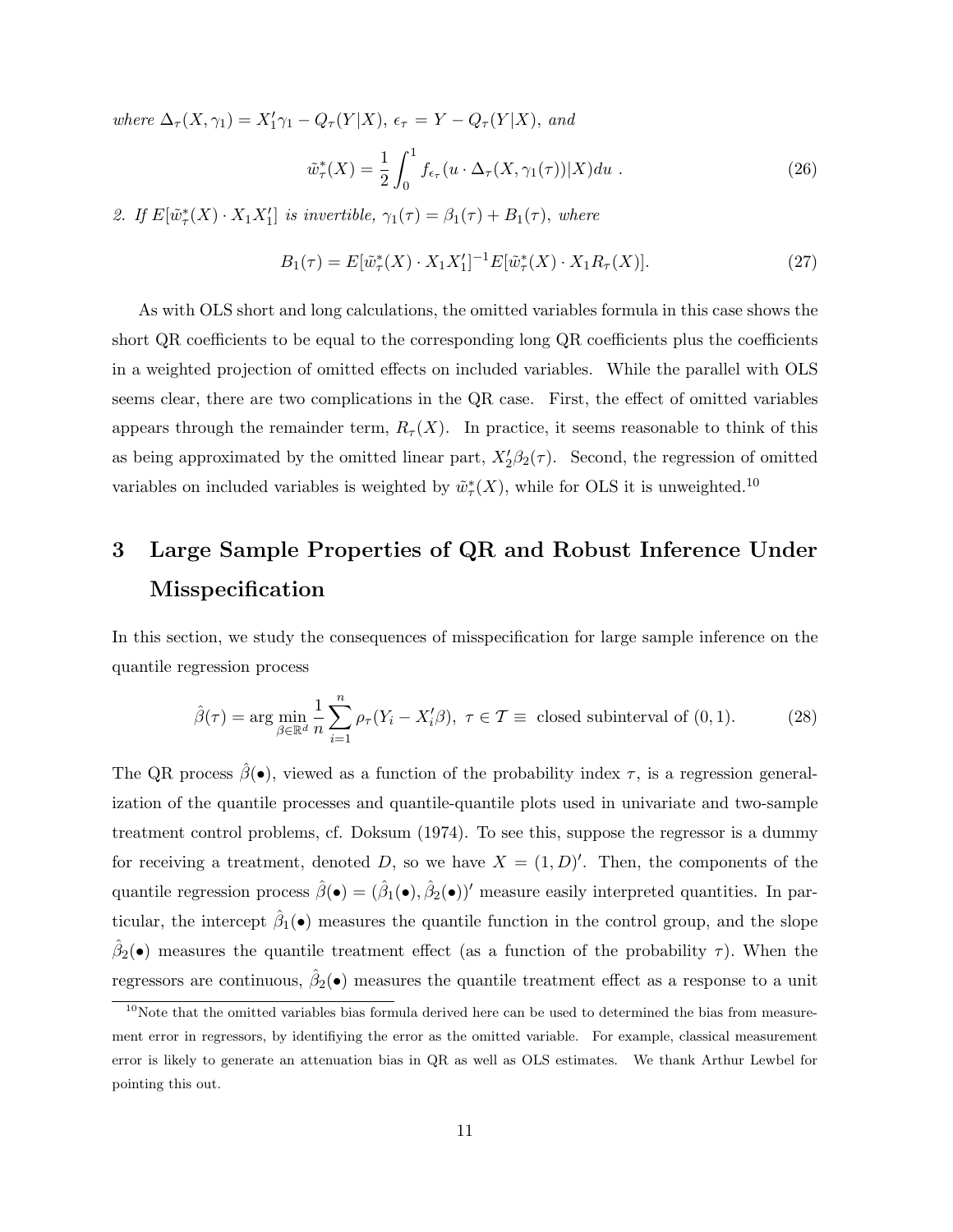change in the treatment. Under misspecification, the QR slope process,  $\hat{\beta}_2(\bullet)$ , should be interpreted as approximating the quantile treatment effect, while  $\hat{\beta}_1(\bullet)$  approximates the quantile function in the control group, in the sense stated in Theorem 1.

Previous studies of the QR process  $\hat{\beta}(\bullet)$  focused on the linear location or scale shift models, or Pitman deviations from these models. See especially Koenker and Machado (1999), Gutenbrunner and Jureckova (1992), Gutenbrunner, Jureckova, Koenker, Portnoy (1993). The first purpose of this section is to extend previous limit theory for the QR process to allow for misspecification of any type. The second purpose is to analyze the consequences of misspecification for currently used inference tools, and derive inference procedures that remain valid under misspecification.

#### 3.1 Basic Large Sample Properties

The following conditions are used to insure consistency:

- **A.1**  $(Y_i, X_i, i \leq n)$  are iid on the probability space  $(\Omega, \mathcal{F}, P)$  for each n.
- **A.2** The conditional density  $f_Y(y|X=x)$  exists P-a.s.
- **A.3**  $E \|X\| < \infty$ , and for all  $\tau \in \mathcal{T}$ ,  $\beta(\tau)$  defined to solve

$$
E\left[ (\tau - 1\{ Y \le X'\beta(\tau) \})X \right] = 0 \tag{29}
$$

is the unique solution in  $\mathbb{R}^d$ .

#### Theorem 4 (Consistency of QR Process) Under conditions A.1-A.3,

$$
\sup_{\tau \in \mathcal{T}} ||\hat{\beta}(\tau) - \beta(\tau)|| = o_p(1). \tag{30}
$$

The following additional conditions are imposed to obtain asymptotic normality:

- **A.4** The conditional density  $f_Y(y|X=x)$  is bounded and uniformly continuous in y, uniformly in x over the support of  $(Y, X)$ .
- **A.5**  $J(\tau) \equiv E f_Y(X'\beta(\tau)|X)XX'$  is positive definite and finite for all  $\tau$ , and  $E \|X\|^{2+\epsilon} < \infty$ for some  $\epsilon > 0$ .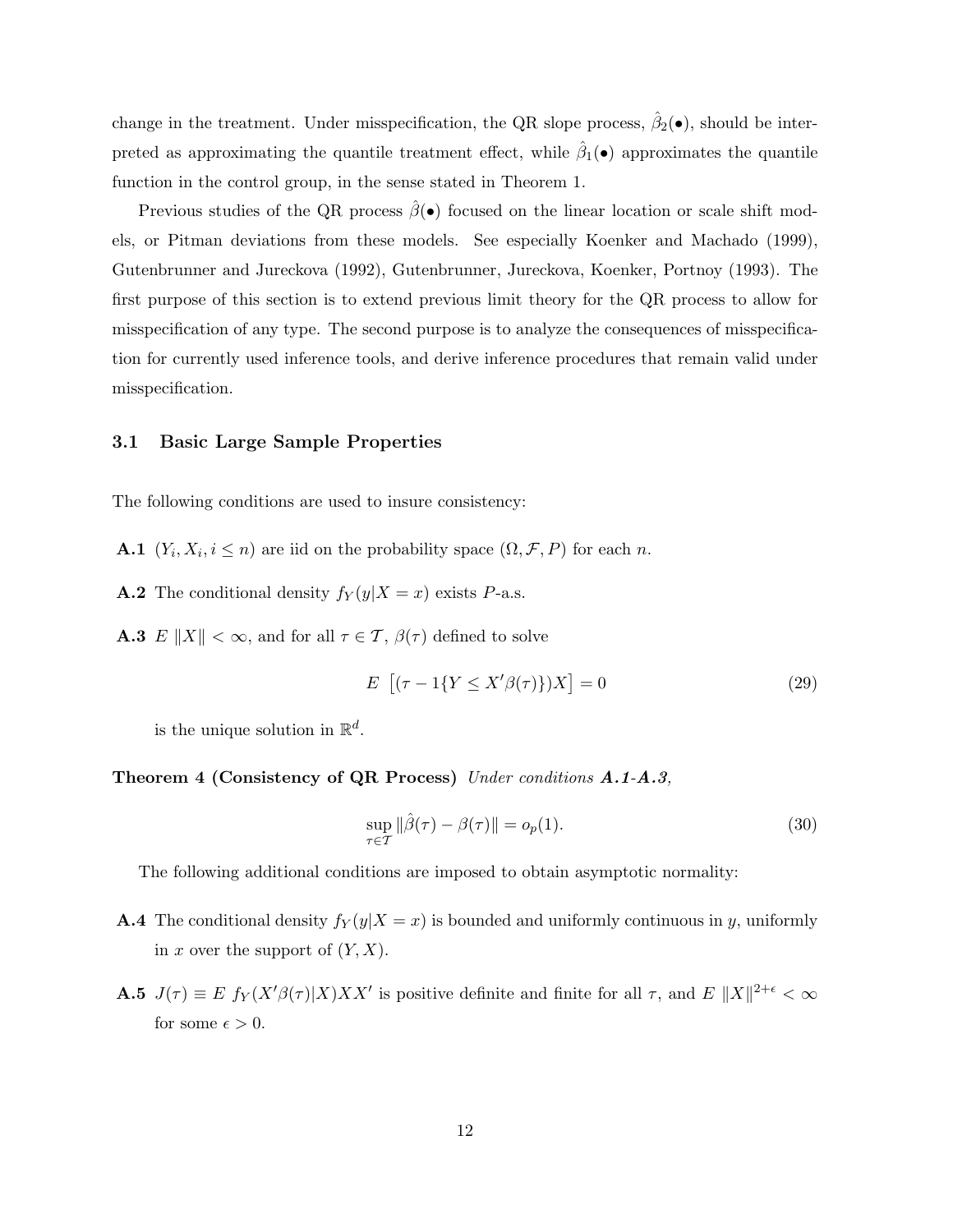Theorem 5 (Gaussianity of QR Process) Under A.1-A.5, we have that

$$
J(\bullet)\sqrt{n}\left(\hat{\beta}(\bullet)-\beta(\bullet)\right)=-\frac{1}{\sqrt{n}}\sum_{i=1}^n\left(\bullet-1\{Y_i\leq X_i'\beta(\bullet)\}\right)X_i+o_p(1)
$$

converges weakly to a tight zero mean Gaussian process  $z(\bullet)$ , in the space of bounded function  $\ell^{\infty}(\mathcal{T})$ , where  $z(\bullet)$  is defined by its covariance function  $\Sigma(\tau, \tau') \equiv E \{z(\tau)z(\tau')'\}$ , where

$$
\Sigma(\tau,\tau') = E\left[\left(\tau - 1\left\{Y < X'\beta(\tau)\right\}\right)\left(\tau' - 1\left\{Y < X'\beta(\tau')\right\}\right)XX'\right].\tag{31}
$$

When the model is correctly specified, i.e.  $Q_{\tau}(Y|X) = X'\beta(\tau)$ , then

$$
\Sigma(\tau, \tau') = \Sigma_0(\tau, \tau') \equiv [\min(\tau, \tau') - \tau \tau'] \cdot E[XX'].
$$
\n(32)

In general,  $\Sigma(\cdot, \cdot) \neq \Sigma_0(\cdot, \cdot)$ .

The proof of this result (in the appendix) is of independent interest, since it does not rely on either convexity arguments, which are not applicable for the process case, or explicit chaining arguments, which are case-specific and therefore difficult to establish for all QR problems (see e.g. Portnoy, 1991). In contrast, the proof relies primarily on the fact that the functional class  $\{1\{Y \leq X'\beta\}, \beta \in \mathbb{R}^d\}$  is Donsker. Thus, the theorem easily extends to a wide range of cases where a uniform central limit theorem holds for this functional class. In particular, extensions to strong, uniformly mixing, and various Markovian data are immediate.

Theorem 5 allows for misspecification and imposes little structure on the underlying conditional quantile function  $Q_{\tau}(Y|X)$ . For example, smoothness of  $Q_{\tau}(Y|X)$  in X, which is needed to pursue the fully nonparametric estimation approach, is not needed. Theorem 5 also has important consequences for general inference on the QR process, since it implies that  $(EXX')^{-1}\Sigma(\tau,\tau')$  is not proportional to the covariance function of the standard d-dimensional Brownian bridge  $[\min(\tau, \tau') - \tau \tau'] \cdot I$ , unlike in the correctly specified case, where

$$
(EXX')^{-1}\Sigma_0(\tau,\tau') = \left[\min(\tau,\tau') - \tau\tau'\right] \cdot I,\tag{33}
$$

which in turn implies that the conventional inference methods developed in Koenker and Machado (1999) do not apply under misspecification. Moreover, the problem of a nonstandard covariance function cannot be alleviated by the Khmaladzation techniques implemented in Koenker and Xiao (2002). We therefore rely on Theorem 5 to develop general inference methods on the QR process that are robust to misspecification.

An important though previously known corollary of Theorem 5 is that the conventional standard errors used for basic pointwise inference are not robust to misspecification. This follows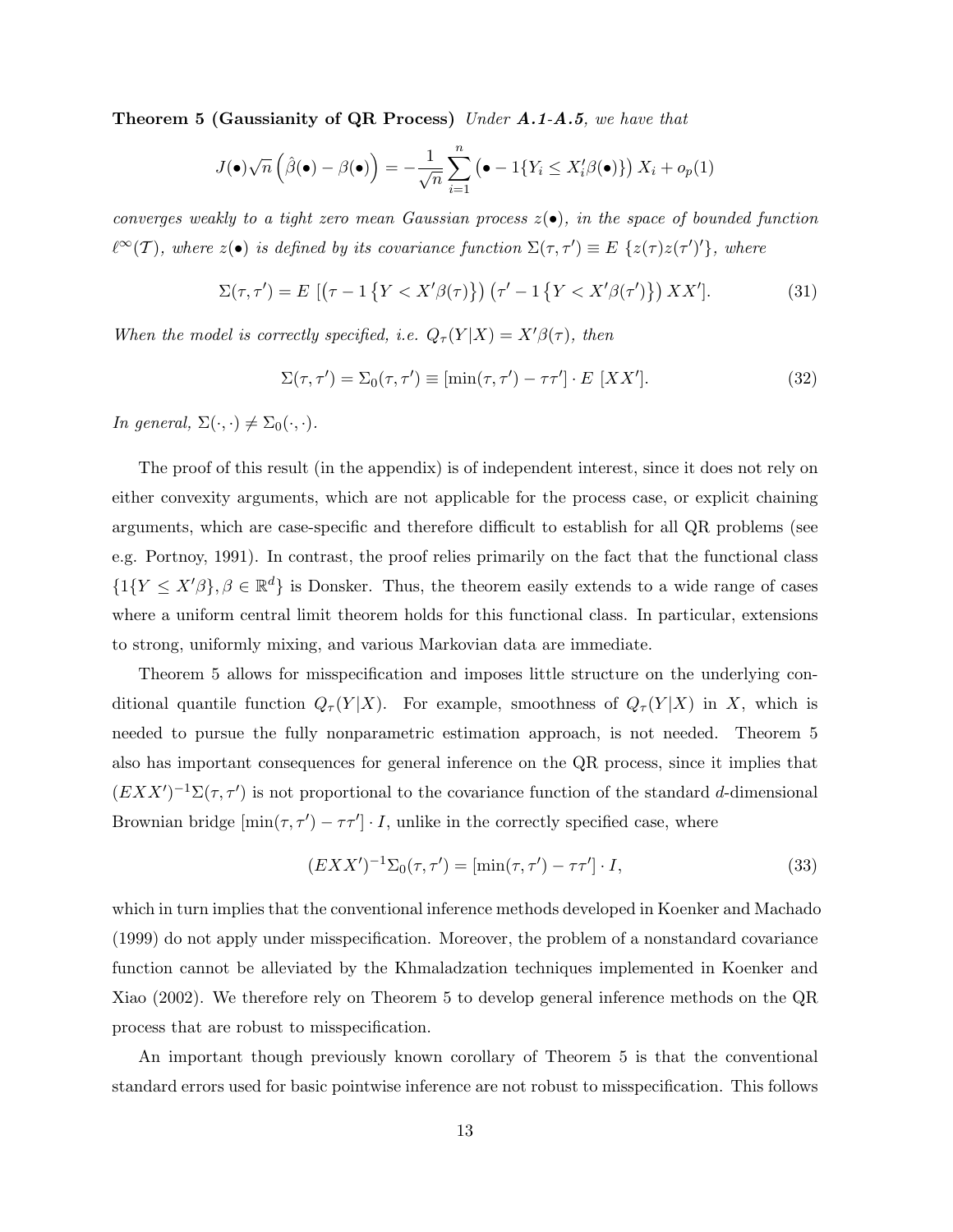from the fact that the covariance kernel  $\Sigma(\tau, \tau')$  generally differs from  $\Sigma_0(\tau, \tau')$ . In particular, we have:

Corollary 1 (Finite-Dimensional Limit Theory) Under A.1-A.5, for a finite collection  $\tau_k \in \mathcal{T}, k = 1, ..., K$ , the regression quantile statistics  $\sqrt{n}(\hat{\beta}(\tau_k)-\beta(\tau_k))$  are asymptotically jointly normal, with asymptotic variance given by  $J(\tau_k)^{-1} \Sigma(\tau_k, \tau_k) J(\tau_k)^{-1}$  and asymptotic covariance between the k-th and l-th subsets equal to  $J(\tau_k)^{-1} \Sigma(\tau_k, \tau_l) J(\tau_l)^{-1}$ . Under correct specification  $\Sigma(\cdot, \cdot)$  is replaced with  $\Sigma_0(\cdot, \cdot)$  in these expressions.

Chamberlain (1994) and Hahn (1997) give this result for a single quantile, that is for a given  $\tau \in \mathcal{T}, \sqrt{n}(\hat{\beta}(\tau) - \beta(\tau)) \stackrel{d}{\longrightarrow} N$  $0, V(\tau) \equiv J^{-1}(\tau)\Sigma(\tau, \tau)J^{-1}(\tau)$ ¢ . <sup>11</sup> Under correct specification the variance formula simplifies to  $V_0(\tau) \equiv J^{-1}(\tau) \tau (1-\tau) E[XX'] J^{-1}(\tau)$ . Hence commonly reported estimates of  $V_0(\tau)$  are inconsistent for  $V(\tau)$  under misspecification except for the median, i.e.  $\tau = 0.5$ . (In this case, the two formulae coincide because  $[\tau - 1\{Y \le X'\beta(\tau)\}]^2 = 1/4$  $\tau(1-\tau)$  for  $\tau = 0.5$ ). Also, since the difference between  $V_0(\tau)$  and  $V(\tau)$  is

$$
(1 - 2\tau) \cdot J(\tau)^{-1} \cdot E((1\{Y \le X'\beta(\tau) - 1\{Y \le Q_{\tau}(Y|X)\}) \cdot XX') \cdot J(\tau)^{-1},
$$
\n(34)

we have that, for the same degree of misspecification, the difference grows as we move away from the median and it can be positive or negative depending on the sign of specification error and its correlation with the elements of  $XX'$ . For example, if X is one-dimensional and Y is positive, then for  $\tau < 1/2$  the difference between  $V(\tau)$  and  $V_0(\tau)$  will be positive if the corresponding conditional quantile is lower than the linear approximation for higher absolute values of the regressor, and negative otherwise, i.e. if the conditional quantile is above the linear approximation for these values.

Table 1 illustrates these basic implications by reporting estimates of the schooling coefficients and their asymptotic standard errors, using the two alternative formulae  $V_0(\tau)$  and  $V(\tau)$ , for the empirical example considered in the previous section. Panel A reports QR and OLS coefficients from regressions of log-earnings on schooling for the 1980, 1990 and 2000 census samples, while Panel B presents the same schooling coefficients from a model that also controls for race and a quadratic function of potential experience. The standard errors were estimated using equations (44)-(46), below. The alternative estimates of the standard errors are fairly close, with the biggest differences for tail quantiles (0.10 and 0.90). Here, the commonly reported standard error is biased downwards since, for the high levels of schooling where misspecification is more severe, the conditional quantile is below the linear approximation for the 0.10 quantile, while it is above the linear approximation for the 0.90 quantile.

<sup>&</sup>lt;sup>11</sup>See also Kim and White  $(2002)$ .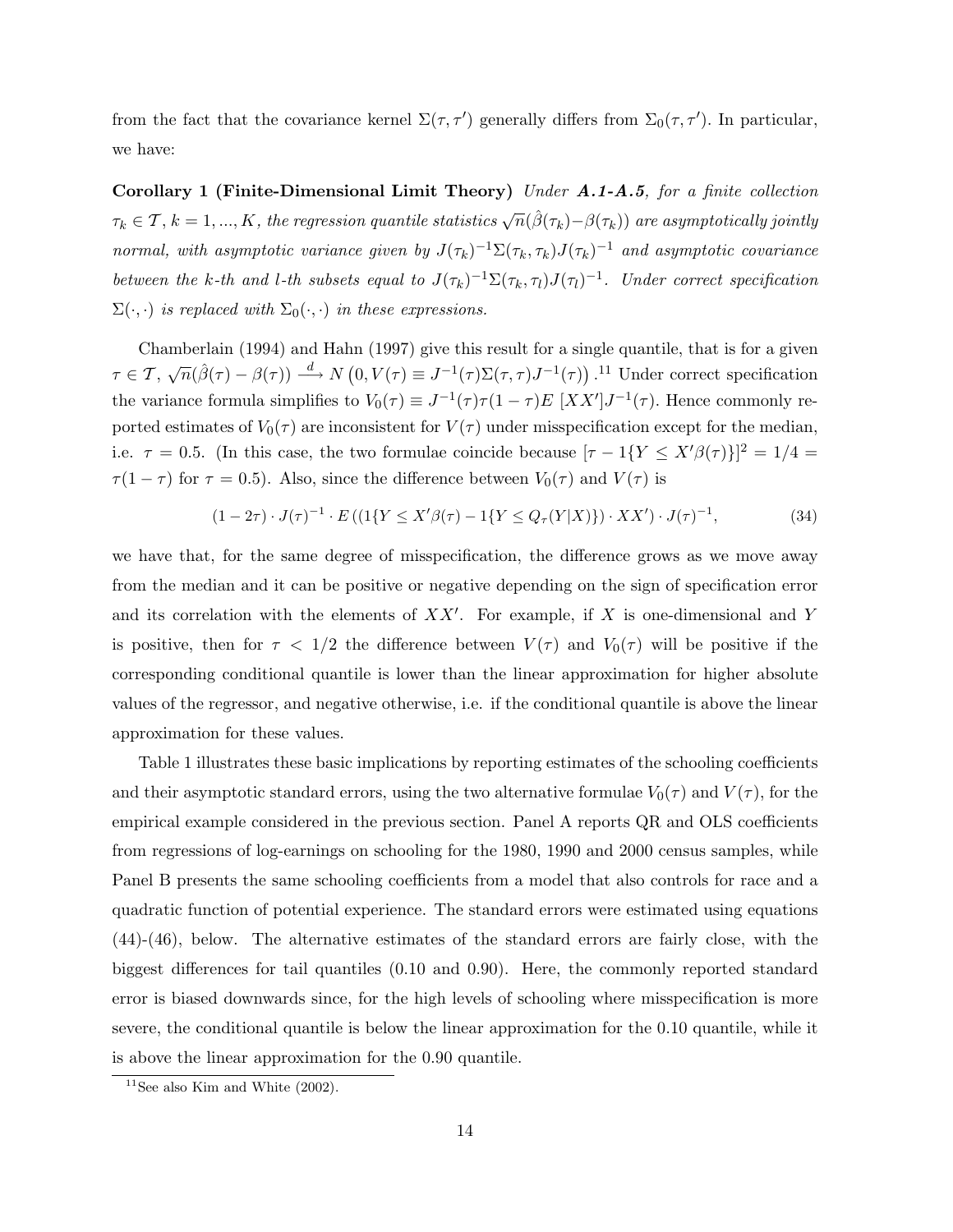#### 3.2 Simultaneous (Uniform) Inference

An alternative to pointwise inference is Kolmogorov-type uniform inference on the QR process. Uniform inference provides a parsimonious strategy for the study of changes in an entire response distribution. Here we derive robust uniform confidence regions that allow us to simultaneously test, in the Scheffe sense, a variety of potentially multi-faceted hypotheses about conditional distributions without compromising significance levels. Examples include specification tests (omission of variables), stochastic dominance, constant treatment effects, and changes in distribution.

Of course, a finite number of quantile regression coefficients are always estimated in practice. Nevertheless, it is still convenient to treat the quantile-specific estimates as realizations of a stochastic process rather than as a large vector of parameters. To see this, consider the construction of joint confidence intervals for, say,  $d = 2$  of the coefficients from a quantile regression, estimated at  $K = 20$  different quantiles (i.e., increments of 0.05). The number of variance and covariance terms to be estimated is  $dK(dK + 1)/2 = 820$ . The functional limit result in Theorem 5 allow us to avoid this high-dimensional estimation problem.<sup>12</sup> This approach also leads to a convenient graphical inference procedure, illustrated below.

The simplest use of the quantile regression process is to test linear hypotheses of the form:

$$
H_0: R(\tau)'\beta(\tau) = r(\tau) \text{ for all } \tau \in \mathcal{T}.
$$
 (35)

For example, we might want to test whether the coefficient corresponding to the variable  $j$  is zero over the whole quantile process, i.e. whether

$$
\beta_j(\tau) = 0 \text{ for all } \tau \in \mathcal{T}.\tag{36}
$$

This corresponds to  $R(\tau) = [0, ..., 1, ...0]$ ' with 1 in the  $j - th$  position and  $r(\tau) = 0$ . Similarly, we may want to construct uniform or simultaneous confidence intervals for parameters or for linear functions of parameters of the form

$$
R(\tau)'\beta(\tau) - r(\tau) \quad \text{for all } \tau \in \mathcal{T}.\tag{37}
$$

The following corollaries facilitate both hypotheses testing and the construction of confidence intervals in this framework:

<sup>&</sup>lt;sup>12</sup>Formally, this is because the empirical quantile regression process  $\sqrt{n}(\hat{\beta}(\bullet) - \beta(\bullet))$  asymptotically behaves continuously, so that  $\sqrt{n}(\hat{\beta}(\bullet) - \beta(\bullet))$  is approximately equivalent to a large finite collection of regression quantiles  $\sqrt{n}(\beta(\tau_k) - \beta(\tau_k))$ ,  $k = 1, ..., K$ , for a suitably fine grid of quantile indices  $\mathcal{T}_K = \{\tau_k, k = 1, ..., K\} \subset \mathcal{T}$ .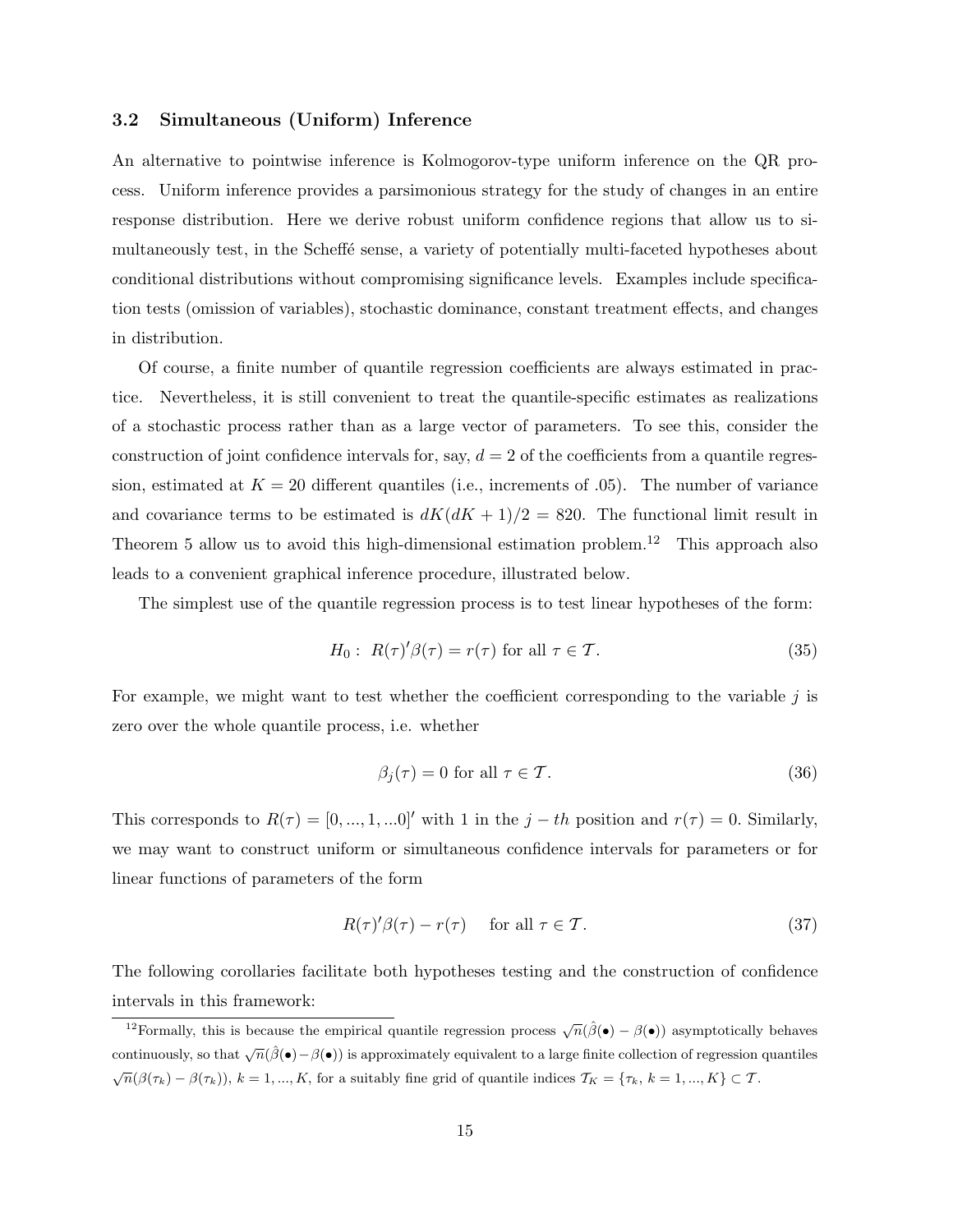Corollary 2 (Kolmogorov Statistic) Under the conditions of Theorem 5, and (35), for any  $\hat{V}(\tau) = V(\tau) + o_p(1)$  uniformly in  $\tau \in \mathcal{T}$ ,

$$
\mathcal{K}_n = \sup_{\tau \in \mathcal{T}} \left| \left[ R(\tau)' \hat{V}(\tau) R(\tau) \right]^{-1/2} \sqrt{n} \left( R(\tau)' \hat{\beta}(\tau) - r(\tau) \right) \right| \to_d \mathcal{K}, \tag{38}
$$

where |x| denotes the sup norm of a vector, i.e.  $|x| = \max_j |x_j|$ , and K is a random variable with an absolutely continuous distribution, defined as

$$
\mathcal{K} \equiv \sup_{\tau \in \mathcal{T}} \left| \left[ R(\tau)' V(\tau) R(\tau) \right]^{-1/2} R(\tau)' J(\tau)^{-1} z(\tau) \right|.
$$
 (39)

Corollary 3 (General Uniform Inference) Then, for  $\kappa(\alpha)$  denoting the  $\alpha$ -quantile of K and  $\hat{\kappa}(\alpha)$  any consistent estimate of it,

$$
\lim_{n \to \infty} P\left\{\sqrt{n}\left(R(\tau)'\beta(\tau) - r(\tau)\right) \in \widehat{I}_n(\tau), \text{ for all } \tau \in \mathcal{T}\right\} = 1 - \alpha,\tag{40}
$$

where

$$
\widehat{I}_n(\tau) = \left[ u(\tau) : \left| \left[ R(\tau) \widehat{V}(\tau) R(\tau)' \right]^{-1/2} \sqrt{n} \left( R(\tau)' \widehat{\beta}(\tau) - r(\tau) - u(\tau) \right) \right| \leq \widehat{\kappa}(1 - \alpha) \right]. \tag{41}
$$

For example, when  $R(\tau)'\beta(\tau) - r(\tau)$  is scalar, we have

$$
\widehat{I}_n(\tau) = \left[ R(\tau)'\widehat{\beta}(\tau) - r(\tau) \pm \frac{\widehat{\kappa}(1-\alpha)[R(\tau)\widehat{V}(\tau)R(\tau)]^{1/2}}{\sqrt{n}} \right]. \tag{42}
$$

The critical values  $\hat{\kappa}(\alpha)$  can easily be obtained by subsampling in cross-sectional applications of the sort considered here. Let  $I_1, ..., I_B$  be B randomly chosen subsamples of  $(Y_i, X_i, i \leq n)$  of size b, where  $b \to \infty$ ,  $b/n \to 0$ ,  $B \to \infty$  as  $n \to \infty$ . First, compute the test statistic for each subsample

$$
K_{I_j,b} = \sup_{\tau \in \mathcal{T}} \left| \left[ R(\tau)' \hat{V}(\tau) R(\tau) \right]^{-1/2} \sqrt{b} R(\tau)' \left( \hat{\beta}_{I_j,b}(\tau) - \hat{\beta}(\tau) \right) \right|, \tag{43}
$$

where  $\widehat{\beta}_{I_j,b}(\tau)$  is the QR estimate using subsample  $I_j$ . Then, define  $\widehat{\kappa}(\alpha)$  as the  $\alpha$ -quantile of the subsampling sequence  $\{K_{I_1,b}, ..., K_{I_B,b}\}$ . If recomputation of quantiles is not desirable, one can replace  $\sqrt{b}(\widehat{\beta}_{I_j,b}(\tau) - \widehat{\beta}(\tau))$  by its first order approximation, which is a re-centered one-step estimator:  $\widehat{A}_{I_j,b}(\tau) = -\widehat{J}(\tau)^{-1} \frac{1}{\sqrt{2}}$ b  $\overline{ }$  $_{i\in I_j}(\tau-1(Y_i\leq X_i'\widehat{\beta}(\tau))X_i.$ 

**Corollary 4 (Consistent**  $\hat{\kappa}(\alpha)$ ) The estimator  $\hat{\kappa}(\alpha)$ , described above, is consistent for  $\kappa(\alpha)$ .

As noted above, in practice we replace the continuum of quantile indices  $\mathcal T$  by a finitegrid  $\mathcal{T}_{K_n}$ , where the distance between adjacent grid points goes to zero as  $n \to \infty$ . Since the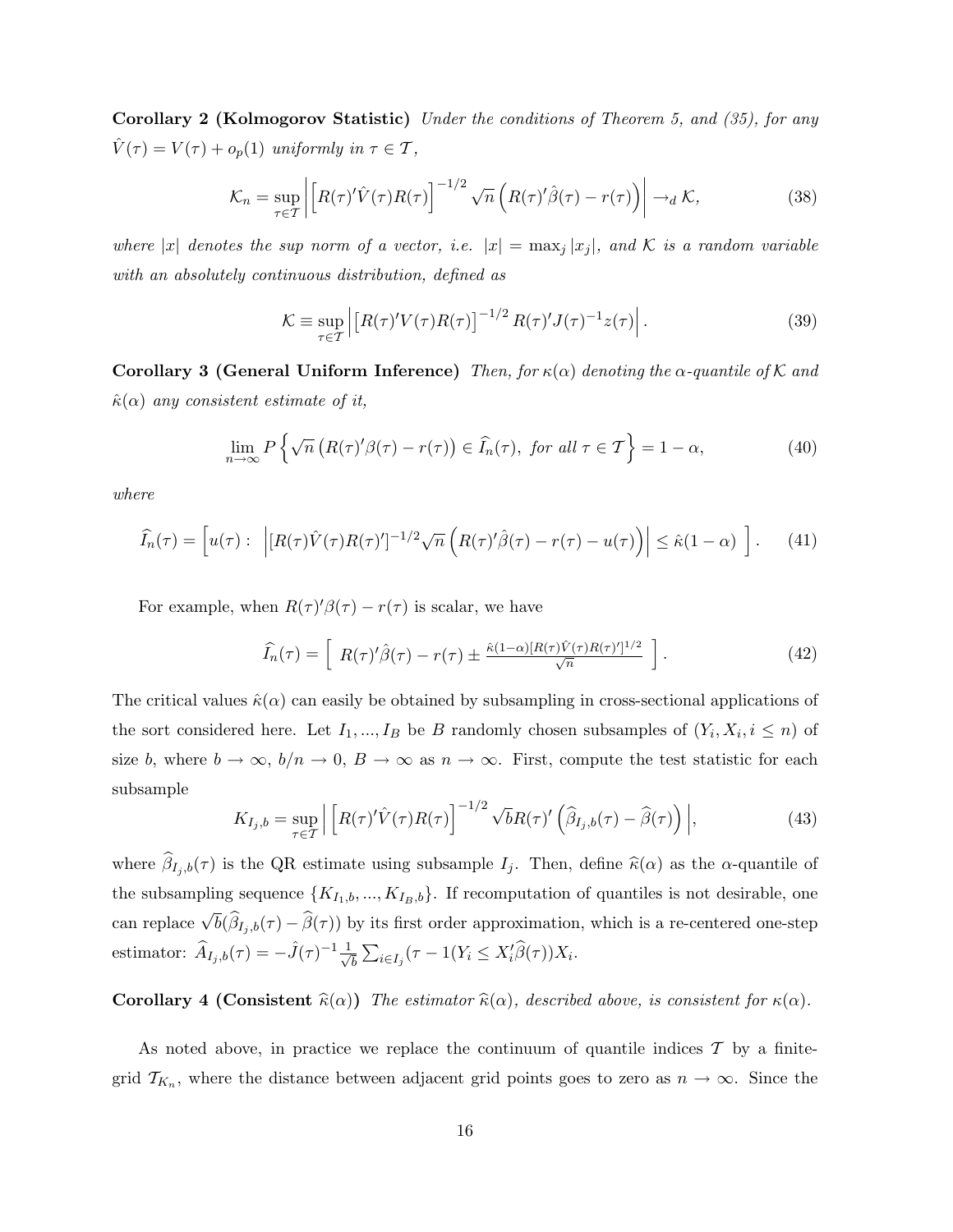inference processes considered are stochastically equicontinuous, this replacement does not affect the asymptotic theory.

To make previous inference methods operational, we also need uniformly consistent estimators for the components of the variance formulae:

$$
\hat{\Sigma}(\tau,\tau') = \frac{1}{n} \sum_{i=1}^{n} (\tau - 1\{Y_i \le X_i'\hat{\beta}(\tau)\}) (\tau' - 1\{Y_i \le X_i'\hat{\beta}(\tau')\}) \cdot X_i X_i', \tag{44}
$$

$$
\hat{\Sigma_0}(\tau, \tau') = \left[ \min(\tau, \tau') - \tau \tau' \right] \cdot \frac{1}{n} \sum_{i=1}^n X_i X_i', \tag{45}
$$

$$
\hat{J}(\tau) = \frac{1}{2nh_n} \sum_{i=1}^{n} 1\{|Y_i - X'_i\hat{\beta}(\tau)| \le h_n\} \cdot X_i X'_i,
$$
\n(46)

where  $h_n$  is such that  $h_n \to 0$  and  $h_n^2 n \to \infty$ .<sup>13</sup> The next result establishes the uniform consistency of these estimators.

**Corollary 5** The estimators shown in equations (44)-(46) are uniformly consistent in  $(\tau, \tau')$  if  $E||X||^4 < \infty$ .

Figure 5 illustrates uniform inference in our empirical example. The figure shows robust pointwise and uniform 95% confidence intervals for the schooling coefficient  $\hat{\beta}(\bullet)$  from quantile regressions of log-earnings on schooling, race and a quadratic function of experience, using data from the 1980, 1990 and 2000 censuses. The horizontal lines indicate the corresponding OLS estimates. The uniform bands were obtained by subsampling using 200 repetitions ( $B = 200$ ) with subsample size  $b = 5n^{2/5}$ , and a grid of quantiles  $T_{K_n} = \{.1, .15, ..., .9\}.^{14}$ 

The figure suggests the returns to schooling were low and essentially flat across quantiles in 1980, (except for  $\tau > .85$ , where they shift up), a finding similar to Buchinsky's (1994) using Current Population Surveys (CPS) for this period. On the other hand, the returns increased sharply and became more heterogeneous in 1990 and especially in 2000, a result we also confirmed in the CPS. Since the uniform confidence bands do not contain a horizontal line, we can reject the hypothesis of homogeneous returns to schooling for 1990 and 2000. Moreover, the uniform band for 1990 does not overlap with the 1980 band, suggesting a marked and statistically significant change in the relationship between schooling and the conditional wage distribution in this period.<sup>15</sup> A variety of other hypotheses regarding the returns to schooling can similarly be tested using Figure 5. Note also that the uniform bands are not much wider than

<sup>&</sup>lt;sup>13</sup>Following Koenker (1994), we use Hall and Sheather's (1988) rule setting  $h_n = c \cdot n^{-1/3}$ .

 $14$ Chernozhukov (2002) discusses subsampling for QR inference in greater detail.

<sup>&</sup>lt;sup>15</sup>Using Bonferoni bounds, our graphical test that looks for overlap in two 95% confidence bands has a sig-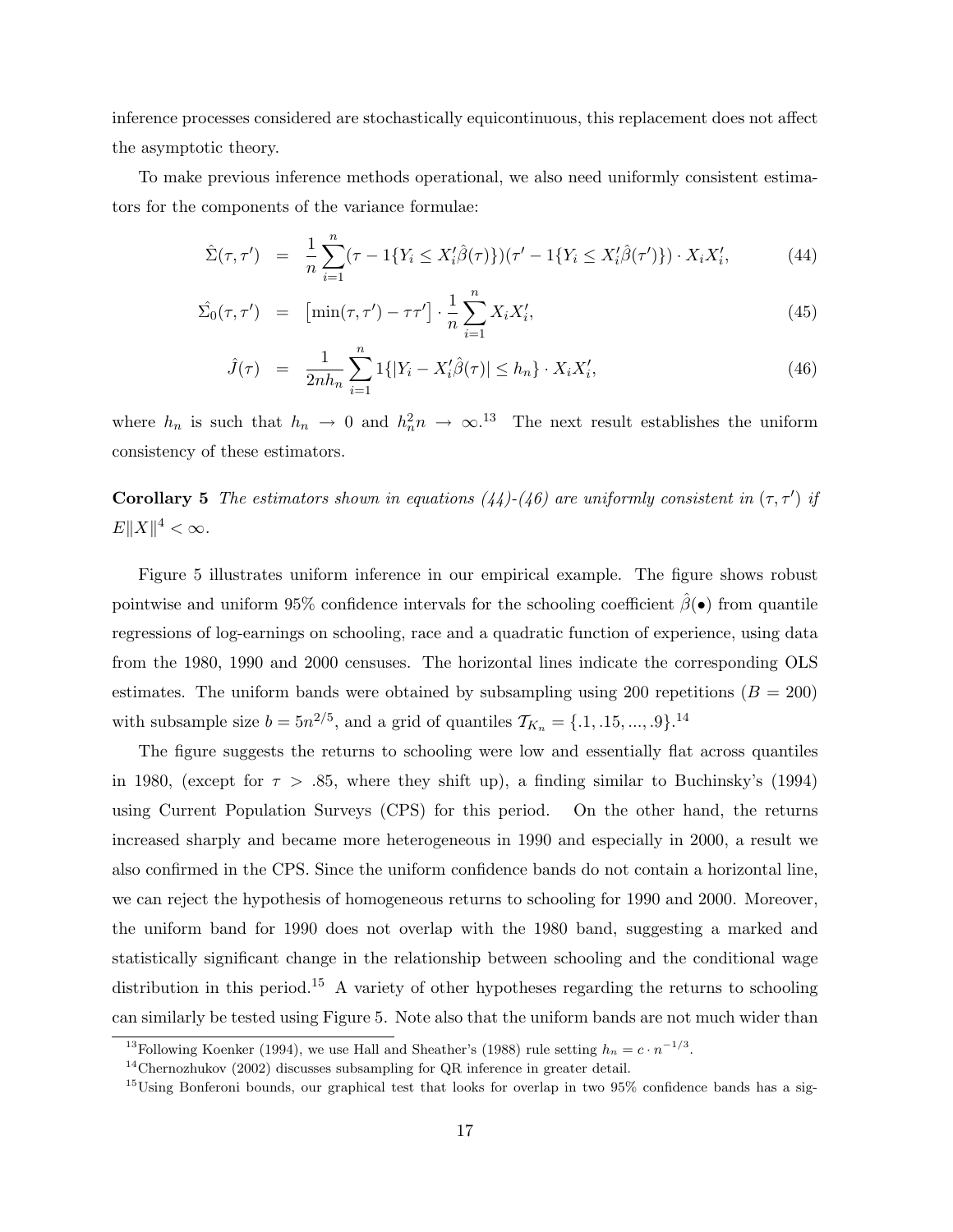the corresponding pointwise bands due to the high correlation between individual coefficients in the QR process.

### 4 Estimates of Changing Residual Inequality

One of the most significant and widely-studied developments in the American economy in the last three decades is the changing wage structure. The broad pattern has been one of increasing inequality, as measured by either the variance or the gap between upper and lower quantiles of the wage distribution. For example, Katz and Autor (1999) note that the 90-10 ratio (i.e. the ratio of the .9 and .1 quantiles) increased by 25 percent from 1979 to 1995. Wage inequality appears to have continued to increase since 1995, though the recent inequality trend is less clear-cut due in part to changes in the way US wage data are collected (Lemieux, 2003).

The increase in wage inequality is typically described as arising in two ways: increasing wage differentials associated with observed worker characteristics such as education and experience, and increased dispersion conditional on these characteristics. The first, known as "betweengroup inequality," has increased as a consequence of changes in the distribution of characteristics, and especially changes in the economic returns to these characteristics. For example, increases in the economic return to schooling have been an important factor working to increase overall wage dispersion. The second, known as within-group or "residual inequality," is  $-$  by definition – not directly linked to changes in the distribution of covariates or their returns, though increases in residual inequality are sometimes said to reflect increasing returns to "unobserved skills" (as in Juhn, Murphy, and Pierce, 1993).

An appealing feature of quantile regression as a tool for understanding wage inequality is that QR coefficients can easily be used to construct a measure of within-group or residual inequality. To see this, note that if we approximate  $Q_{\tau}(Y|X)$  by  $X'\beta(\tau)$ , with log wages as the dependent variable, then the within-group  $\tau$  to  $\tau'$  ratio is provided by  $X'[\beta(\tau) - \beta(\tau')]$ . This fact highlights a key difference between quantile regression and mean regression: a ceteris paribus increase in an OLS regression coefficient increases a variance-based measure of between-group inequality, without changing within-group inequality as measured by the residual variance. In contrast, a ceteris paribus increase in any non-central quantile,  $\tau$ , increases within-group inequality as measured by the spread from the  $\tau$  to  $1 - \tau$  quantiles.

nificance level of approximately  $10\%$   $(1-.95^2)$ . A test with exactly 5% size can be obtained by constructing confidence bands for the difference in estimated quantiles across years, again using the procedure outlined in section 3.2.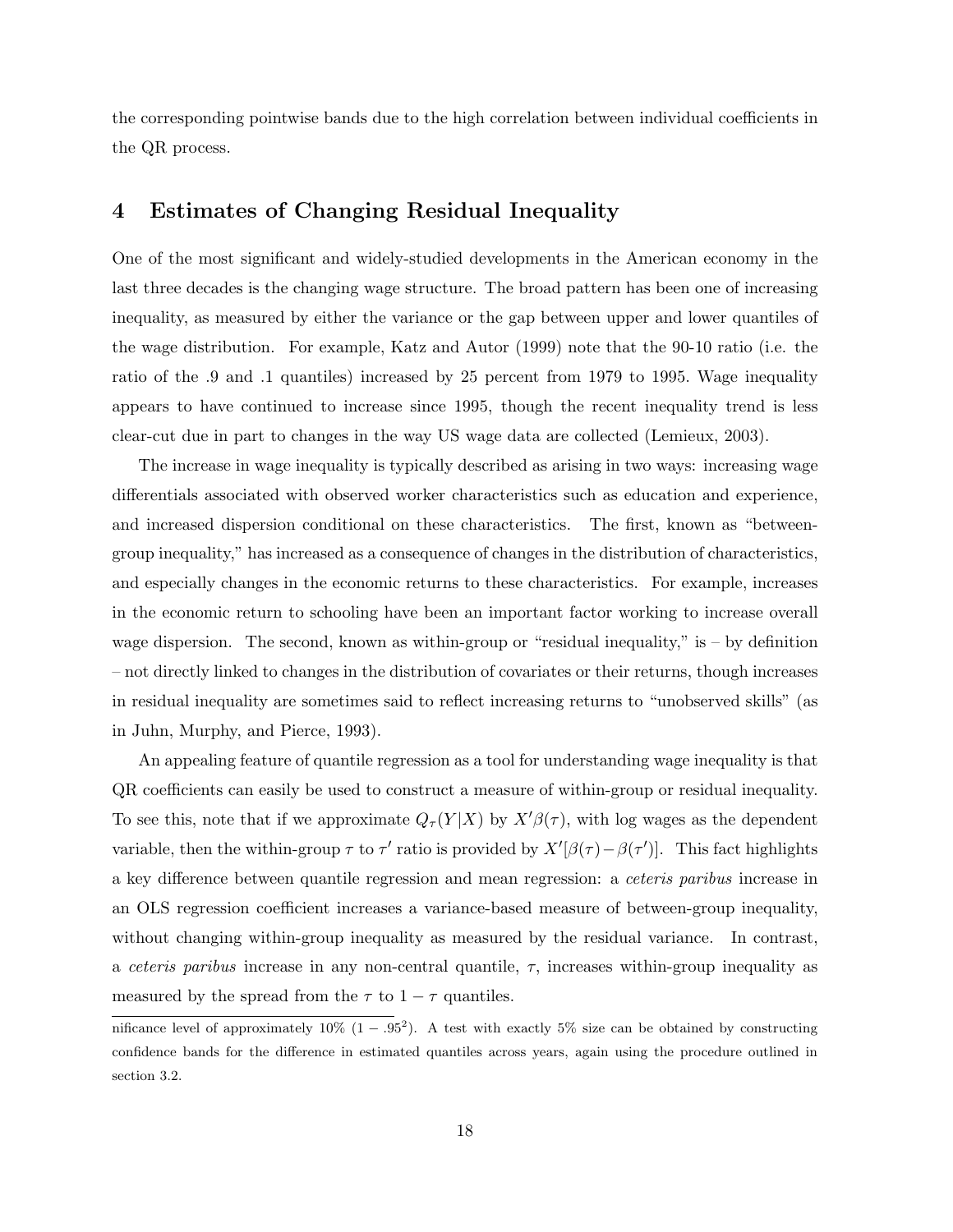#### 4.1 The QR Summary Picture

Our goal in this brief empirical section is to use linear QR to measure changing residual inequality in the 1980, 1990, and 2000 censuses. To mitigate the impact of changes in labor force participation, we continue to focus on a prime-age sample consisting of US-born white and black men aged 40-49.

Figure 6 provides a compact QR-generated summary of the evolution of residual inequality from 1980 through 2000. The figure plots the averaged (across covariates) conditional quantiles of earnings, as predicted from a QR model controlling for schooling, race, and a quadratic function of potential experience. The leftmost panel shows the unconditional quantiles, i.e., the marginal earnings distribution; the middle panel conditions on covariate means for each year; the third panel fixes the covariate means at their 1980 values.<sup>16</sup> Each panel shows quantiles for the three census years, plotted using a line-width determined by the uniform inference bands for fitted values derived from our QR estimates of the quantile process. To facilitate a comparison of inequality while holding location fixed, the line for each year is centered at median earnings for that year.

The largest shift in unconditional distributions occurred between 1980 and 1990, primarily in the lower half of the earnings distribution. This shift is statistically significant, as can be seen from the fact that the bands for these two years do not overlap. A comparison of Panels B and C with Panel A shows the residual distribution shifting more smoothly than the marginal distribution. This is because conditioning smooths out some of the heaping commonly found in survey-based earnings data. Panel B shows a clear increase in residual inequality from 1980 to 1990, with a continuing increase from 1990 to 2000. An interesting feature of the latter increase, however, is that it appears to have occurred only in the upper half of the wage distribution. Below the median, the conditional quantiles for 1990 and 2000 overlap. Panel C shows a similar pattern when the covariate distribution is held fixed. Autor, Katz, and Kearney (2004) report a similar asymmetry in their analysis of CPS data, with virtually all inequality growth in the 1990s in the upper half of the wage distribution.

#### 4.2 Accuracy of the QR Picture

While Figure 6 provides a useful distillation of the QR results, we are especially interested in whether the linear QR model accurately captures key features of changing residual inequality in this period, both overall and for specific groups. The large census data sets allow us to compare

<sup>&</sup>lt;sup>16</sup>Panel C uses a slightly different schooling recode to maximize comparability; see the appendix for details.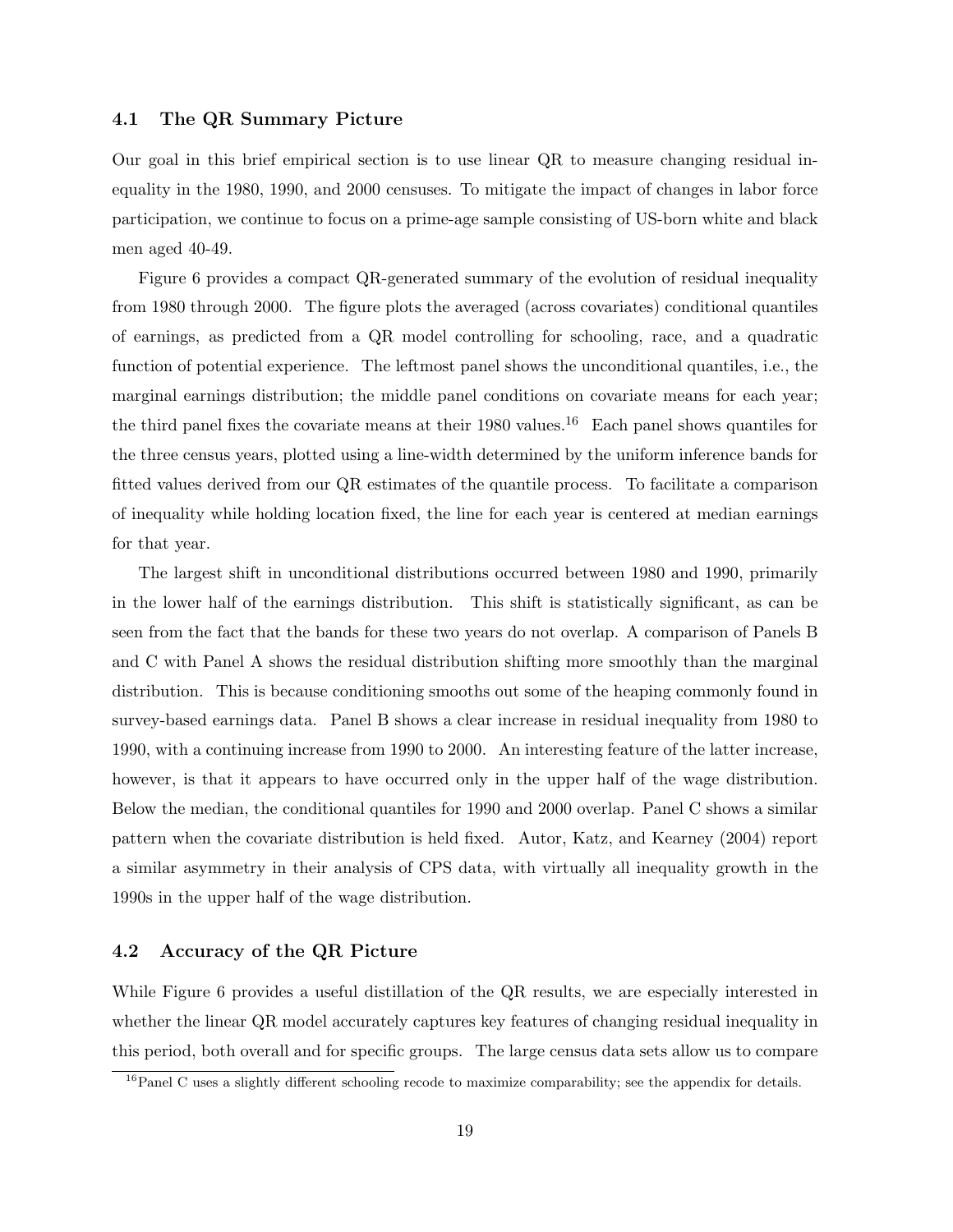QR estimates with the corresponding non-parametric estimates of the CQF. Paralleling the analysis of 1980 census data in the previous section, we begin our analysis of changing residual inequality by assessing the quality of the QR fit to the CQF for 1990 and 2000 census data. Figures 7 and 8 show the QR fit to the CQF in both census data sets, for a model where the sole regressor is years of schooling. As for 1980, the fit is reasonably good at all quantiles, though somewhat worse at the .75 and .9 quantiles than lower down, especially for 2000. Again, the corresponding QR coefficient estimates are reported in Panel A of Table 1.

The figures also compare the QR regression line to the Chamberlain MD line, obtained from a histogram-weighted fit of the linear model to the CQF. Again, as for 1980, the MD and QR lines are almost indistinguishable, suggesting the importance weights are flat and/or the true CQF is not too far from linear. More evidence on the nature of the weighting function can be seen in Figures 9 and 10, which plot importance weights and histogram weights, and Figures 11 and 12, which plot the importance weights and density weights. These figures establish that the conditional density of Y given  $X$ , and hence the QR importance weights, are indeed fairly flat at all quantiles and in both years.

To assess the performance of QR as a tool for measuring residual inequality, Table 2 reports alternative inter-quantile spreads constructed from the CQF and QR. Panel A reports estimates for the whole sample, averaged using the sample distribution of the covariates. This panel shows an important overall increase in wage inequality, which cannot be totally explained by changes in the distribution of and returns to the covariates. The QR 90-10 spread tracks the CQF 90-10 spread remarkably well; the latter runs from 1.20 to 1.43, while QR implies a 90-10 spread ranging from 1.19 to 1.45 in the model that controls for schooling, race and experience. Results are equally good for the inter-quartile range and the two-half-spreads, and for the model that only controls for schooling. The asymmetry of residual inequality growth since 1990 can be seen by comparing the change in the 90-50 and 50-10 spreads.

The evolution of residual inequality for specific schooling groups provides a more stringent test of the QR approach. Panels B and C of Table 2 report results from a model that includes schooling with and without potential experience and race, evaluated for specific schooling groups. The 90-10 spread based on the CQF for high school graduates (12 years of schooling) moves from 1.09 in 1980 to 1.26 in 1990 to 1.29 in 2000, when race and experience are included. QR fitted values similarly show an increase from 1.17 in 1980 to 1.31 in 1990 and 1.32 in 2000. Thus, like the CQF for high school graduates, QR shows an increase in residual inequality of around .14 in the first decade, with essentially no change in the second. The results are similar without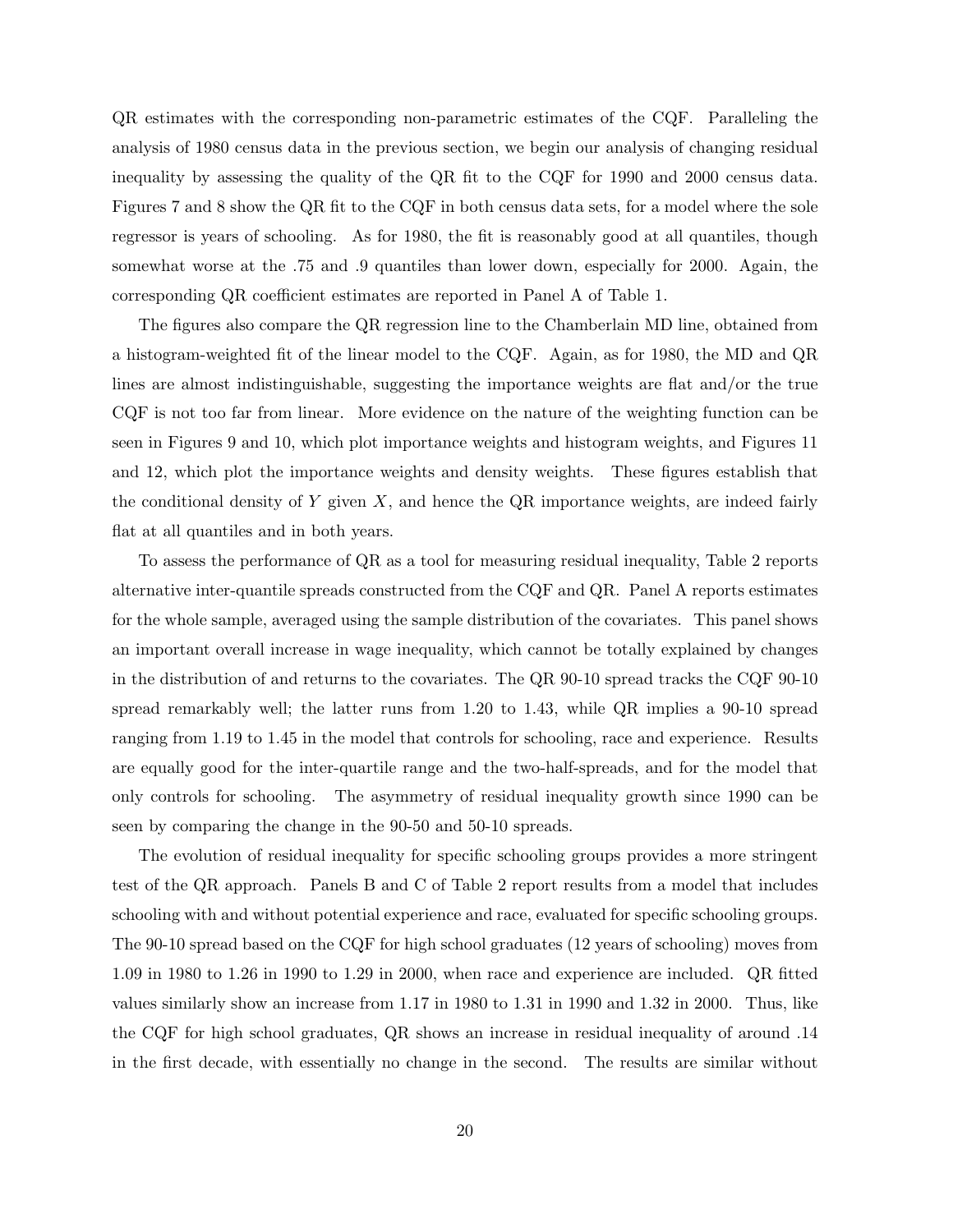controlling for race and experience. The evolution of the inter-quartile range appears to have been broadly similar to that of the 90-10 spread for the high school group.

While residual inequality grew little for high school graduates in the 1990s, college graduates (16 years of schooling) saw a substantial increase in wage dispersion. This echoes Autor, Katz, and Kearney's (2004) comparison of college and high school graduates using the CPS. Again, QR captures the essential features of this pattern remarkably well. The 90-10 spread estimated from the CQF for college graduates increased from 1.26 to 1.44 in the 1980s and then to 1.55 in the 1990s. The corresponding QR estimates imply an increase from 1.19 to 1.38 in the 1980s, and then to 1.57 in the 1990's. The QR estimates also capture about two-thirds of the growth in residual inequality over the entire period for the other spreads considered. The ability of QR to track these changes seems especially impressive given the changes (detailed in the data appendix) in the underlying schooling variable across censuses.

#### 4.3 QR-based measures of inequality

As with variance-based measures of dispersion, we can use quantile spreads and their QR approximations to provide convenient summary measures of residual inequality. A natural measure already discussed is the inter-quantile range:  $IQR_{\tau,\tau'}[Y|X] \approx X'\beta(\tau) - X'\beta(\tau') = X'[\beta(\tau) - \beta(\tau')],$ where  $\tau$  is some high index, for example 90%, and  $\tau'$  is some low index, for example 10%. A summary or typical measure of residual inequality is the median IQR,

$$
RI_{\tau,\tau'} = Med\{IQR_{\tau,\tau'}[Y|X]\} \cong Med\{X'\beta(\tau) - X'\beta(\tau')\}.
$$
 (47)

On the other hand, a reasonable measure of between-group inequality can be given by the inter-quantile range of the conditional median:

$$
BI_{\tau,\tau'} = IQR_{\tau,\tau'}\{Med[Y|X]\} \cong IQR_{\tau,\tau'}\{X'\beta(1/2)\},\tag{48}
$$

which measures the variation in the central location of the conditional distribution.

To grade the relative importance of within and between-group inequality, we can define the following "residual-to-total" ratio and its QR approximation:

$$
RTR_{\tau,\tau'} = \frac{\left[Med\left\{IQR_{\tau,\tau'}[Y|X]\right\}\right]^2}{\left[Med\left\{IQR_{\tau,\tau'}[Y|X]\right\}\right]^2 + \left[IQR_{\tau,\tau'}\left\{Med[Y|X]\right\}\right]^2}
$$
(49)

$$
\cong \frac{[Med\{X'\beta(\tau) - X'\beta(\tau')\}]^{2}}{[Med\{X'\beta(\tau) - X'\beta(\tau')\}]^{2} + [IQR_{\tau,\tau'}\{X'\beta(1/2)\}]^{2}}.
$$
\n(50)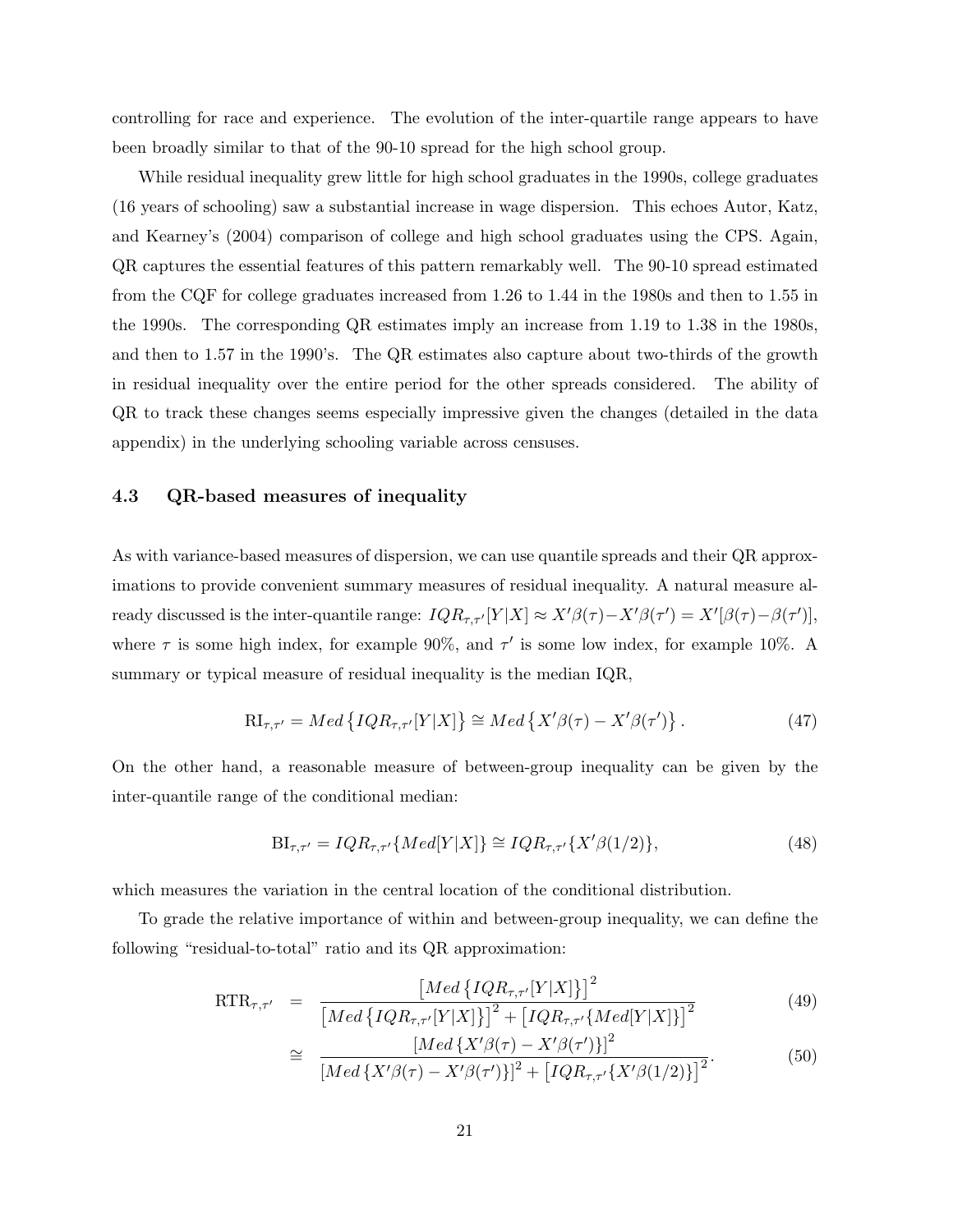The RTR measure can be motivated by an analogy to traditional analysis of variance models, where the ratio of residual to total variance is " $1 - R^{2n}$ , i.e.

$$
\frac{E\{V[Y|X]\}}{E\{V[Y|X]\} + V\{E[Y|X]\}}.\tag{51}
$$

RTR replaces standard deviation with inter-quantile range as a measure of dispersion and means with medians as a measure of location. In fact, in the classical normal location-shift model,  $Y = X'\beta + U$ , the two measures coincide (this is the reason why the squares are present in the definition of RTR), but they would be different in general.<sup>17</sup> RTR is nonnegative by construction and satisfies the natural restrictions

$$
0 \le \text{RTR}_{\tau,\tau'} \le 1. \tag{52}
$$

RTR necessarily equals 1 if Y is independent of  $X$  (no between-group inequality) and equals 0 when conditional dispersion is zero (no within-group inequality).

Table 3 compares ANOVA and quantile-based estimates of between-group inequality, withingroup inequality, and the relative importance of within-group inequality for both a non-parametric and a linear model of log-earnings that includes schooling, race and potential experience as covariates. QR and CQ-based measures are generally closer for within-group inequality than for between-group inequality. Both QR and CQ-based measures suggest a sharp increase in withingroup and between-group inequality, especially in the upper tail. For example,  $R_{90,50}$  and  $BI_{90,50}$  grew much faster than  $RI_{50,10}$  and  $BI_{50,10}$ . On the other hand, there is no clear trend in the relative importance of within-group inequality. For example, the  $QR$ -based  $\text{RTR}_{90,10}$ go from 80% to 81% between 1980 and 1990, and then back to 78% in 2000. Some of these general trends are also captured by the standard ANOVA-based measures, but the latter does not capture the asymmetric changes in the upper and lower tails.

### 5 Summary and conclusions

We have shown how linear quantile regression provides a weighted least squares approximation to an unknown and potentially nonlinear conditional quantile function, much as OLS provides a least squares approximation to a nonlinear CEF. The QR approximation property leads to partial quantile plots and an omitted variables bias formula, analogous to standard specification tools for OLS.

<sup>&</sup>lt;sup>17</sup>An alternative choice for the denominator is the marginal interquantile range  $Q_{\tau}(Y) - Q_{\tau'}(Y)$ . However, this leads to a relative measure that can exceed 1.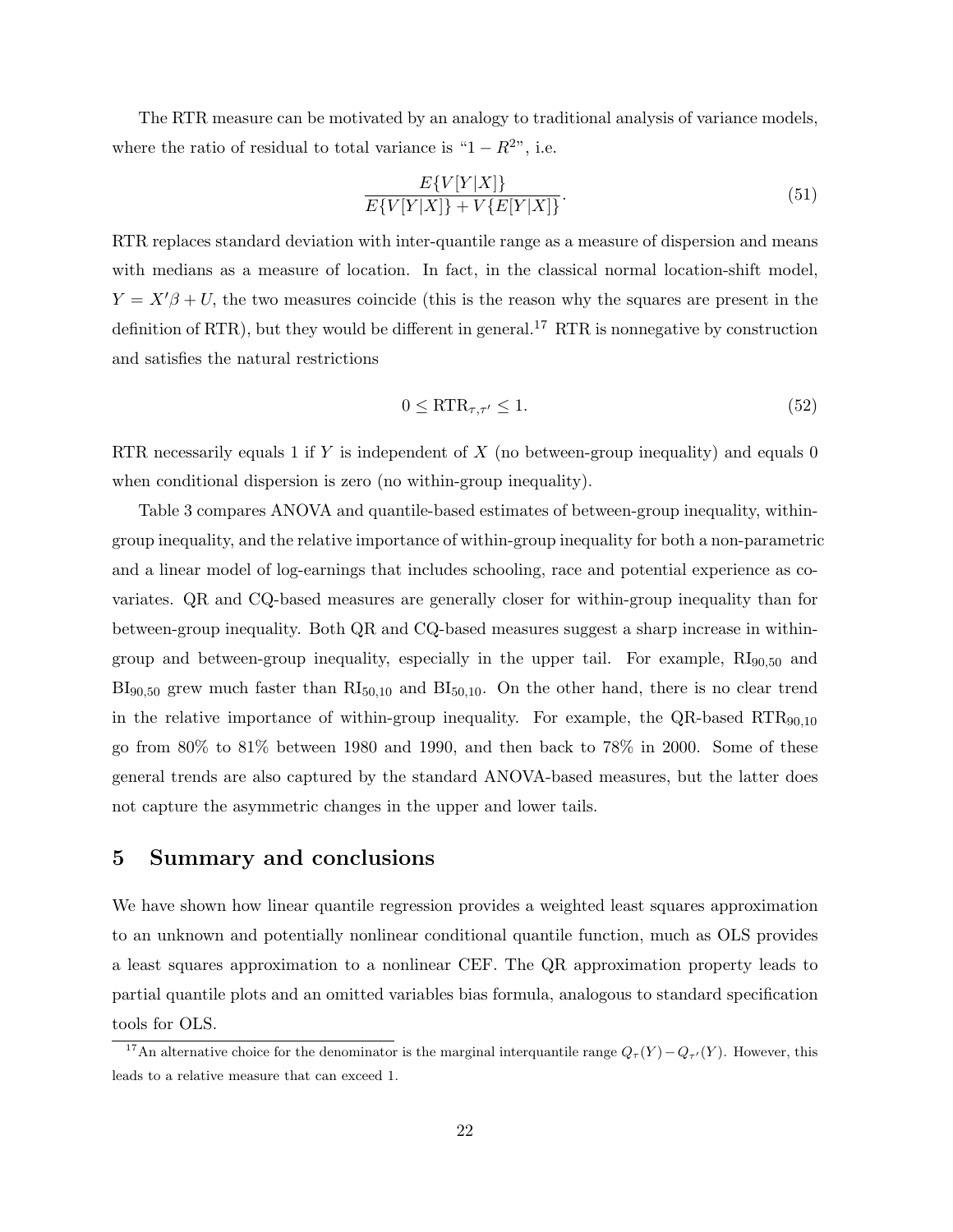A natural question raised by the relationships explored here is the sensitivity of QR to changes in sample design. Unlike a postulated-as-true linear model, the nature of the QR approximation changes in stratified samples. Of course, an OLS regression line has this feature as well. Like the OLS approximation to a nonlinear CEF, the nature of the weights underlying the QR approximation to a nonlinear  $CQF$  change as the histogram of X changes (though not otherwise, since the importance weights are a function of  $X$ ). The role played by the  $QR$ weighting scheme seems like an empirical, application-specific question. In practice, it may be of interest to use stratification weights to improve the linear QR fit for subpopulations of special interest. This is a topic we plan to explore in future work.

While misspecification of the CQF functional form does not affect the usefulness of QR, it does have implications for inference. We have presented a misspecification-robust distribution theory for the QR process. This provides a foundation for uniform confidence intervals and a basis for global tests of hypotheses about distribution. The interpretation of such tests is more subtle, however, when the assumption of correct specification is dropped. The results of a global test may change as the nature of the QR approximation changes.

Finally, we used the tools here to describe the wage distribution in three censuses, proposing summary measures of between and within-group inequality. For the most part, linear QR captures the evolution of the conditional wage distribution remarkably well. Of particular interest is the finding that the growth of within-group inequality between 1990 and 2000 is largely due to an expansion of the upper half of the conditional wage distribution and the growing inequality in the wage distribution of college graduates. Traditional regression-based inequality measures miss these developments.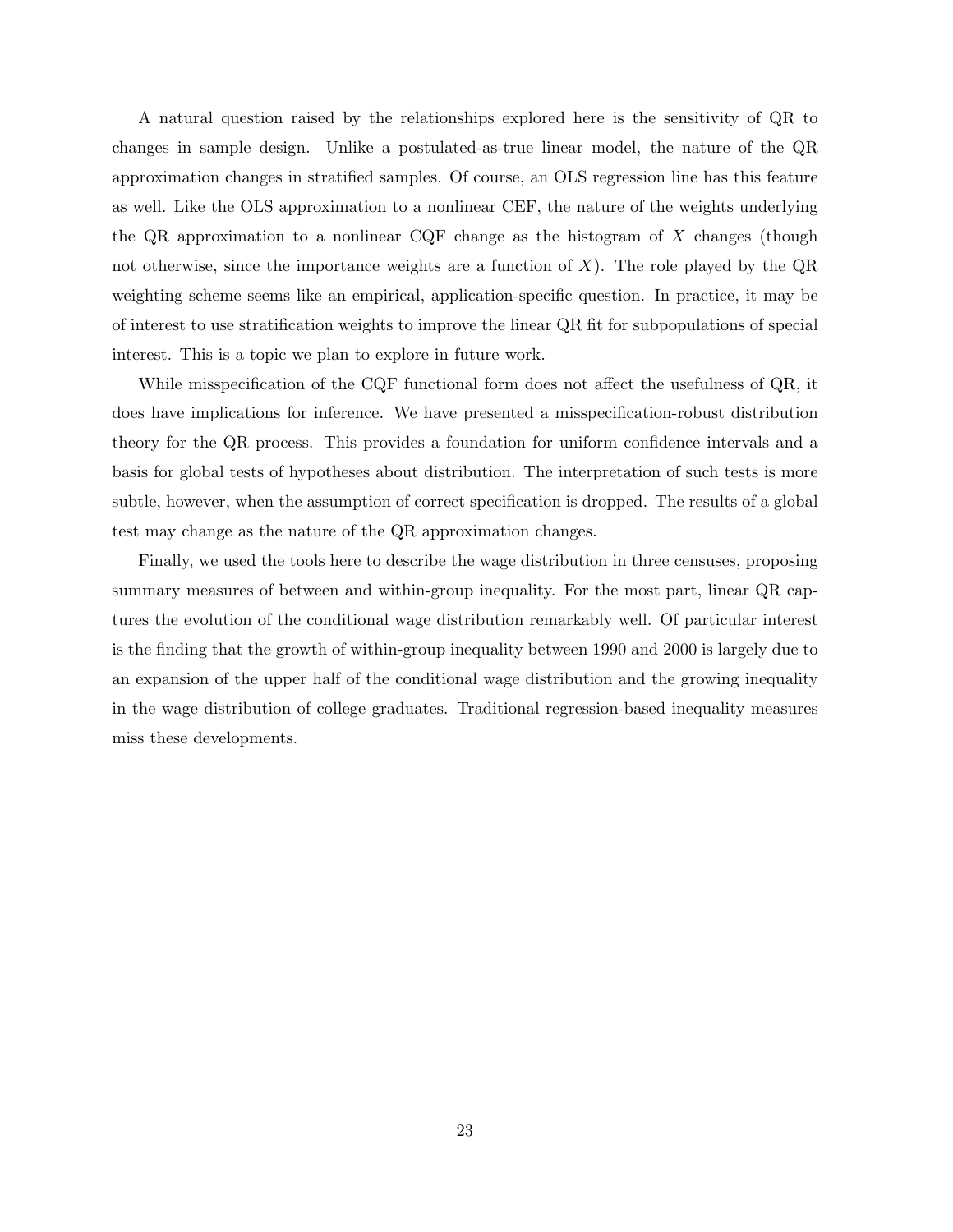# A Appendix: Proofs

### A.1 Proof of Theorem 1.

We have that

$$
\beta(\tau) = \arg\min_{\beta \in \mathbb{R}^d} E[\rho_\tau(Y - X'\beta)].\tag{53}
$$

Then, we can subtract  $E[\rho_{\tau}(Y - Q_{\tau}(Y|X))]$ , without affecting the optimization, because it does not depend on  $\beta$  and is finite by condition (ii):

$$
\beta(\tau) = \arg \min_{\beta \in \mathbb{R}^d} \left\{ E[\rho_\tau(Y - X'\beta)] - E[\rho_\tau(Y - Q_\tau(Y|X))] \right\}.
$$
\n(54)

Write

$$
E\left[\rho_{\tau}\left(\epsilon_{\tau}-\Delta_{\tau}(X,\beta)\right)\right]-E\left[\rho_{\tau}\left(\epsilon_{\tau}\right)\right]
$$
\n
$$
=E\left[\left(\tau-1\{\epsilon_{\tau}<\Delta_{\tau}(X,\beta)\}\right)\left(\epsilon_{\tau}-\Delta_{\tau}(X,\beta)\right)\right]-E\left[\left(\tau-1\{\epsilon_{\tau}<0\}\right)\epsilon_{\tau}\right]
$$
\n
$$
=\underbrace{E\left[\left(1\{\epsilon_{\tau}<\Delta_{\tau}(X,\beta)\}-\tau\right)\Delta_{\tau}(X,\beta)\right]}_{I}-\underbrace{E\left[\left(1\{\epsilon_{\tau}<\Delta_{\tau}(X,\beta)\}-1\{\epsilon_{\tau}<0\}\right)\epsilon_{\tau}\right]}_{II}.\tag{55}
$$

Now, write

$$
I = E\left[\left(1\{\epsilon_{\tau} < \Delta_{\tau}(X,\beta)\} - \tau\right)\Delta_{\tau}(X,\beta)\right]
$$
\n
$$
\stackrel{(a)}{=} E\left[E\left[\left(1\{\epsilon_{\tau} < \Delta_{\tau}(X,\beta)\} - \tau\right)|X\right]\Delta_{\tau}(X,\beta)\right]
$$
\n
$$
= E\left[\left[F_{\epsilon_{\tau}}(\Delta_{\tau}(X,\beta)|X) - F_{\epsilon_{\tau}}(0|X)\right]\Delta_{\tau}(X,\beta)\right]
$$
\n
$$
\stackrel{(b)}{=} E\left[\left(\int_0^1 f_{\epsilon_{\tau}}(u\Delta_{\tau}(X,\beta)|X)\Delta_{\tau}(X,\beta)du\right)\Delta_{\tau}(X,\beta)\right]
$$
\n
$$
\stackrel{(c)}{=} E\left[\left(\int_0^1 f_{\epsilon_{\tau}}(u\Delta_{\tau}(X,\beta)|X)du\right)\Delta_{\tau}^2(X,\beta)\right]
$$
\n
$$
(56)
$$

where (a) is by the law of iterated expectations, (b) is by condition (i) (a.s. existence of conditional density), and (c) is by linearity of the integral. Similarly,

$$
II = E \left[ 1\{\epsilon_\tau \in [0, \Delta_\tau(X, \beta)]\} \cdot |\epsilon_\tau| \right] + E \left[ 1\{\epsilon_\tau \in [\Delta_\tau(X, \beta), 0]\} \cdot |\epsilon_\tau| \right]
$$
  
= 
$$
E \left[ 1\{u_\tau \in [0, 1]\} \cdot u_\tau \cdot |\Delta_\tau(X, \beta)| \right]
$$
 (57)

where

$$
u_{\tau} \equiv \epsilon_{\tau} / \Delta_{\tau}(X,\beta) \quad \text{if } \Delta_{\tau}(X,\beta) \neq 0,
$$
  

$$
u_{\tau} \equiv 1 \qquad \text{if } \Delta_{\tau}(X,\beta) = 0.
$$
 (58)

Next, note that for the case  $\Delta_\tau(X,\beta)\neq 0$ 

$$
f_{u_{\tau}}(u|X) \cdot du = f_{\epsilon_{\tau}}(u\Delta_{\tau}(X,\beta)|X) \cdot |\Delta_{\tau}(X,\beta)| \cdot du, \text{ so}
$$
 (59)

$$
E[1\{u_\tau \in [0,1]\}u_\tau|X] \cdot |\Delta_\tau(X,\beta)| = \left[\int_0^1 uf_{u_\tau}(u|X)du\right] \cdot |\Delta_\tau(X,\beta)| \tag{60}
$$

$$
= \left[ \int_0^1 u f_{\epsilon_\tau}(u \Delta_\tau(X, \beta) | X) du \right] \cdot \Delta_\tau^2(X, \beta).
$$
 (61)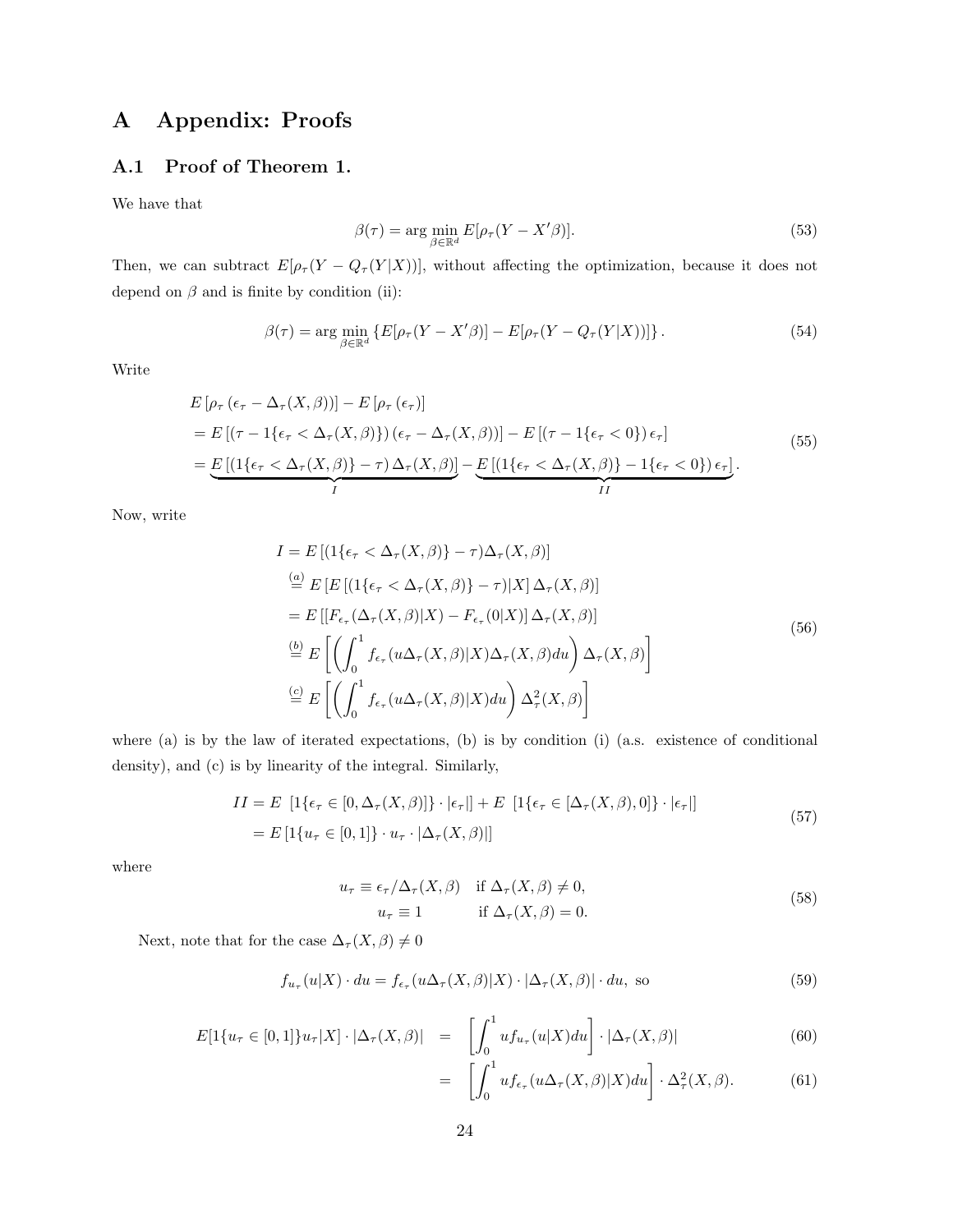For cases when  $\Delta_{\tau}(X,\beta) = 0$ 

$$
E[1\{u_{\tau} \in [0,1]\}u_{\tau}|X] \cdot |\Delta_{\tau}(X,\beta)| = 0. \tag{62}
$$

Thus, it follows that

$$
II = E\left[\left\{u_{\tau} \in [0,1]\right\} u_{\tau} |\Delta_{\tau}(X,\beta)|\right] = E\left[E\left[\left\{u_{\tau} \in [0,1]\right\} u_{\tau}|X\right] |\Delta_{\tau}(X,\beta)|\right]
$$

$$
= E\left[\left[\int_0^1 u f_{\epsilon_{\tau}}(u\Delta_{\tau}(X,\beta)|X) du\right] \cdot \Delta_{\tau}^2(X,\beta)\right].\blacksquare
$$
(63)

### A.2 Proof of Theorem 2.

We have to prove that  $\beta(\tau)$  that solves

$$
\beta(\tau) = \arg\min_{\beta \in \mathbb{R}^d} E[\rho_\tau(Y - X'\beta)],\tag{P1}
$$

is equal to  $\beta^*(\tau)$  that solves

$$
\beta^*(\tau) = \arg\min_{\beta \in \mathbb{R}^d} E\left[\tilde{w}_\tau(X) \cdot \Delta_\tau^2(X, \beta)\right].
$$
 (P2)

The FOC for program (P2) is given by

$$
2 E \left[ \widetilde{w}_{\tau}(X) \ \Delta_{\tau}(X, \beta^*(\tau)) \ X \right] = 0, \tag{64}
$$

where

$$
\tilde{w}_{\tau}(X) = \frac{1}{2} \int_0^1 f_{\epsilon_{\tau}} \left( u \cdot \Delta_{\tau}(X, \beta(\tau)) | X \right) \, du. \tag{65}
$$

The FOC for program (P1) is given by

$$
I' = E \left[ \left( 1\{\epsilon_\tau < \Delta_\tau(X, \beta(\tau))\} - \tau \right) X \right] = 0,\tag{66}
$$

which by calculations similar to those in (56) can be written as

$$
I' \stackrel{(a)}{=} E \left[ E \left[ \left( 1\{\epsilon_{\tau} < \Delta_{\tau}(X, \beta(\tau))\} - \tau \right) | X \right] \cdot X \right]
$$
\n
$$
= E \left[ \left( F_{\epsilon_{\tau}}(\Delta_{\tau}(X, \beta(\tau)) | X) - F_{\epsilon_{\tau}}(0 | X) \right) \cdot X \right]
$$
\n
$$
\stackrel{(b)}{=} E \left[ \left( \int_0^1 f_{\epsilon_{\tau}}(u \Delta_{\tau}(X, \beta(\tau)) | X) \Delta_{\tau}(X, \beta(\tau)) du \right) \cdot X \right]
$$
\n
$$
\stackrel{(c)}{=} E \left[ \left( \int_0^1 f_{\epsilon_{\tau}}(u \Delta_{\tau}(X, \beta(\tau)) | X) du \right) \Delta_{\tau}(X, \beta(\tau)) \cdot X \right]
$$
\n
$$
(67)
$$

where (a) is by the law of iterated expectations, (b) is by a.s. existence of conditional density, and (c) by linearity of the integral. By the definition of  $\widetilde{w}_{\tau}(X)$ 

$$
I' = 2 E \left[ \tilde{w}_{\tau}(X) \Delta_{\tau}(X, \beta(\tau)) X \right] = 0.
$$
\n(68)

Finally, note that this is precisely the FOC for program (P2).

Both program (P1) and program (P2) are convex. (P1) has unique solution  $\beta(\tau)$  by assumption, which means it uniquely solves the FOC. Hence since the (P1) and (P2) have the same first order condition, it follows that  $\beta^*(\tau) = \beta(\tau)$  uniquely solves the FOC for both programs.  $\blacksquare$ .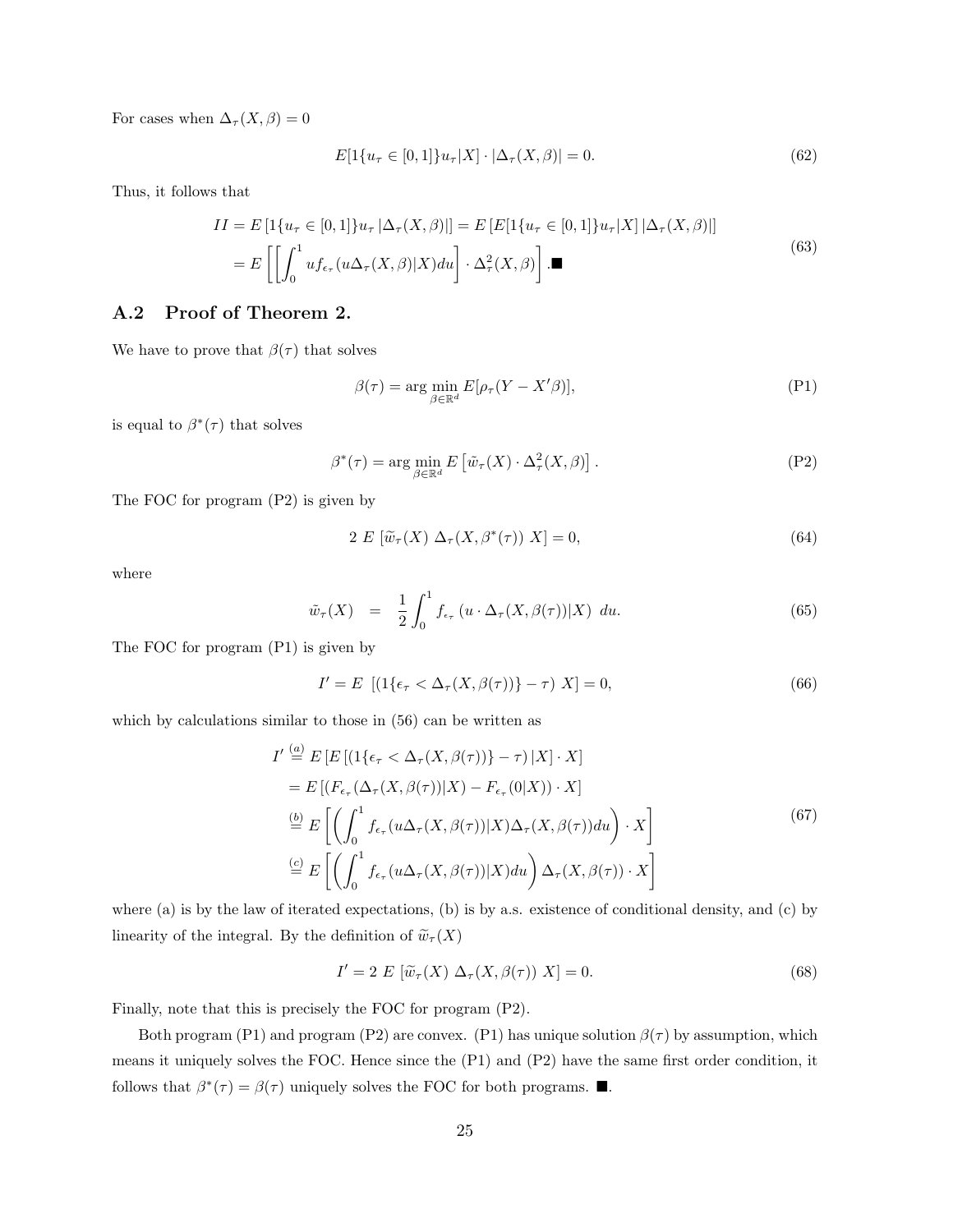#### A.3 Proof of Theorem 3.

Taking claim 1 as given, claim 2 is immediate:

$$
\gamma_1(\tau) = E \left[ \tilde{w}^*_{\tau}(X) X_1 X_1' \right]^{-1} E \left[ \tilde{w}^*_{\tau}(X) X_1 (X_1' \beta_1(\tau) + R_{\tau}(X)) \right] \tag{69}
$$

$$
= \beta_1(\tau) + E\left[\tilde{w}_\tau^*(X)X_1X_1'\right]^{-1}E\left[\tilde{w}_\tau^*(X_1)X_1R_\tau(X)\right].\tag{70}
$$

It remains to prove claim 1. The first order condition of the quantile regression of  $Y$  on  $X_1$  in the population is given by

$$
E\left[ (1\{Y \le X_1'\gamma_1(\tau)\} - \tau) \; X_1 \right] = 0,\tag{71}
$$

or for  $\epsilon_{\tau} = Y - Q_{\tau}(Y|X)$  and  $\Delta_{\tau}(X, \gamma_1(\tau)) = X'_1 \gamma_1(\tau) - Q_{\tau}(Y|X)$ ,

$$
E\left[\left(1\{\epsilon_{\tau}\leq\Delta_{\tau}(X,\gamma_1(\tau))\}-\tau\right)X_1\right]=0.\tag{72}
$$

This can be rewritten as

$$
E\left[E[1\{\epsilon_{\tau} \leq \Delta_{\tau}(X, \gamma_1(\tau))\} - 1\{\epsilon_{\tau} \leq 0\} | X_1] X_1\right] = 0,\tag{73}
$$

since  $P\{\epsilon_{\tau} \leq 0 | X_1\} = E[P\{\epsilon_{\tau} \leq 0 | X_1, X_2\} | X_1] = E[\tau | X_1] = \tau$ . Write

$$
E[1\{\epsilon_{\tau} \leq \Delta_{\tau}(X,\gamma_{1}(\tau))\} - 1\{\epsilon_{\tau} \leq 0\}|X_{1}] \stackrel{(a)}{=} E[E[1\{\epsilon_{\tau} \leq \Delta_{\tau}(X,\gamma_{1}(\tau))\} - 1\{\epsilon_{\tau} \leq 0\}|X]|X_{1}]
$$
  
\n
$$
= E[[F_{\epsilon_{\tau}}(\Delta_{\tau}(X,\gamma_{1}(\tau))|X) - F_{\epsilon_{\tau}}(0|X)]|X_{1}]
$$
  
\n
$$
\stackrel{(b)}{=} E\left[\left(\int_{0}^{1} f_{\epsilon_{\tau}}(u\Delta_{\tau}(X,\gamma_{1}(\tau))|X) \Delta_{\tau}(X,\gamma_{1}(\tau))du\right) |X_{1}\right]
$$
  
\n
$$
\stackrel{(c)}{=} E\left[\left(\int_{0}^{1} f_{\epsilon_{\tau}}(u\Delta_{\tau}(X,\gamma_{1}(\tau))|X) du\right) \Delta_{\tau}(X,\gamma_{1}(\tau)) |X_{1}\right],
$$
  
\n(74)

where (a) is by the law of iterated expectations, (b) is by a.s. existence of conditional density, and (c) by linearity of the integral. Defining  $\widetilde{w}^*_{\tau}(X) = \frac{1}{2}$  $n<sup>1</sup>$  $\int_0^1 f_{\epsilon_\tau}(u\Delta_\tau(X,\gamma_1(\tau))|X)du$ , we can rewrite the previous first order condition as

$$
2 E \left[ E \left[ \widetilde{w}^*_{\tau}(X) \Delta_{\tau}(X, \gamma_1(\tau)) | X_1 \right] \cdot X_1 \right] = 0, \tag{75}
$$

or, by the law of iterated expectations

$$
2 E \left[ \widetilde{w}^*_{\tau}(X) \Delta_{\tau}(X, \gamma_1(\tau)) \cdot X_1 \right] = 0. \tag{76}
$$

Finally, note that this is precisely the first order condition for the program

$$
\gamma_1(\tau) = \arg\min_{\gamma_1 \in \mathbb{R}^{d_1}} E[\tilde{w}_\tau^*(X) \cdot (X_1'\gamma_1 - Q_\tau(Y|X))^2].\tag{77}
$$

#### A.4 Notation for Proofs of Theorems 4 and 5

We use the following empirical processes in the sequel, for  $W \equiv (Y, X)$ 

$$
f \mapsto \mathbb{E}_n[f(W)] \equiv \frac{1}{n} \sum_{i=1}^n f(W_i), \quad f \mapsto \mathbb{G}_n[f(W)] \equiv \frac{1}{\sqrt{n}} \sum_{i=1}^n (f(W_i) - E[f(W_i)]). \tag{78}
$$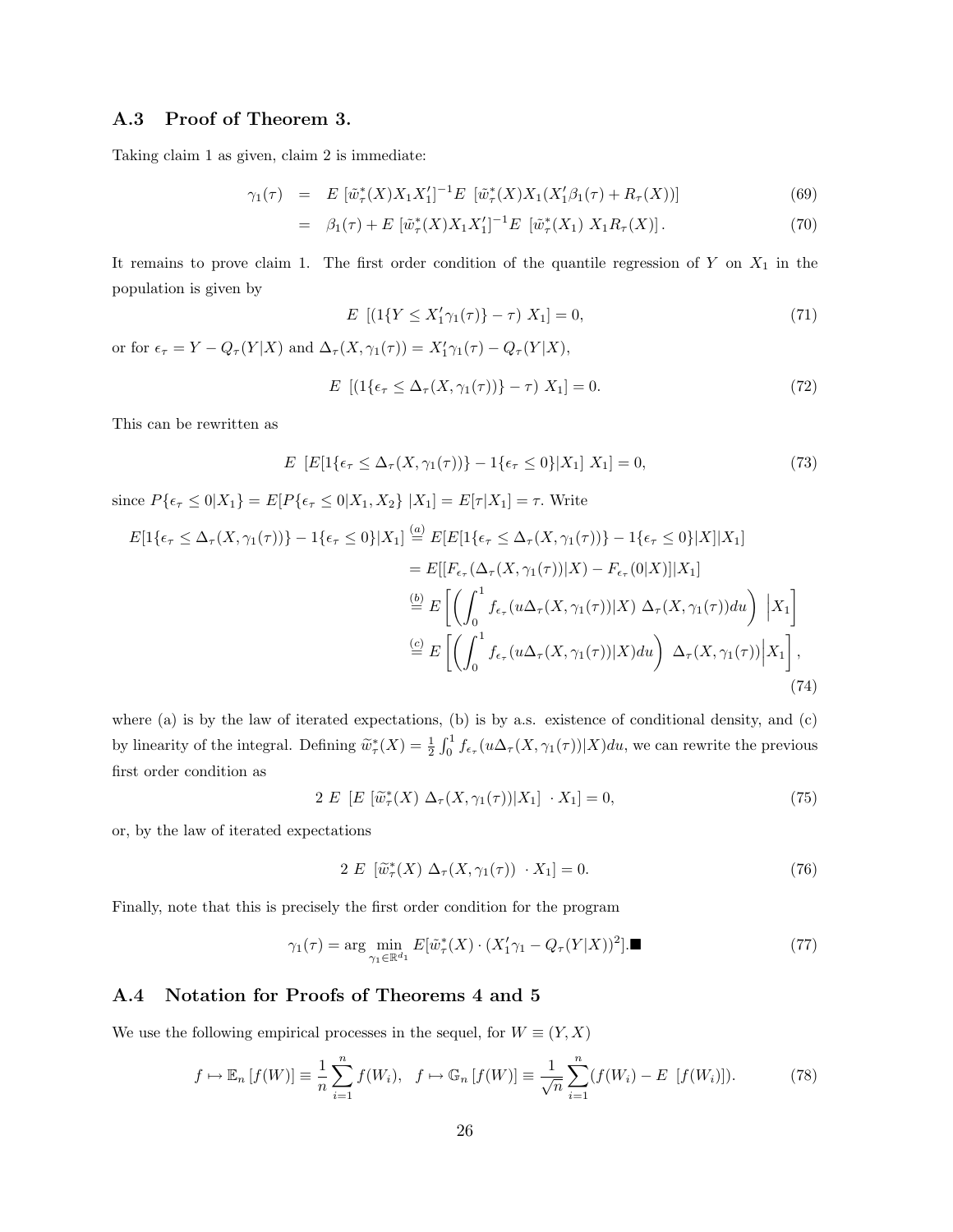If  $\widehat{f}$  is an estimated function,  $\mathbb{G}_n$ h  $\widehat{f}(W)$ i denotes  $\frac{1}{\sqrt{n}}$  $\sum_{i=1}^{n} (f(W_i) - E[f(W_i)])_{f=\hat{f}}$ . Other basic notation and stochastic convergence concepts, such as weak convergence in the space of bounded functions, stochastic equicontinuity, Donsker classes, and Vapnik-Cervonenkis (VC) classes, are used and defined as in van der Vaart (1998).

#### A.5 Proof of Theorem 4

Observe that, for each  $\tau$  in  $\mathcal{T}, \hat{\beta}(\tau)$  minimizes

$$
Q_n(\tau,\beta) \equiv \mathbb{E}_n \left[ \rho_\tau (Y - X'\beta) - \rho_\tau (Y - X'\beta(\tau)) \right]. \tag{79}
$$

Define

$$
Q_{\infty}(\tau,\beta) \equiv E\left[\rho_{\tau}(Y - X'\beta) - \rho_{\tau}(Y - X'\beta(\tau))\right].
$$
\n(80)

By A.2 and A.3,  $Q_{\infty}(\tau,\beta)$  is uniquely minimized at  $\beta(\tau)$  for each  $\tau$  in T.

Since by Knight's identity  $\rho_{\tau}(u - v) - \rho_{\tau}(u) = -(\tau - 1\{u < 0\})v + \int_0^v$  $\binom{v}{0}[1\{u \leq s\} - 1\{u \leq 0\}]ds$ , we have, by setting  $u = Y - X'\beta(\tau)$  and  $v = X'(\beta - \beta(\tau))$ , that

$$
\rho_{\tau}(Y - X'\beta) - \rho_{\tau}(Y - X'\beta(\tau)) = -(\tau - 1\{Y \le X'\beta(\tau)\})X'(\beta - \beta(\tau)) + \int_0^{X'(\beta - \beta(\tau))} [1\{Y \le X'\beta(\tau) + s\} - 1\{Y \le X'\beta(\tau)\}]ds.
$$
(81)

Thus, it follows that for any  $\beta \in \mathbb{R}^d$ 

$$
|Q_{\infty}(\tau,\beta)| \le 2 \cdot E|X'(\beta - \beta(\tau))| \le 2 \cdot E\|X\| \cdot \|\beta - \beta(\tau)\| < \infty.
$$
 (82)

We can also show that for any compact set  $\beta$ 

$$
Q_n(\tau,\beta) = Q_\infty(\tau,\beta) + o_{p^*}(1), \text{ uniformly in } (\tau,\beta) \in \mathcal{T} \times \mathcal{B}.
$$
 (83)

This statement is true pointwise by the Khinchin LLN. The uniform convergence follows because

$$
|Q_n(\tau', \beta') - Q_n(\tau'', \beta'')| \le C_1 \cdot |\tau' - \tau''| + C_2 \cdot ||\beta' - \beta''||,
$$
\n(84)

where

$$
C_1 = 2 \cdot E||X|| \cdot \sup_{\beta \in \mathcal{B}} ||\beta|| < \infty \text{ and } C_2 = 2 \cdot E||X|| < \infty.
$$
 (85)

Hence the empirical process  $(\tau, \beta) \mapsto Q_n(\tau, \beta)$  is stochastically equicontinuous, which implies the uniform convergence.

Consider a collection of closed balls  $B_M(\beta(\tau))$  of radius M and center  $\beta(\tau)$ , and let  $\beta_M(\tau) = \beta(\tau) +$  $\delta_M(\tau) \cdot v(\tau)$ , where  $v(\tau) = (v_1(\tau), ..., v_d(\tau))'$  is a direction vector with unity norm  $||v(\tau)|| = 1$  and  $\delta_M(\tau)$ is a positive scalar such that  $\delta_M(\tau) \geq M$ . Then uniformly in  $\tau \in \mathcal{T}$ ,

$$
\frac{M}{\delta_M(\tau)} \left( Q_n(\tau, \beta_M(\tau)) - Q_n(\tau, \beta(\tau)) \right) \stackrel{(a)}{\geq} Q_n(\tau, \beta_M^*(\tau)) - Q_n(\tau, \beta(\tau))
$$
\n
$$
\stackrel{(b)}{\geq} Q_\infty(\tau, \beta_M^*(\tau)) - Q_\infty(\tau, \beta(\tau)) + o_{p^*}(1)
$$
\n
$$
\stackrel{(c)}{\geq} \epsilon_M + o_{p^*}(1),
$$
\n
$$
(86)
$$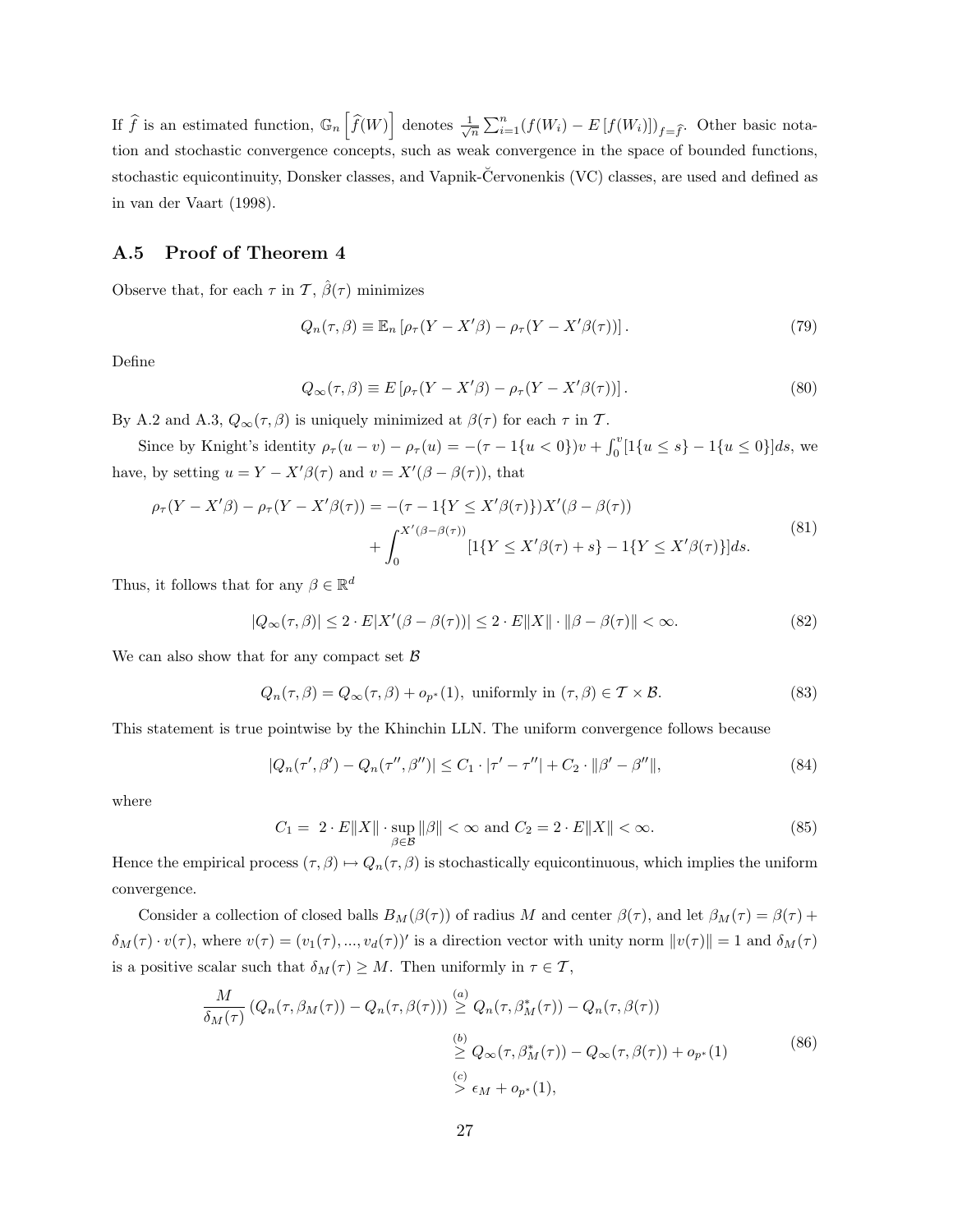for some  $\epsilon_M > 0$ , where (a) follows by convexity in  $\beta$ , for  $\beta_M^*(\tau)$  on the line connecting  $\beta_M(\tau)$  and  $\beta(\tau)$ , (b) follows by the uniform convergence established in (83), (c) follows by the assumption that  $\beta(\tau)$  is the unique minimizer of  $Q_{\infty}(\beta, \tau)$  uniformly in  $\tau \in \mathcal{T}$ . Hence for any  $M > 0$ , the minimizer  $\hat{\beta}(\tau)$  must be within M from  $\beta(\tau)$  uniformly for all  $\tau \in \mathcal{T}$ , with probability approaching to one. That is, we have that for any  $M > 0$ ,  $\|\hat{\beta}(\tau) - \beta(\tau)\| \leq M$  uniformly for all  $\tau \in \mathcal{T}$  with probability approaching to one.

#### A.6 Proof of Theorem 5

First, by the computational properties of  $\hat{\beta}(\tau)$ , for all  $\tau \in \mathcal{T}$ , cf. Theorem 3.3 in Koenker and Bassett (1978):  $\overline{a}$  $\mathbf{r}$ 

$$
\left\| \mathbb{E}_n \left[ \varphi_\tau (Y - X' \hat{\beta}(\tau)) X \right] \right\| \le \text{const} \cdot \left( \frac{\sup_{i \le n} \| X_i \|}{n} \right),\tag{87}
$$

where  $\varphi_{\tau}(u) = \tau - 1\{u < 0\}$ . Note that  $E||X_i||^{2+\epsilon} < \infty$  implies  $\sup_{i \leq n} ||X_i|| = o_{p^*}(n^{1/2})$ , since

$$
P\left(\sup_{i\leq n} \|X_i\| > n^{1/2}\right) \leq nP(\|X_i\| > n^{1/2}) \leq nE \|X_i\|^{2+\epsilon}/n^{\frac{2+\epsilon}{2}} = o(1). \tag{88}
$$

Hence uniformly in  $\tau \in \mathcal{T}$ ,

$$
\mathbb{E}_n\left[\varphi_\tau(Y - X'\hat{\beta}_n(\tau))X\right] = o_{p^*}\left(n^{-1/2}\right).
$$
\n(89)

Second,  $(\tau, \beta) \mapsto \mathbb{G}_n \left[ \varphi_\tau (Y - X'\beta) X \right]$  is stochastically equicontinuous over  $\mathcal{B} \times \mathcal{T}$ , where  $\mathcal{B}$  is any compact set, with respect to the  $L_2(P)$  pseudometric

$$
\rho((\tau', \beta'), (\tau'', \beta'')) \equiv \max_{j \in 1, ..., d} \sqrt{E\left[ (\varphi_{\tau'}(Y - X'\beta')X_j - \varphi_{\tau''}(Y - X'\beta'')X_j)^2 \right]},
$$
\n(90)

for  $j \in 1, ..., d$  indexing the components of the vector X. This is because the functional class  $\mathcal{F} =$  $\{1\{Y \leq X'\beta\}, \beta \in \mathcal{B}\}\$ is a VC subgraph class and hence also Donsker class, with envelope 2. Hence the functional class  $\mathcal{T} - \mathcal{F}$  is also Donsker with envelope equal 2, by Theorem 2.10.6 in Van der Vaart and Wellner (1996). The product of  $\mathcal{T} - \mathcal{F}$  with X also forms a Donsker class with a square integrable envelope 2 ·  $\max_{j\in1...d}|X|_j$ , by Theorem 2.10.6 in Van der Vaart and Wellner (1996). The stochastic equicontinuity then is a part of being Donsker.

The uniform consistency  $\sup_{\tau \in \mathcal{T}} ||\hat{\beta}(\tau) - \beta(\tau)|| = o_{p^*}(1)$  implies

$$
\sup_{\tau \in \mathcal{T}} \rho\Big((\tau, b(\tau)), (\tau, \beta(\tau))\Big)\Big|_{b(\tau) = \hat{\beta}(\tau)} = o_{p^*}(1),\tag{91}
$$

and therefore by stochastic equicontinuity of  $(\tau, \beta) \mapsto \mathbb{G}_n [\varphi_\tau (Y - X'\beta) X]$  we have that

$$
\mathbb{G}_n\left[\varphi_\tau(Y - X'\hat{\beta}(\tau))X\right] = \mathbb{G}_n\left[\varphi_\tau(Y - X'\beta(\tau))X\right] + o_{p^*}(1), \text{ uniformly in } \tau. \tag{92}
$$

In order to show (91) note that for  $\bar{f}$  denoting the upper bound on  $f_Y(y|X=x)$ , application of the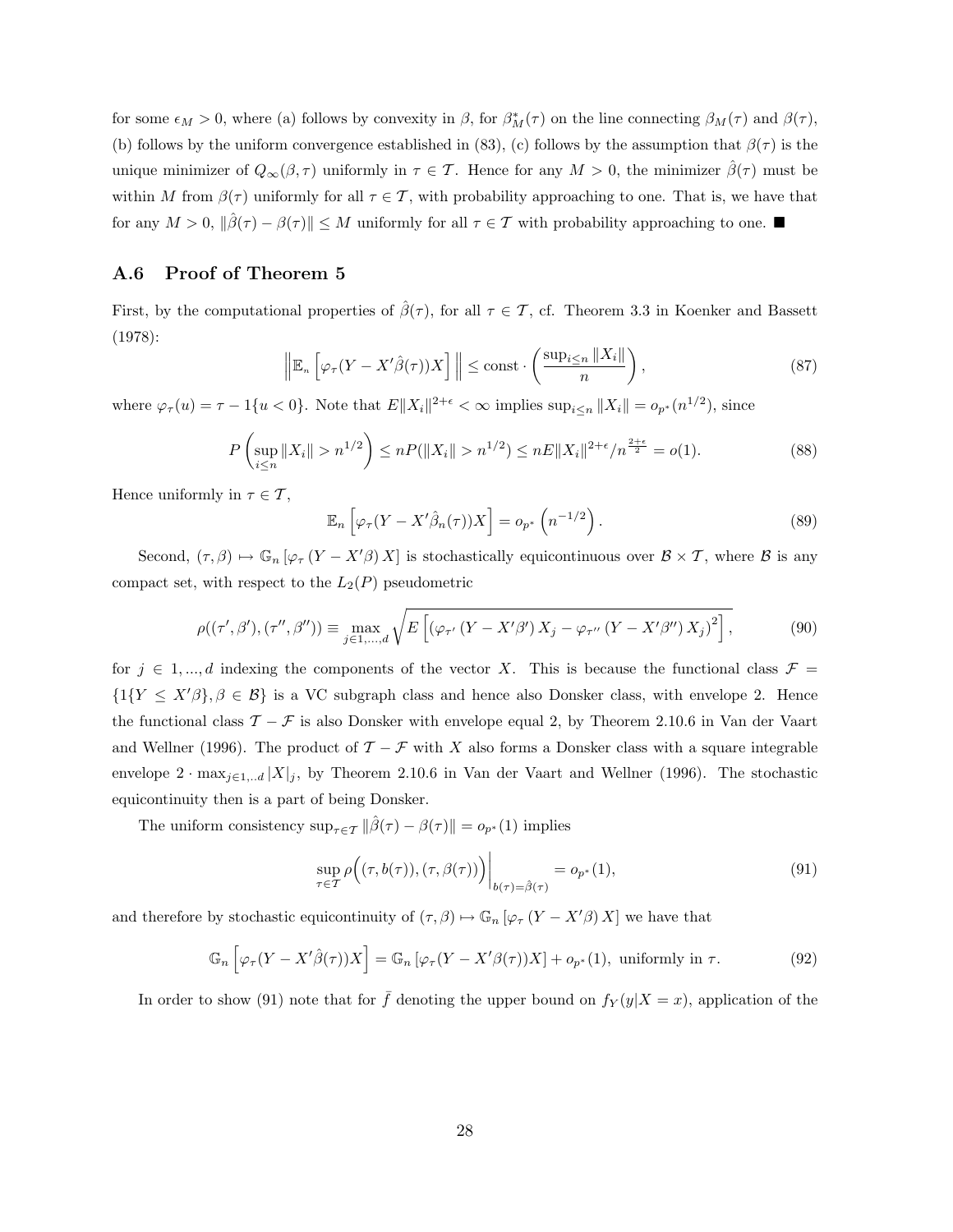Hölder's inequality, a Taylor expansion and Cauchy-Schwarz inequality, give the series of inequalities:

$$
\sup_{\tau \in \mathcal{T}} \rho\Big((\tau, b(\tau)), (\tau, \beta(\tau))\Big)
$$
\n
$$
= \sup_{\tau \in \mathcal{T}} \max_{j \in 1, ..., d} \sqrt{E\left[\left(\varphi_{\tau} \left(Y - X'b(\tau)\right)X_j - \varphi_{\tau} \left(Y - X'\beta(\tau)\right)X_j\right)^2\right]}
$$
\n
$$
\leq \sup_{\tau \in \mathcal{T}} \max_{j \in 1, ..., d} \left(\left(E\left[\left|\varphi_{\tau} \left(Y - X'b(\tau)\right) - \varphi_{\tau} \left(Y - X'\beta(\tau)\right)\right|^{\frac{2(2+\epsilon)}{\epsilon}}\right]\right)^{\epsilon} \cdot \left(E\left[\left|X_j\right|^{2+\epsilon}\right]\right)^2\right)^{\frac{1}{2(2+\epsilon)}}
$$
\n
$$
\leq \sup_{\tau \in \mathcal{T}} \max_{j \in 1, ..., d} \left(E\left|\left\{Y \leq X'b(\tau)\right\} - \left\{Y \leq X'\beta(\tau)\right\}\right|\right)^{\frac{\epsilon}{2(2+\epsilon)}} \cdot \left(E\left|X_j\right|^{2+\epsilon}\right)^{\frac{1}{2+\epsilon}}
$$
\n
$$
\leq \sup_{\tau \in \mathcal{T}} \left(E\left|\bar{f} \cdot X'(b(\tau) - \beta(\tau))\right|\right)^{\frac{\epsilon}{2(2+\epsilon)}} \cdot \left(E\|X\|^{2+\epsilon}\right)^{\frac{1}{2+\epsilon}}
$$
\n
$$
\leq \text{const} \cdot \sup_{\tau \in \mathcal{T}} \left(\bar{f} \cdot \left(E\|X\|^2\right)^{1/2} \cdot \|b(\tau) - \beta(\tau)\|\right)^{\frac{\epsilon}{2(2+\epsilon)}},
$$
\n(10.11)

where the second inequality follows by binomiality of  $|\varphi_{\tau}(Y - X'b(\tau)) - \varphi_{\tau}(Y - X'\beta(\tau))|$ . Then, evaluating at  $b(\tau) = \widehat{\beta}(\tau)$ 

$$
\sup_{\tau \in \mathcal{T}} \rho\Big((\tau, b(\tau)), (\tau, \beta(\tau))\Big)\Big|_{b(\tau) = \hat{\beta}(\tau)} \le \text{const} \cdot \sup_{\tau \in \mathcal{T}} \|\hat{\beta}(\tau) - \beta(\tau)\|^{\frac{\epsilon}{2(2+\epsilon)}} = o_{p^*}(1),\tag{94}
$$

by uniform convergence and  $\epsilon > 0$ .

 $\overline{a}$ 

Third, by a Taylor expansion, uniformly in  $\tau \in \mathcal{T}$ 

$$
E\left[\varphi_{\tau}(Y - X'\beta)X\right]\Big|_{\beta = \hat{\beta}(\tau)} = E\left[f_Y(X'b(\tau)|X)XX'\right]\Big|_{b(\tau) = \beta^*(\tau)}(\hat{\beta}(\tau) - \beta(\tau)),\tag{95}
$$

where  $\beta^*(\tau)$  is on the line connecting  $\hat{\beta}(\tau)$  and  $\beta(\tau)$  for each  $\tau$ .  $\hat{\beta}(\tau)$  is uniformly consistent by Theorem 4, hence  $\beta^*(\tau)$  is also uniformly consistent. Thus by **A5**, i.e. the uniform continuity and boundedness of the mapping  $y \mapsto f_Y(y|x)$ , uniformly in x over the support of X, it follows that

$$
E\left[f_Y(X'b(\bullet)|X)XX'\right]\Big|_{b(\bullet)=\beta^*(\bullet)} = \underbrace{E\left[f_Y(X'\beta(\bullet)|X)XX'\right]}_{J(\bullet)} + o(1) \text{ in } \ell^{\infty}(\mathcal{T}).\tag{96}
$$

Indeed, by **A5** for any compact  $K$ ,  $E[f_Y(X'b(\bullet)|X)XX']\{X \in K\}]$  $\Big|_{b(\bullet)=\beta^*(\bullet)}=E\left[f_Y(X'\beta(\bullet)|X)XX'1\{X\in K\}\right]+$ *o*(1). Then, for  $K^c = \mathbb{R}^d \setminus K$ ,  $E[f_Y(X'b(\bullet)|X)XX']\{X \in K^c\}]$  $\left\{ \begin{aligned} &\int_{b(\bullet)=\beta^*(\bullet)}$  and  $E\left[f_Y(X'\beta(\bullet)|X)XX'\mathbb{1}\{X\in K^c\}\right] \end{aligned} \right\}$ can be made arbitrarily small in large samples. This follows by setting the set  $K$  sufficiently large and using  $E\|XX'\| < \infty$  and  $f_Y(X'\beta(\bullet)|X) < \bar{f}$  a.s.

Fourth, since

the left hand side (lhs) of (89) = lhs of (95)+ 
$$
n^{-1/2}
$$
 lhs of (92), (97)

we have by using (96)

$$
o_{p^*}\left(n^{-1/2}\right) = J(\bullet)(\hat{\beta}(\bullet) - \beta(\bullet)) + o_{p^*}\left(\sup_{\tau \in \mathcal{T}} \left\|\widehat{\beta}(\tau) - \beta(\tau)\right\|\right) + n^{-1/2}\mathbb{G}_n[\varphi_\bullet(Y - X'\beta(\bullet))X] + o_{p^*}(n^{-1/2}) \text{ in } \ell^\infty(\mathcal{T}).
$$
\n(98)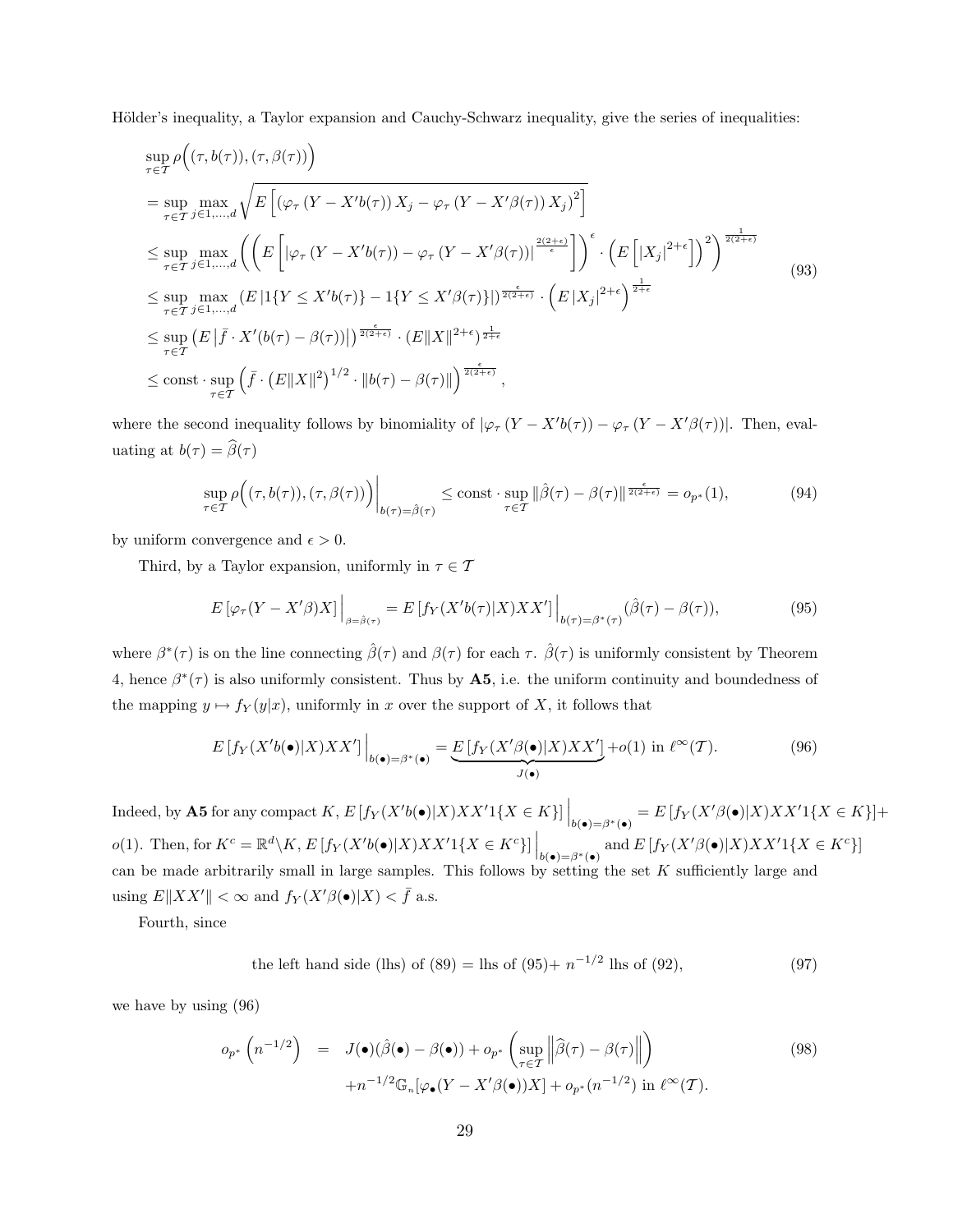Since mineig  $(J(\tau)) > \lambda > 0$ , uniformly in  $\tau \in \mathcal{T}$ 

$$
\sup_{\tau \in \mathcal{T}} \left\| n^{-1/2} \mathbb{G}_n \left[ \varphi_\tau (Y - X' \beta(\tau)) X \right] + o_{p^*}(n^{-1/2}) \right\|
$$
\n
$$
= \sup_{\tau \in \mathcal{T}} \left\| J(\tau) (\hat{\beta}(\tau) - \beta(\tau)) + o_{p^*} \left( \sup_{\tau \in \mathcal{T}} \| \hat{\beta}(\tau) - \beta(\tau) \| \right) \right\|
$$
\n
$$
\geq (\lambda + o_{p^*}(1)) \cdot \sup_{\tau \in \mathcal{T}} \| \hat{\beta}(\tau) - \beta(\tau) \|.
$$
\n(99)

Fifth, by the stated assumptions, the mapping  $\tau \mapsto \beta(\tau)$  is continuous. In fact, it is continuously differentiable, since by the implicit function theorem, for  $\beta(\tau)$  defined as solution to  $E[(\tau-1\{Y\leq X'\beta\})X]$ 0, we have that  $d\beta(\tau)/d\tau = J(\tau)^{-1}E[X]$ . Hence  $\tau \mapsto \mathbb{G}_n[\varphi_\tau(Y - X'\beta(\tau))X]$  is stochastically equicontinuous over T by continuity of the mapping  $\tau \mapsto \beta(\tau)$  for the pseudo-metric given by  $\rho(\tau', \tau'') \equiv$  $\rho((\tau', \beta(\tau')), (\tau'', \beta(\tau'')))$ . Then, stochastic equicontinuity of  $\tau \mapsto \mathbb{G}_n \left[ \varphi_\tau (Y - X' \beta(\tau)) X \right]$  and ordinary CLT imply that

$$
\mathbb{G}_n\left[\varphi_\bullet(Y - X'\beta(\bullet))X\right] \Rightarrow z(\bullet) \text{ in } \ell^\infty(\mathcal{T}),\tag{100}
$$

where  $z(\bullet)$  is a Gaussian process with covariance function  $\Sigma(\bullet,\bullet)$  specified in the statement of Theorem 5. Therefore, the lhs of (99) is  $O_p(n^{-1/2})$ , implying

$$
\sup_{\tau \in \mathcal{T}} \|\sqrt{n}(\hat{\beta}(\tau) - \beta(\tau))\| = O_{p^*}(1). \tag{101}
$$

Finally, by (99)-(101)

$$
\sqrt{n}(\hat{\beta}(\bullet) - \beta(\bullet)) = -J^{-1}(\bullet)\mathbb{G}_n\left[\varphi_\bullet(Y - X'\beta(\bullet))\right] + o_{p^*}(1) \text{ in } \ell^\infty(\mathcal{T})
$$
\n
$$
\Rightarrow J^{-1}(\bullet) \cdot z(\bullet) \text{ in } \ell^\infty(\mathcal{T}). \quad \blacksquare
$$
\n(102)

#### A.7 Proof of Corollaries

**Proof of Corollary 1.** The result is immediate from the definition of weak convergence in  $\ell^{\infty}(T)$ . ■ **Proof of Corollary 2.** The result follows by the continuous mapping theorem in  $\ell^{\infty}(T)$ . ■

**Proof of Corollary 3.** The result is immediate from Corollary 2.  $\blacksquare$ 

Proof of Corollary 4. The result is immediate from Politis, Romano and Wolf (1999), Theorem 2.2.1 and Corollary 2.4.1, for the case when the rescaling matrices are known. For the case when the matrices are consistently estimated the proof follows by an argument similar to the proof of Theorem 2.5.1 in Politis, Romano and Wolf (1999). Finally, we also need that  $K$  has an absolutely continuous distribution. This result follows from Theorem 11.1 in Davydov, Lifshits, and Smorodina (1998).  $\blacksquare$ 

Proof of Corollary 5. Note that this corollary is not covered by the results in Powell (1986) or Buchinsky and Hahn (1998) for consistency of  $\hat{J}(\tau)$ , because their proofs apply only pointwise in  $\tau$ , whereas we require a uniform result.

First, recall that

$$
\hat{J}(\tau) = \frac{1}{2h_n} \mathbb{E}_n \left[ \mathbf{1} \{ |Y_i - X_i'\hat{\beta}(\tau)| \le h_n \} \cdot X_i X_i' \right]. \tag{103}
$$

We will show that

$$
\hat{J}(\tau) - J(\tau) = o_{p^*}(1) \text{ uniformly in } \tau \in \mathcal{T} . \tag{104}
$$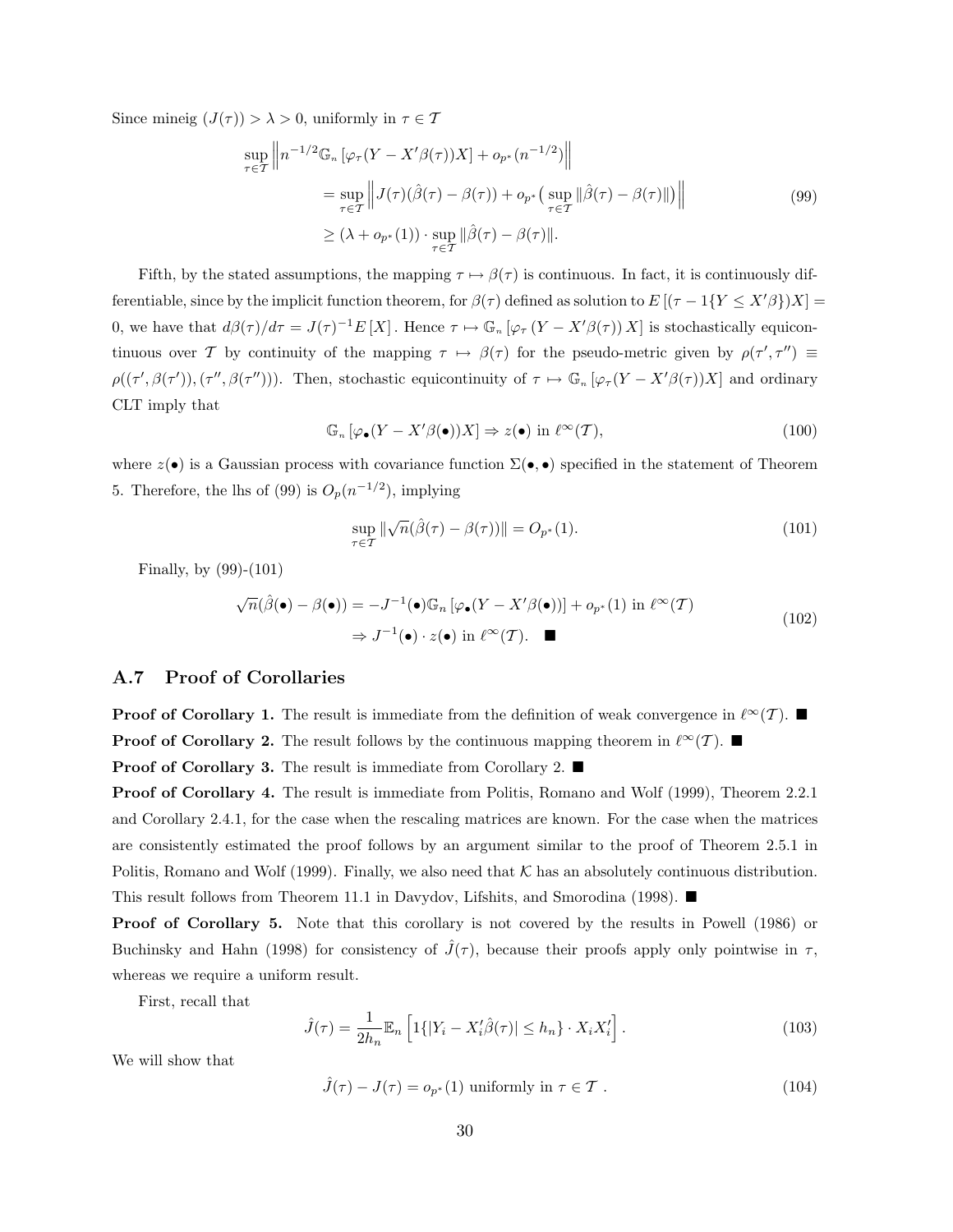Note that  $2h_n\hat{J}(\tau) = \mathbb{E}_n$ h  $f_i(\hat{\beta}(\tau), h_n)$ i , where  $f_i(\beta, h) = 1\{|Y_i - X_i'\beta| \le h\} \cdot X_i X_i'$ . Next, for any compact set B and positive constant H, the functional class  $\{f_i(\beta, h), \beta \in B, h \in (0, H]\}$  is a Donsker class with square integrable envelope by Theorem 2.10.6 in Van der Vaart and Wellner (1996), since this is a product of a VC class  $\{1\{|Y_i - X'_i\beta| \leq h\}, \ \beta \in B, \ h \in (0, H]\}$  and a square intergrable random matrix  $X_i X'_i$ (recall  $E||X_i||^4 < \infty$  by assumption). Therefore,  $(\beta, h) \mapsto \mathbb{G}_n[f_i(\beta, h)]$  converges to a Gaussian process in  $\ell^{\infty}(B \times (0, H])$ , which implies that

$$
\sup_{\beta \in B, 0 < h \le H} \left\| \mathbb{E}_n \left[ f_i(\beta, h) \right] - E \left[ f_i(\beta, h) \right] \right\| = O_{p^*}(n^{-1/2}).\tag{105}
$$

Letting B be any compact set that covers  $\cup_{\tau \in \mathcal{T}} \beta(\tau)$ , this implies

$$
\sup_{\tau \in \mathcal{T}} \left\| \mathbb{E}_n \left[ f_i(\hat{\beta}(\tau), h_n) \right] - E \left[ f_i(\beta, h) \right] \Big|_{\beta = \hat{\beta}(\tau), h = h_n} \right\| = O_{p^*}(n^{-1/2}). \tag{106}
$$

Hence (104) follows by using that  $2h_n\hat{J}(\tau) = \mathbb{E}_n$  $f_i(\hat{\beta}(\tau), h_n)$ and noting that  $1/2h_n \cdot E[f_i(\beta, h)]$  $\left| \hat{\beta}(\tau), h=h_n \right|$  $J(\tau) + o_p(1)$  by an argument similar to that used in (96) and the assumption  $h_n^2 n \to \infty$ .

Second, we can write

$$
\hat{\Sigma}(\tau,\tau') = \mathbb{E}_n \left[ g_i(\hat{\beta}(\tau), \hat{\beta}(\tau'), \tau, \tau') X_i X_i' \right],
$$
\n(107)

where  $g_i(\beta', \beta'', \tau', \tau'') = (\tau - 1\{Y_i \leq X_i'\beta'\}) (\tau' - 1\{Y_i \leq X_i'\beta''\}) \cdot X_iX_i'$ . We will show that

$$
\hat{\Sigma}(\tau,\tau') - \Sigma(\tau,\tau') = o_{p^*}(1) \text{ uniformly in } (\tau,\tau') \in \mathcal{T} \times \mathcal{T}. \tag{108}
$$

Note that  $\{g_i(\beta', \beta'', \tau', \tau''), (\beta', \beta'', \tau', \tau'')\in B\times B\times T\times T\}$  is Donsker and hence a Glivenko-Cantelli class, for any bounded set B. Indeed,  $\mathcal{F}_{\beta} = \{1\{Y_i \leq X_i'\beta\}, \beta \in B\}$  is a VC class, and hence is Donsker. Then,  $\mathcal{T} - \mathcal{F}_{\beta}$  is also a bounded Donsker class with envelope 2, by Theorem 2.10.6 in Van der Vaart and Wellner (1996). Next, the product of two bounded classes  $(T - \mathcal{F}_{\beta}) \times (T - \mathcal{F}_{\beta})$  is a bounded Donsker class with envelope 4, by Theorem 2.10.6 in Van der Vaart and Wellner (1996). Last, the product of a bounded Donsker class with a square integrable random matrix  $XX_i'$  gives a Donsker class, by Theorem 2.10.6 in Van der Vaart and Wellner (1996).

This implies that uniformly in  $(\beta', \beta'', \tau', \tau'') \in (B \times B \times T \times T)$ 

$$
\mathbb{E}_n \left[ g_i(\beta', \beta'', \tau', \tau'') X_i X_i' \right] - E \left[ g_i(\beta', \beta'', \tau', \tau'') X_i X_i' \right] = o_{p^*}(1). \tag{109}
$$

By inspection,  $E[g_i(\beta', \beta'', \tau', \tau'')X_iX_i']$  is continuous in  $(\beta', \beta'', \tau', \tau'')$  over  $(B \times B \times T \times T)$ . Letting B cover  $\cup_{\tau} \beta(\tau)$ , continuity and (109) imply (108).

A similar argument applies to  $\hat{\Sigma}_0(\tau, \tau')$ .

# B Appendix: Estimating the QR Weighting Function

We calculate the importance weights using equation (7). The integral was estimated with a grid of 101 points between the non-parametric estimates of the CQF  $(\widehat{Q}_{\tau} (Y | X))$  and the QR approximation  $(X' \widehat{\beta}(\tau)),$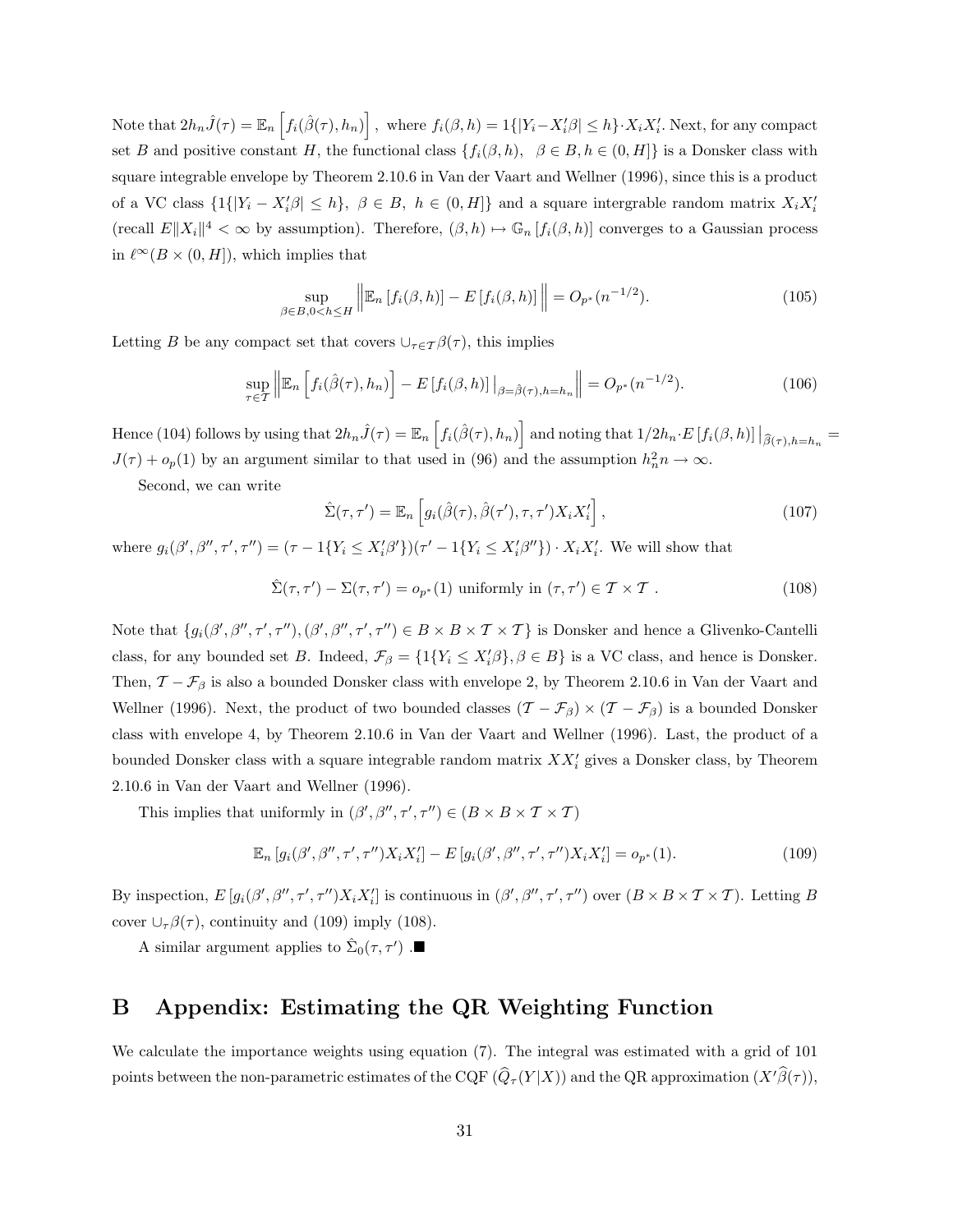for each cell of the covariates X. This gives rise to the following discrete approximation formula for the importance weights

$$
\widehat{w}_{\tau}(x,\widehat{\beta}(\tau)) = \frac{1}{101} \sum_{u=1}^{101} (1 - \frac{u-1}{100}) \cdot \widehat{f}_{Y} \left( \frac{u-1}{100} \cdot x' \widehat{\beta}(\tau) + (1 - \frac{u-1}{100}) \cdot \widehat{Q}_{\tau}(Y|X=x) | X=x \right). \tag{110}
$$

We used kernel density estimates of  $f_Y(y|X=x)$  with a Gaussian kernel and bandwidth (h) determined by

$$
m = \min\left[\sqrt{Var[Y - \widehat{Q}_{\tau}(Y|X=x)|X=x]}, \frac{IQR_{0.25,0.75}[Y - \widehat{Q}_{\tau}(Y|X=x)|X=x]}{1.349}\right],\tag{111}
$$

$$
h = \frac{0.9 \cdot m}{n^{1/5}}.\tag{112}
$$

This bandwidth choice is optimal in the sense that it minimizes mean integrated square error with Gaussian data and a Gaussian kernel (Silverman, 1986). The density weights were calculated similarly. Sampling weights were used in the estimation of conditional densities for the 2000 census sample.

To calculate weights for partial quantile correlation,  $\widetilde{w}_{\tau}(X)$ , we also use a discrete approximation of the average density of the response variable representation. In particular, we have

$$
\widehat{\tilde{w}_{\tau}}(x) = \frac{1}{101} \sum_{u=1}^{101} \frac{1}{2} \cdot \widehat{f}_{Y} \left( \frac{u-1}{100} \cdot x' \widehat{\beta}(\tau) + (1 - \frac{u-1}{100}) \cdot \widehat{Q}_{\tau}(Y|X=x) | X=x \right), \tag{113}
$$

where the conditional densities are estimates using the same kernel method as for the importance weights.

# C Appendix: Sampling Weights

In order to take into account the weighted structure of the census 2000 sample, the estimators for the components of the variance formulae in Table 1 were modified as follows

$$
\hat{\Sigma}(\tau,\tau') = \frac{1}{n} \sum_{i=1}^{n} w_i^2 \cdot (\tau - 1(Y_i \le X_i' \hat{\beta}(\tau)) (\tau' - 1(Y_i \le X_i' \hat{\beta}(\tau')) \cdot X_i X_i', \tag{114}
$$

$$
\hat{\Sigma}_0(\tau,\tau) = [\min(\tau,\tau') - \tau\tau'] \cdot \frac{1}{n} \sum_{i=1}^n w_i^2 \cdot X_i X_i', \qquad (115)
$$

$$
\hat{J}(\tau) = \frac{1}{2nh_n} \sum_{i=1}^{n} w_i \cdot 1(|Y_i - X_i'\hat{\beta}(\tau)| \le h_n) \cdot X_i X_i'. \tag{116}
$$

where  $w_i$  are the sampling weights (normalized to add to n). Other calculations involving the 2000 sample use sampling weights in the standard way.

# D Appendix: Data

The data were drawn from the 1% self-weighting 1980 and 1990 samples, and the 1% weighted 2000 sample, all from the IPUMS website (Ruggles *et al.*, 2003). The sample for most of the calculations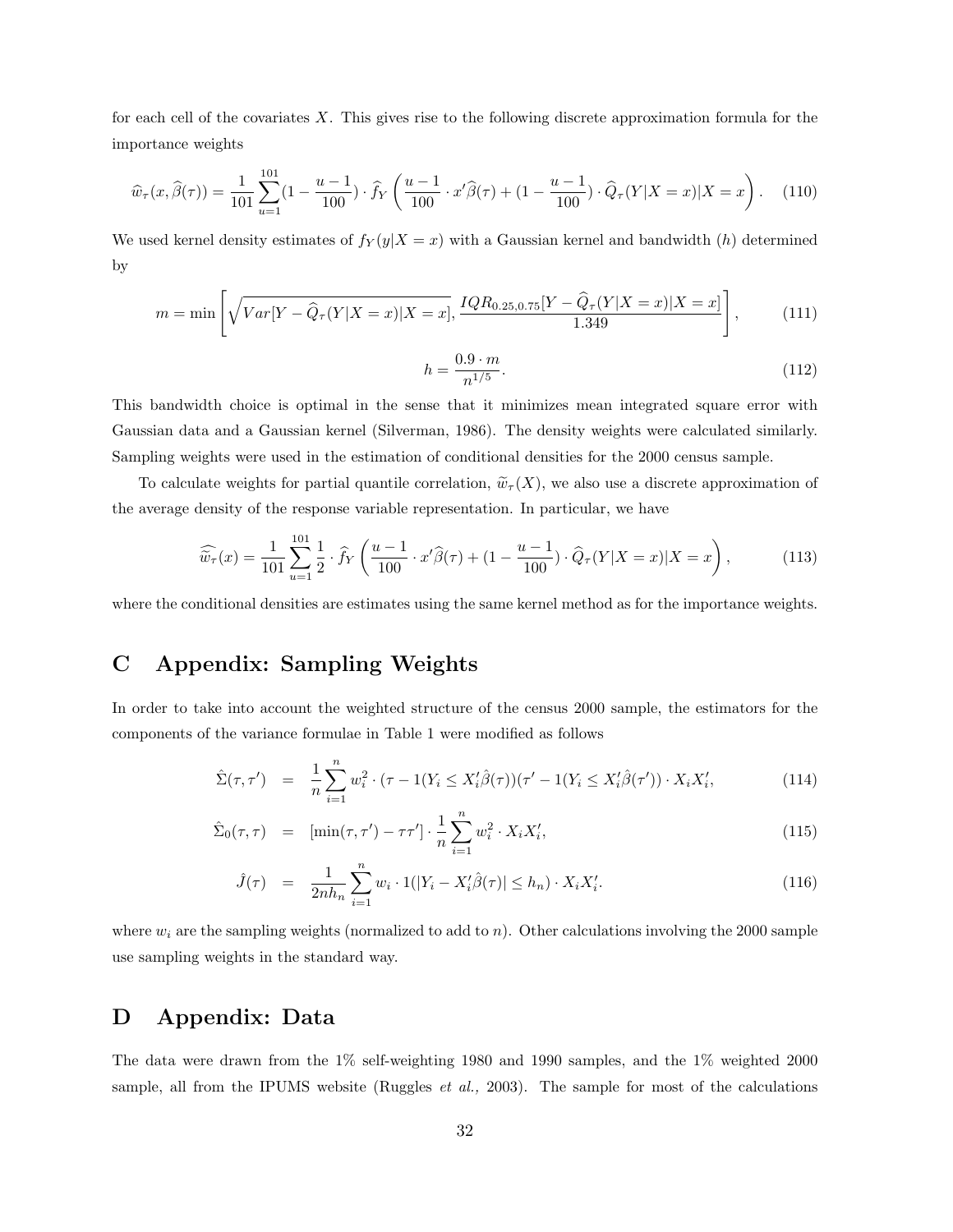consists of US-born black and white men with age 40-49 with at least 5 years of education, with positive annual earnings and hours worked in the year preceding the census, and with nonzero sampling weight. Individuals with imputed values for age, education, earnings or weeks worked were also excluded from the sample. After this selection process, the final sample sizes were 65,023, 86,785 and 97,397 for 1980, 1990 and 2000.

The log-earnings variable is the average log weekly wage and was calculated as the log of the reported annual income from work divided by weeks worked in the previous year. Annual income is expressed in 1989 dollars using the Personal Consumption Expenditures Price Index.

| Years of schooling | Highest grade of school completed |
|--------------------|-----------------------------------|
| 5                  | 5th grade of Elementary School    |
| 6                  | 6th grade of Elementary School    |
| 7                  | 7th grade of Elementary School    |
| 8                  | 8th grade of Elementary School    |
| 9                  | 9th grade of High School          |
| 10                 | 10th grade of High School         |
| 11                 | 11th grade of High School         |
| 12                 | 12th grade of High School         |
| 13                 | 1st year of College               |
| 14                 | 2nd year of College               |
| 15                 | 3rd year of College               |
| 16                 | 4th year of College               |
| 17                 | 5th year of College               |
| 18                 | 6th year of College               |
| 19                 | 7th year of College               |
| 20                 | 8th or more year of College       |

The education variable for 1980 corresponds to the highest grade of school completed, coded as follows:

For the purposes of Figure 5 and most of the empirical work, years of schooling for 1990 and 2000 censuses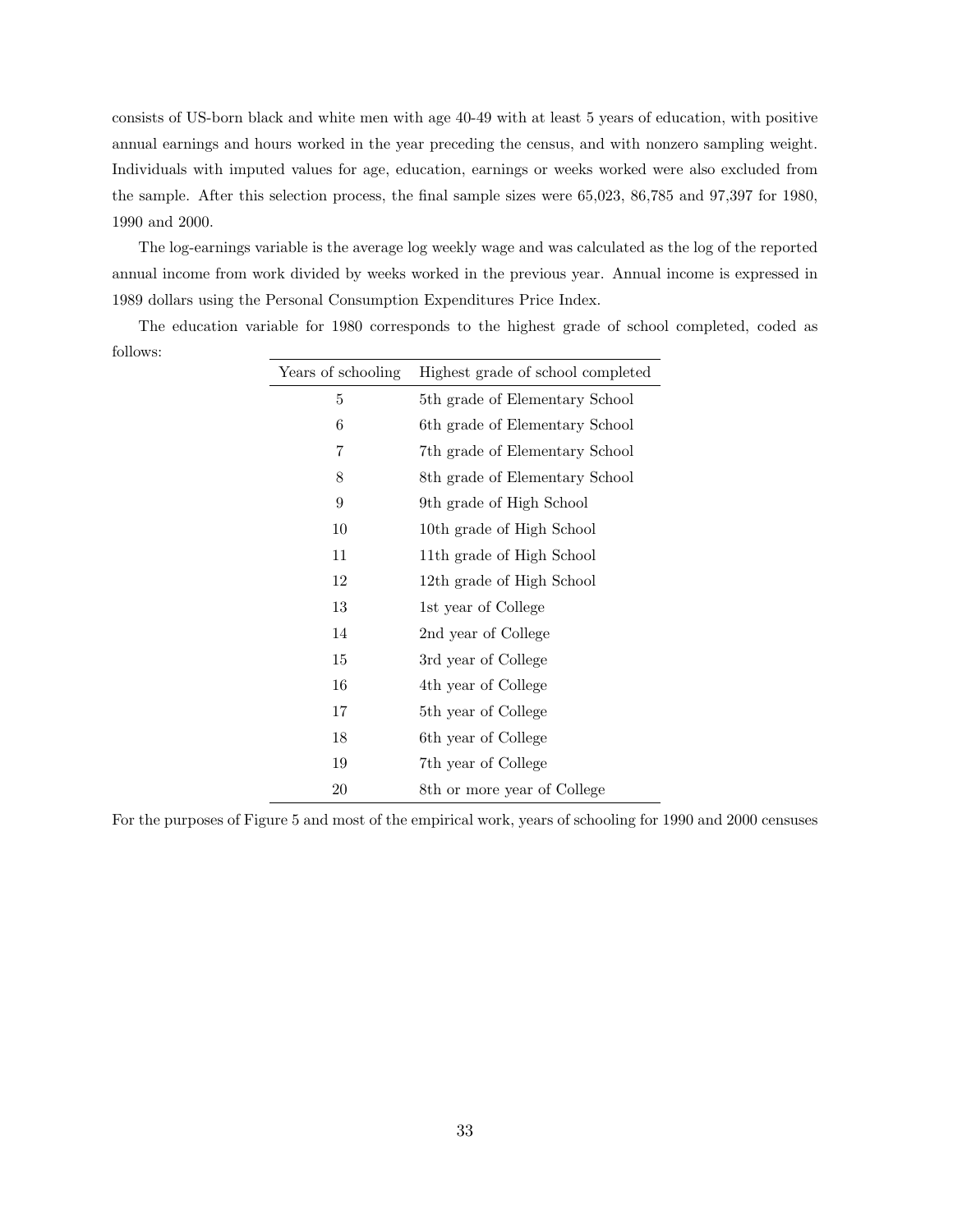| Years of schooling | Educational attainment                                      |
|--------------------|-------------------------------------------------------------|
| 8                  | 5th, 6th, 7th, or 8th grade                                 |
| 9                  | 9th grade                                                   |
| 10                 | 10th grade                                                  |
| 11                 | 11th or 12th grade, no diploma                              |
| 12                 | High school graduate, diploma or GED                        |
| 13                 | Some college, but no degree                                 |
| 14                 | Completed associate degree in college, occupational program |
| 15                 | Completed associate degree in college, academic program     |
| 16                 | Completed bachelor's degree, not attending school           |
| 17                 | Completed bachelor's degree, but now enrolled               |
| 18                 | Completed master's degree                                   |
| 19                 | Completed professional degree                               |
| 20                 | Completed doctorate                                         |

were imputed from categorical schooling variables as follows:

For the purposes of Panel C in Figure 6, we modify this slightly, coding 5th-8th grade as 8 and 2-3 years in college as 14 in 1980, and coding the categories associate college degree, occupational program, and associate degree, academic program, as 14 in 1990. These changes generate schooling variables with the same range and points of support in all 3 years.

# References

- [1] Abadie, A. (1997): "Changes in Spanish Labor Income Structure during the 1980's: A Quantile Regression Approach," Investigaciones Economicas XXI(2), pp. 253-272.
- [2] Andrews, D. and D. Pollard (1994): "An Introduction to Functional Central Limit Theorems for Dependent Stochastic Processes," International Statistical Review 62(1), pp. 119-132.
- [3] Angrist, J. and A. Krueger (1999): "Empirical Strategies in Labor Economics," in O. Ashenfelter and D. Card (eds.), Handbook of Labor Economics, Volume 3. Amsterdam. Elsevier Science.
- [4] Autor, D., L.F. Katz and M.S. Kearney (2004): "Inequality in the 1990s: Revising the Revisionists," MIT Department of Economics, mimeo, March 2004.
- [5] Bai, J. (1998): "Testing Parametric Conditional Distributions of Dynamic Models," preprint.
- [6] Buchinsky, M. (1994): "Changes in the US Wage Structure 1963-1987: Application of Quantile Regression," Econometrica 62, pp. 405-458.
- [7] Buchinsky, M. and J. Hahn (1998): "An Alternative Estimator for the Censored Quantile Regression Model," Econometrica 66, no. 3, pp. 653-671.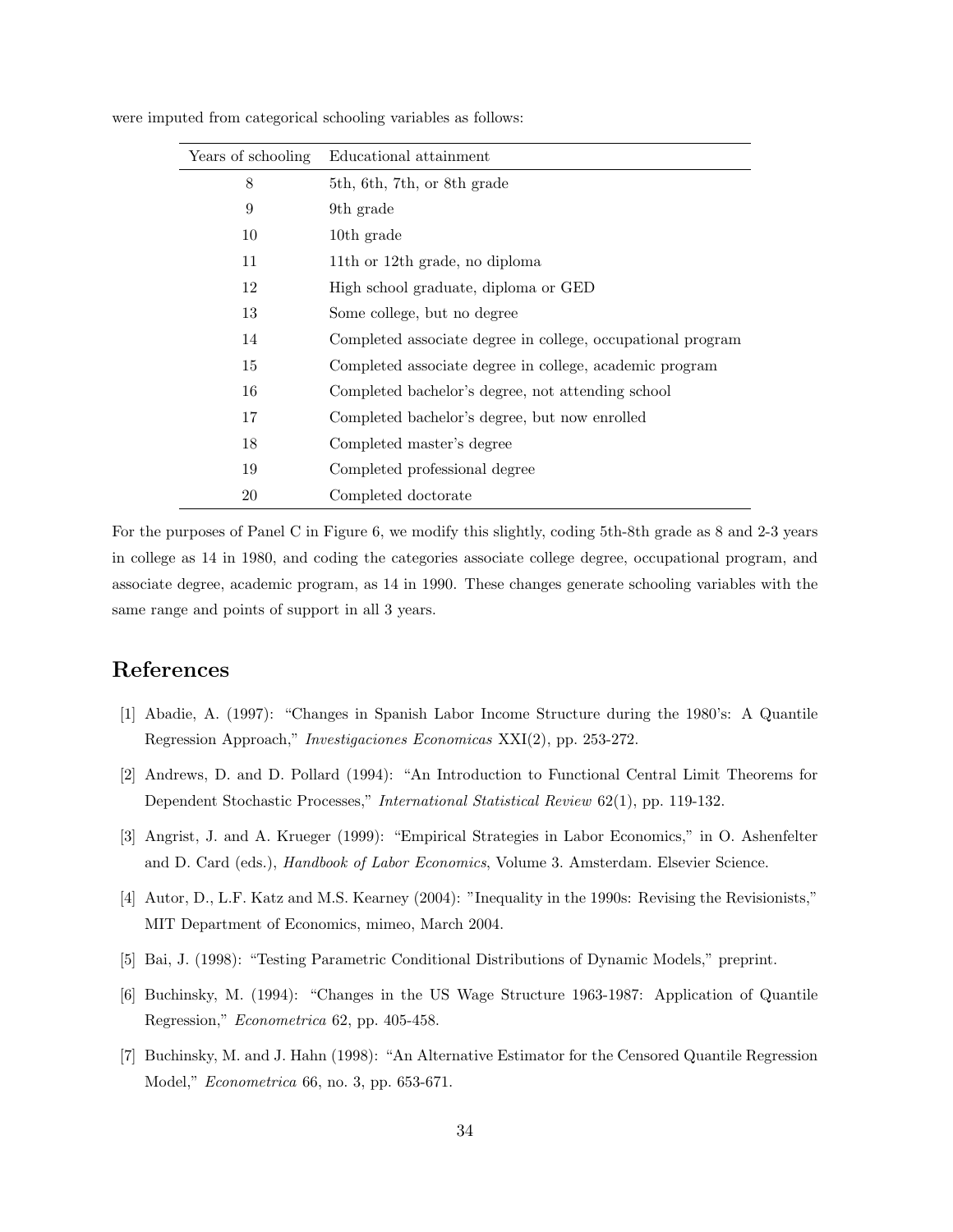- [8] Chamberlain, G. (1984): "Panel Data," in Z. Griliches and M. Intriligator (eds.), Handbook of Econometrics, Volume 2. North-Holland. Amsterdam.
- [9] Chamberlain, G. (1994): "Quantile Regression, Censoring, and the Structure of Wages," in C. A. Sims (ed.), Advances in Econometrics, Sixth World Congress, Volume 1. Cambridge University Press. Cambridge.
- [10] Chernozhukov, V. (2002): "Inference on the Quantile Regression Process, An Alternative," Unpublished Working Paper 02-12 (February), MIT (www.ssrn.com).
- [11] Doksum, K. (1974): "Empirical Probability Plots and Statistical Inference for Nonlinear Models in the Two-Sample Case," Annals of Statistics 2, pp. 267-277.
- [12] Davydov, Yu. A., M. A. Lifshits and N. V. Smorodina (1998): Local properties of distributions of stochastic functionals. Translated from the 1995 Russian original by V. E. Nazaĭkinskiĭ and M. A. Shishkova. Translations of Mathematical Monographs, 173. American Mathematical Society, Providence, RI.
- [13] Giacomini, R. and Komunjer, I. (2003): "Evaluation and Combination of Conditional Quantile Forecasts," Working Paper 571, Boston College and California Institute of Technology, 06/2003.
- [14] Goldberger, A. S. (1991): A Course in Econometrics. Harvard University Press. Cambridge, MA.
- [15] Gosling, A., S. Machin and C. Meghir (2000): "The Changing Distribution of Male Wages in the U.K.," Review of Economic Studies 67, pp. 635-666.
- [16] Gutenbrunner, C. and J. Jurečková (1992): "Regression Quantile and Regression Rank Score Process in the Linear Model and Derived Statistics," Annals of Statistics 20, pp. 305-330.
- [17] Gutenbrunner, C., J. Jurečková, R. Koenker, and S. Portnoy (1993): "Test of Linear Hypotheses Based on Regression Rank Scores," Journal of Nonparametric Statistics 2, pp. 307-331.
- [18] Hahn, J. (1997): "Bayesian Bootstrap of the Quantile Regression Estimator: A Large Sample Study," International Economic Review 38(4), pp. 795-808.
- [19] Hall, P., and S. Sheather (1988): "On the Distribution of a Studentized Quantile," Journal of the Royal Statistics Society B 50, pp. 381-391.
- [20] Hansen, L.-P. , J. Heaton and A. Yaron (1996): "Finite-Sample Properties of Some Alternative GMM Estimators," Journal of Business and Economic Statistics 14(3), pp. 262-280.
- [21] Juhn, C., K. Murphy and B. Pierce (1993): "Wage Inequality and the Rise in Return to Skill," Journal of Political Economy 101, pp. 410-422.
- [22] Katz, L. and D. Autor (1999): "Changes in the Wage Structure and Earnings Inequality," in O. Ashenfelter and D. Card (eds.), *Handbook of Labor Economics*, Volume 3A. Elsevier Science. Amsterdam.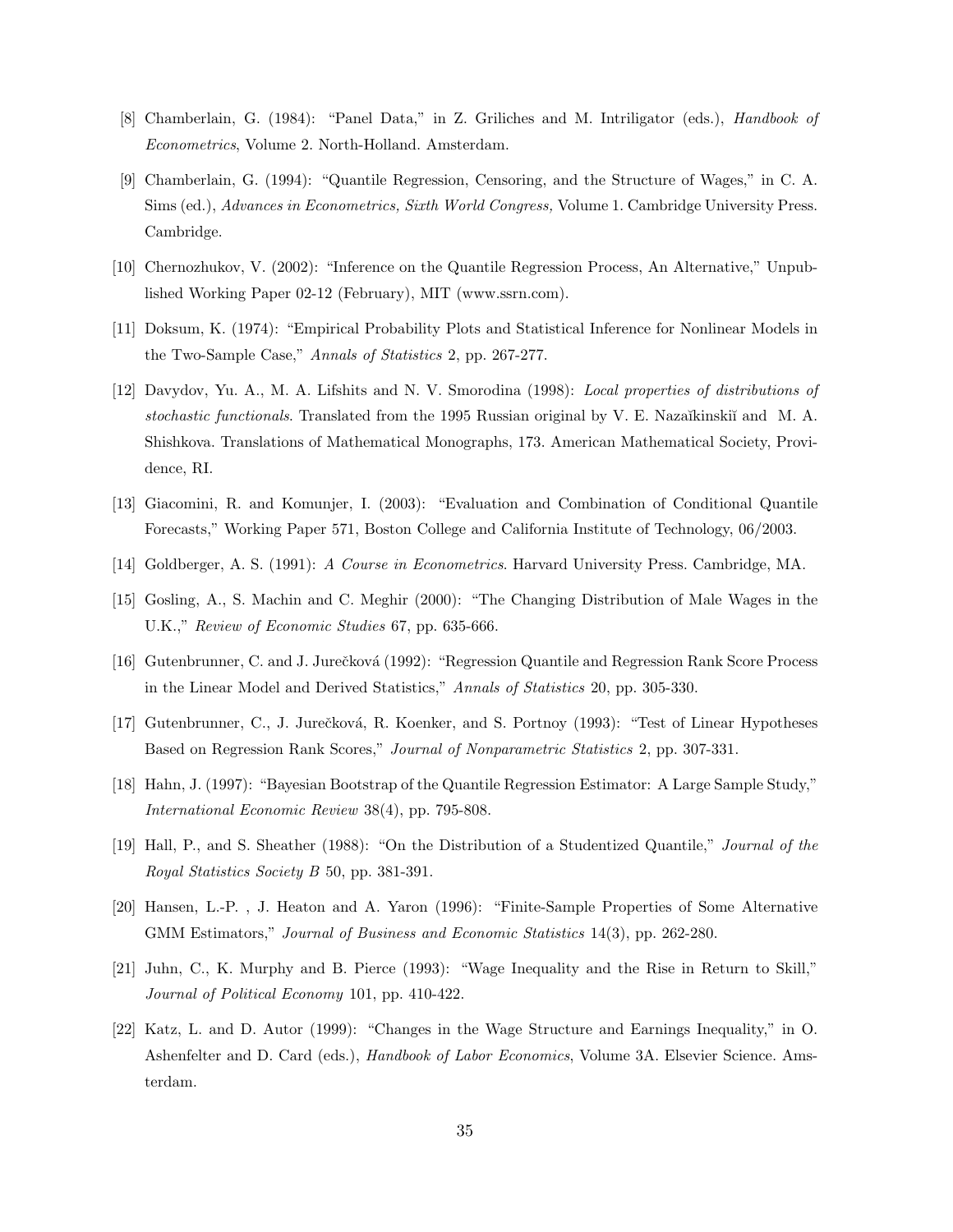- [23] Katz, L. and K. Murphy (1992): "Changes in the Relative Wages, 1963-1987: Supply and Demand Factors," Quarterly Journal of Economics 107, pp. 35-78.
- [24] Kim T.H., and H. White (2002): "Estimation, Inference, and Specification Testing for Possibly Misspecified Quantile Regressions," in Advances in Econometrics, forthcoming.
- [25] Knight, K. (2002): "Comparing Conditional Quantile Estimators: First and Second Order Considerations," Mimeo. University of Toronto.
- [26] Koenker, R. (1994): "Confidence Intervals for Regression Quantiles," in M.P. and M. Hušková (eds.), Asymptotic Statistics: Proceeding of the 5th Prague Symposium of Asymptotic Statistics. Physica-Verlag, Heidleverg.
- [27] Koenker, R. and G. Bassett (1978): "Regression Quantiles," Econometrica 46, pp. 33-50.
- [28] Koenker, R. and K. Hallock (2001): "Quantile Regression," Journal of Economic Perspectives 15(4), pp. 143-156.
- [29] Koenker, R., and J. A. Machado (1999): "Goodness of Fit and Related Inference Processes for Quantile Regression," Journal of the American Statistical Association 94(448), pp. 1296-1310.
- [30] Koenker, R. and Z. Xiao (2002): "Inference on the quantile regression process," Econometrica 70, no. 4, pp. 1583–1612.
- [31] Lemieux, T. (2003): "Residual Wage Inequality: A Re-examination," Mimeo. University of British Columbia, June.
- [32] Machado, J. A. and J. Mata (2003): "Counterfactual Decomposition of Changes in Wage Distributions using Quantile Regression," Mimeo. Universidade Nova de Lisboa.
- [33] Politis, D. N., J. P. Romano and M. Wolf (1999): Subsampling. Springer-Verlag. New York.
- [34] Portnoy, S. (1991): "Asymptotic behavior of regression quantiles in nonstationary, dependent cases" Journal of Multivariate Analysis 38, no. 1, pp. 100-113.
- [35] Powell, J. (1986): "Symmetrically Trimmed Least Squares Estimation for Tobit Models," Econometrica 54, no. 6, pp. 1435-1460.
- [36] Powell, J. (1994): "Estimation of Semiparametric Models," in R.F. Engle and D.L. McFadden (eds.), Handbook of Econometrics, Volume IV. Amsterdam. Elsevier Science.
- [37] Ruggles, S. and M. Sobek et al. (2003): Integrated Public Use Microdata Series: Version 3.0. Minneapolis: Historical Census Project. University of Minesota.
- [38] Silverman, B. W. (1986): Density Estimation for Statistics and Data Analysis. Chapman & Hall. London.
- [39] Van der Vaart, A. W. (1998): Asymptotic Statistics. Cambridge University Press. Cambridge, UK.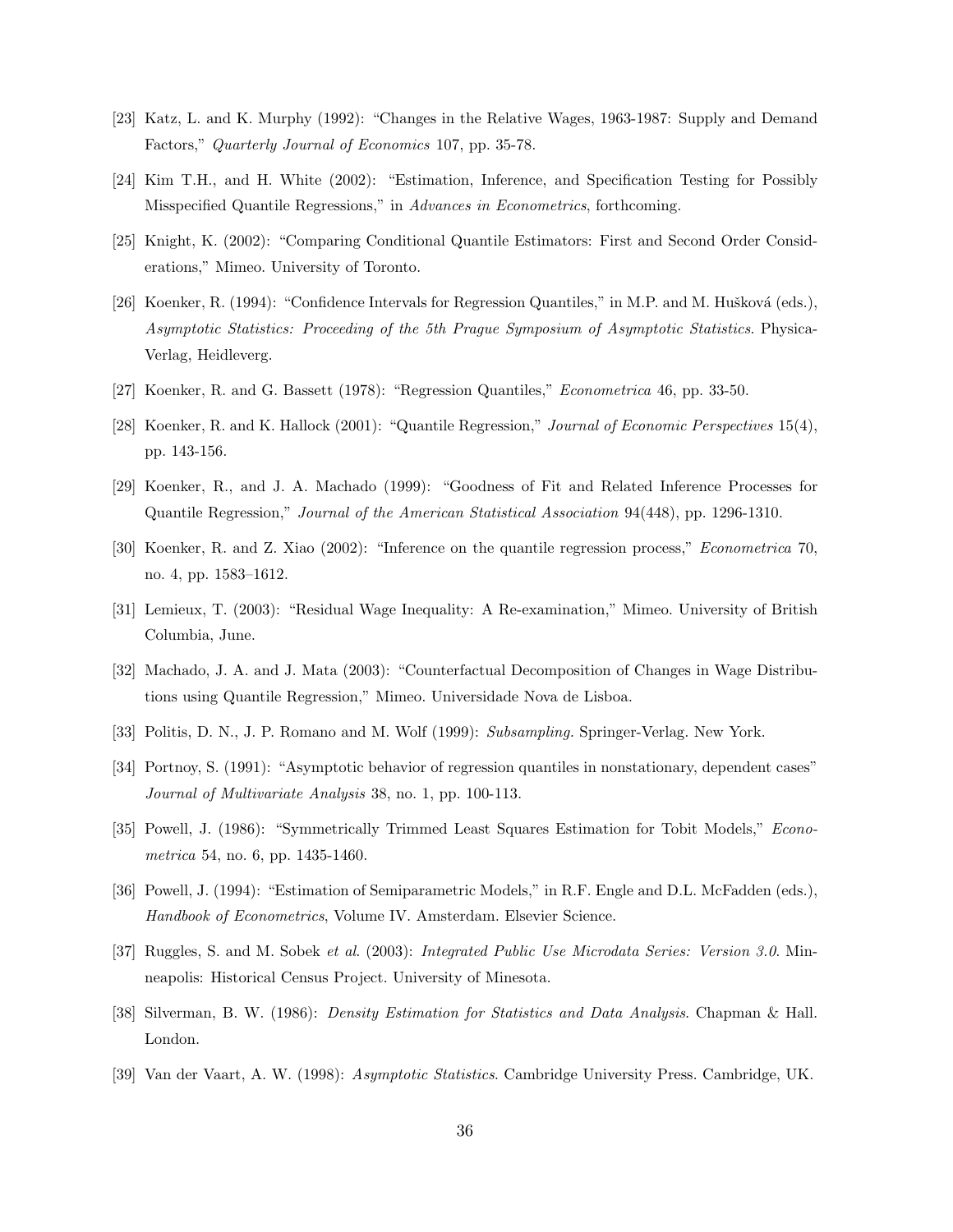- [40] Van der Vaart, A. W. and J. A. Wellner (1996): Weak Convergence and Empirical Processes. With Applications to Statistics. Springer Series in Statistics. Springer-Verlag. New York.
- [41] White, H. (1980): "Using Least Squares to Approximate Unknown Regression Functions," International Economic Review 21(1), pp. 149-170.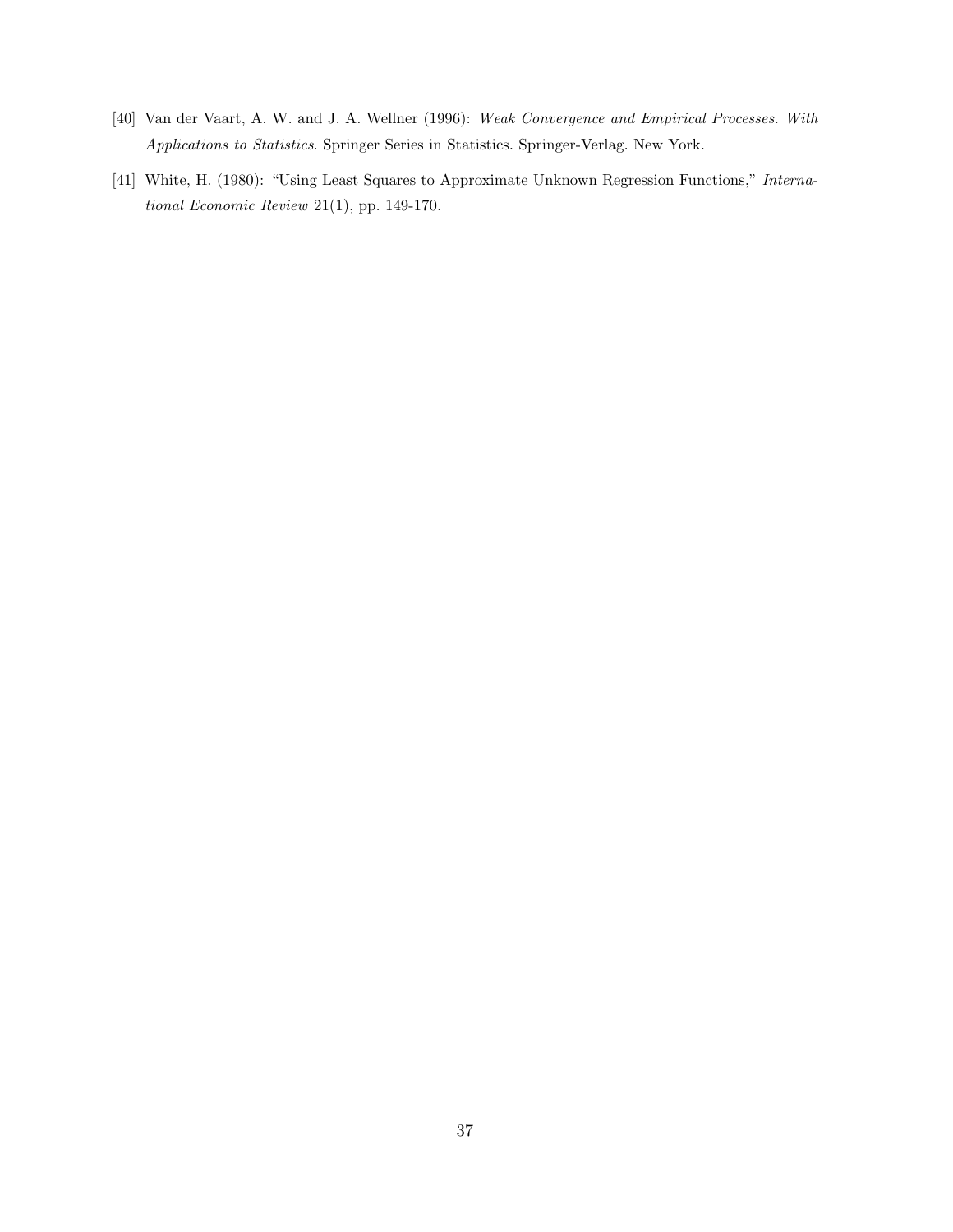|        |        |      | Desc. Stats.<br>Quantile Regression Estimates |                                                                        |         |                     |         |         |         | <b>OLS</b> Estimates |
|--------|--------|------|-----------------------------------------------|------------------------------------------------------------------------|---------|---------------------|---------|---------|---------|----------------------|
| Census | Obs.   | Mean | SD                                            | $\overline{0.1}$                                                       | 0.25    | 0.5                 | 0.75    | 0.9     | Coeff.  | Root MSE             |
|        |        |      |                                               |                                                                        |         |                     |         |         |         |                      |
|        |        |      |                                               |                                                                        |         | A. Without controls |         |         |         |                      |
|        |        |      |                                               | 7.48                                                                   | 7.13    | 6.39                | 6.56    | 7.42    | 6.98    |                      |
| 1980   | 65,023 | 6.40 | 0.67                                          | (0.223)                                                                | (0.078) | (0.067)             | (0.069) | (0.100) | (0.080) | $\rm 0.63$           |
|        |        |      |                                               | [0.239]                                                                | [0.081] | [0.067]             | [0.070] | [0.110] | [0.087] |                      |
|        |        |      |                                               |                                                                        |         |                     |         |         |         |                      |
|        |        |      |                                               | 10.04                                                                  | 9.57    | 8.93                | 9.23    | 11.59   | 9.78    |                      |
| 1990   | 86,785 | 6.46 | 0.69                                          | (0.130)                                                                | (0.119) | (0.075)             | (0.108) | (0.169) | (0.082) | 0.64                 |
|        |        |      |                                               | [0.135]                                                                | [0.121] | [0.075]             | [0.107] | [0.178] | [0.087] |                      |
|        |        |      |                                               |                                                                        |         |                     |         |         |         |                      |
|        |        |      |                                               | 9.80                                                                   | 10.57   | 11.05               | 11.89   | 15.51   | 11.71   |                      |
| 2000   | 97,397 | 6.50 | 0.75                                          | (0.201)                                                                | (0.129) | (0.109)             | (0.115) | (0.624) | (0.092) | 0.69                 |
|        |        |      |                                               | [0.208]                                                                | [0.133] | [0.109]             | [0.115] | [0.669] | [0.113] |                      |
|        |        |      |                                               |                                                                        |         |                     |         |         |         |                      |
|        |        |      |                                               | B. Controlling for race and quadratic function of potential experience |         |                     |         |         |         |                      |
|        |        |      |                                               | 7.35                                                                   | 7.35    | 6.83                | 7.01    | 7.91    | 7.20    |                      |
| 1980   | 65,023 | 6.40 | 0.67                                          | (0.190)                                                                | (0.120) | (0.099)             | (0.104) | (0.145) | (0.120) | 0.63                 |
|        |        |      |                                               | [0.199]                                                                | [0.123] | [0.099]             | [0.106] | [0.153] | [0.127] |                      |
|        |        |      |                                               |                                                                        |         |                     |         |         |         |                      |
|        |        |      |                                               | 11.15                                                                  | 10.96   | 10.62               | 11.08   | 13.69   | 11.36   |                      |
| 1990   | 86,785 | 6.46 | 0.69                                          | (0.274)                                                                | (0.123) | (0.104)             | (0.149) | (0.252) | (0.117) | 0.64                 |
|        |        |      |                                               | [0.285]                                                                | [0.126] | [0.104]             | [0.148] | [0.263] | [0.122] |                      |
|        |        |      |                                               |                                                                        |         |                     |         |         |         |                      |
|        |        |      |                                               | 9.16                                                                   | 10.49   | 11.13               | 11.95   | 15.73   | 11.44   |                      |
| 2000   | 97,397 | 6.50 | 0.75                                          | (0.195)                                                                | (0.120) | (0.126)             | (0.134) | (0.385) | (0.117) | 0.69                 |
|        |        |      |                                               | [0.204]                                                                | [0.122] | [0.126]             | [0.134] | [0.401] | [0.141] |                      |
|        |        |      |                                               |                                                                        |         |                     |         |         |         |                      |

### Table 1: Human capital earnings function: Estimates of schooling coefficients and standard errors  $(\%)$

Notes: US-born white and black men aged 40-49. Standard Errors in parentheses. Standard Errors robust to mispecification in brackets. Sampling weights used for 2000 Census.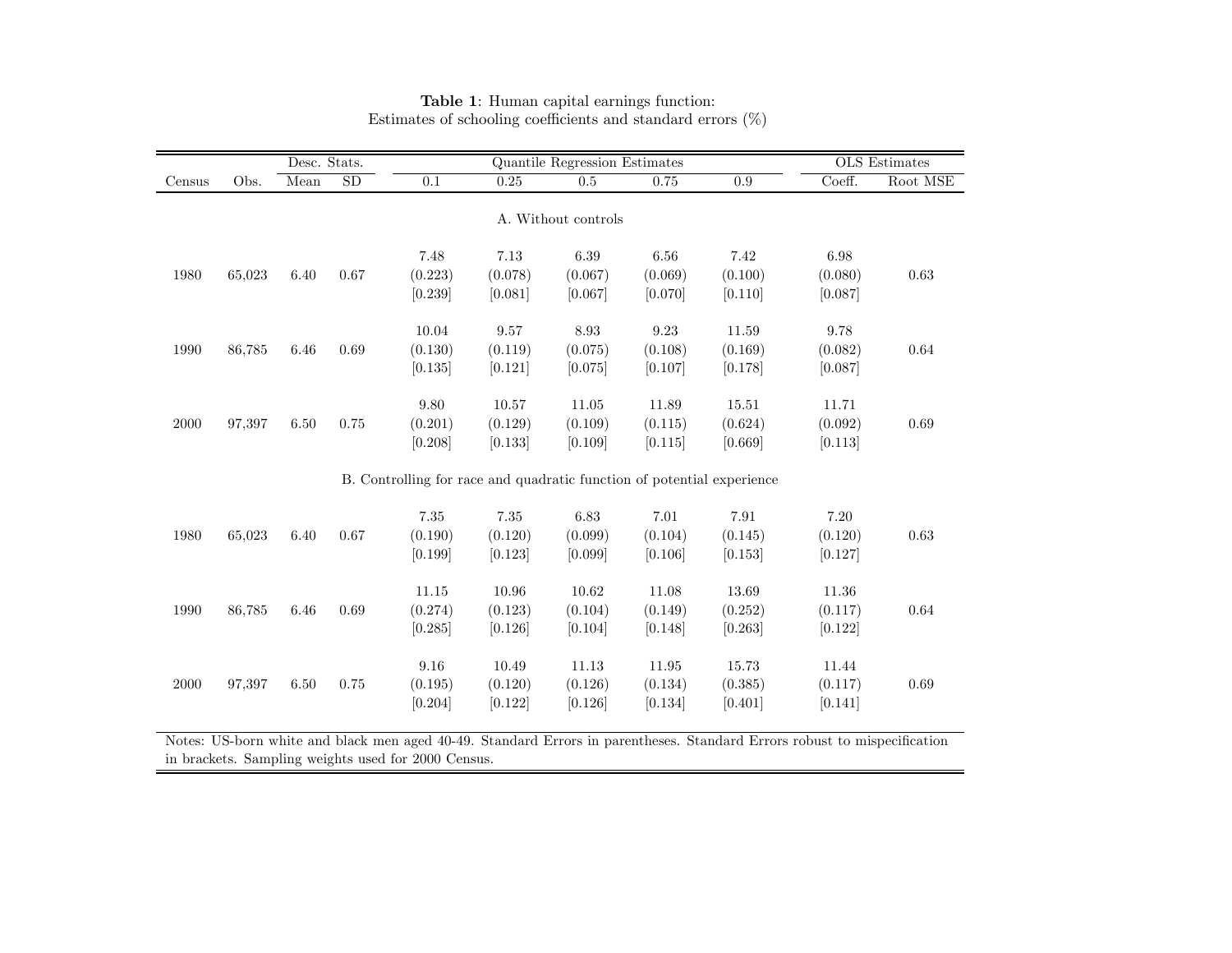|            |        |          | Interquantile Spread |          |                                 |      |           |            |           |      |
|------------|--------|----------|----------------------|----------|---------------------------------|------|-----------|------------|-----------|------|
|            |        |          | $90-10$              |          | $75 - 25$                       |      | $90 - 50$ |            | $50 - 10$ |      |
| Census     | Obs.   | Controls | CQ                   | QR       | CQ                              | QR   | CQ        | QR         | CQ        | QR   |
|            |        |          |                      |          |                                 |      |           |            |           |      |
| A. Overall |        |          |                      |          |                                 |      |           |            |           |      |
|            |        |          |                      |          |                                 |      |           |            |           |      |
| 1980       | 65,023 | No       | 1.20                 | 1.20     | 0.56                            | 0.56 | 0.51      | 0.52       | 0.69      | 0.68 |
|            |        | Yes      | $1.20\,$             | 1.19     | $0.56\,$                        | 0.55 | $0.52\,$  | $0.51\,$   | 0.68      | 0.67 |
|            |        | No       | $1.37\,$             | 1.36     | 0.65                            | 0.65 | 0.61      | 0.61       | 0.76      | 0.75 |
| 1990       | 86,785 | Yes      | 1.35                 | 1.35     | 0.64                            | 0.64 | 0.60      | 0.61       | 0.75      | 0.74 |
|            |        |          |                      |          |                                 |      |           |            |           |      |
|            |        | $\rm No$ | 1.45                 | 1.45     | 0.71                            | 0.70 | 0.68      | 0.69       | 0.77      | 0.76 |
| 2000       | 97,397 | Yes      | 1.43                 | 1.45     | 0.70                            | 0.68 | $0.67\,$  | 0.70       | 0.76      | 0.75 |
|            |        |          |                      |          |                                 |      |           |            |           |      |
|            |        |          |                      |          | <b>B.</b> High School Graduates |      |           |            |           |      |
|            |        |          |                      |          |                                 |      |           |            |           |      |
|            |        | No       | 1.10                 | 1.20     | $0.51\,$                        | 0.57 | 0.42      | 0.51       | 0.67      | 0.69 |
| 1980       | 25,020 | Yes      | 1.09                 | 1.17     | $\rm 0.52$                      | 0.55 | 0.44      | 0.50       | 0.65      | 0.67 |
|            |        |          |                      |          |                                 |      |           |            |           |      |
|            |        | $\rm No$ | $1.27\,$             | 1.33     | 0.64                            | 0.66 | $0.51\,$  | $0.56\,$   | 0.76      | 0.77 |
| 1990       | 22,837 | Yes      | 1.26                 | $1.31\,$ | $\,0.63\,$                      | 0.64 | 0.52      | $0.55\,$   | 0.74      | 0.76 |
|            |        |          |                      |          |                                 |      |           |            |           |      |
| 2000       |        | $\rm No$ | $1.32\,$             | 1.34     | $\,0.68\,$                      | 0.67 | 0.60      | $\rm 0.61$ | 0.72      | 0.73 |
|            | 25,963 | Yes      | 1.29                 | 1.32     | $0.66\,$                        | 0.66 | $0.59\,$  | $0.60\,$   | 0.70      | 0.72 |
|            |        |          |                      |          |                                 |      |           |            |           |      |
|            |        |          |                      |          | C. College Graduates            |      |           |            |           |      |
|            |        |          |                      |          |                                 |      |           |            |           |      |
| 1980       | 7,158  | No       | 1.25                 | 1.19     | 0.60                            | 0.54 | 0.58      | $0.55\,$   | 0.67      | 0.64 |
|            |        | Yes      | 1.26                 | 1.19     | $\,0.59$                        | 0.53 | 0.61      | 0.54       | 0.65      | 0.64 |
|            |        |          |                      |          |                                 |      |           |            |           |      |
| 1990       | 15,517 | $\rm No$ | 1.49                 | 1.40     | 0.68                            | 0.64 | 0.69      | 0.67       | 0.77      | 0.73 |
|            |        | Yes      | 1.44                 | 1.38     | $0.66\,$                        | 0.63 | 0.70      | 0.66       | 0.74      | 0.72 |
|            |        |          |                      |          |                                 |      |           |            |           |      |
| 2000       | 19,388 | No       | 1.57                 | 1.57     | 0.73                            | 0.72 | 0.75      | 0.78       | 0.82      | 0.78 |
|            |        | Yes      | 1.55                 | 1.57     | 0.74                            | 0.71 | 0.75      | 0.80       | 0.80      | 0.78 |
|            |        |          |                      |          |                                 |      |           |            |           |      |

|  |  |  |  |  | Table 2: Comparison of CQF and QR-based Interquantile Spreads |  |
|--|--|--|--|--|---------------------------------------------------------------|--|
|--|--|--|--|--|---------------------------------------------------------------|--|

Notes: US-born white and black men aged 40-49. Average measures calculated using the distribution of the covariates in each year. The covariates are schooling (controls = No) or schooling, race and a quadratic function of experience (controls = Yes). Sampling weights used for 2000 Census.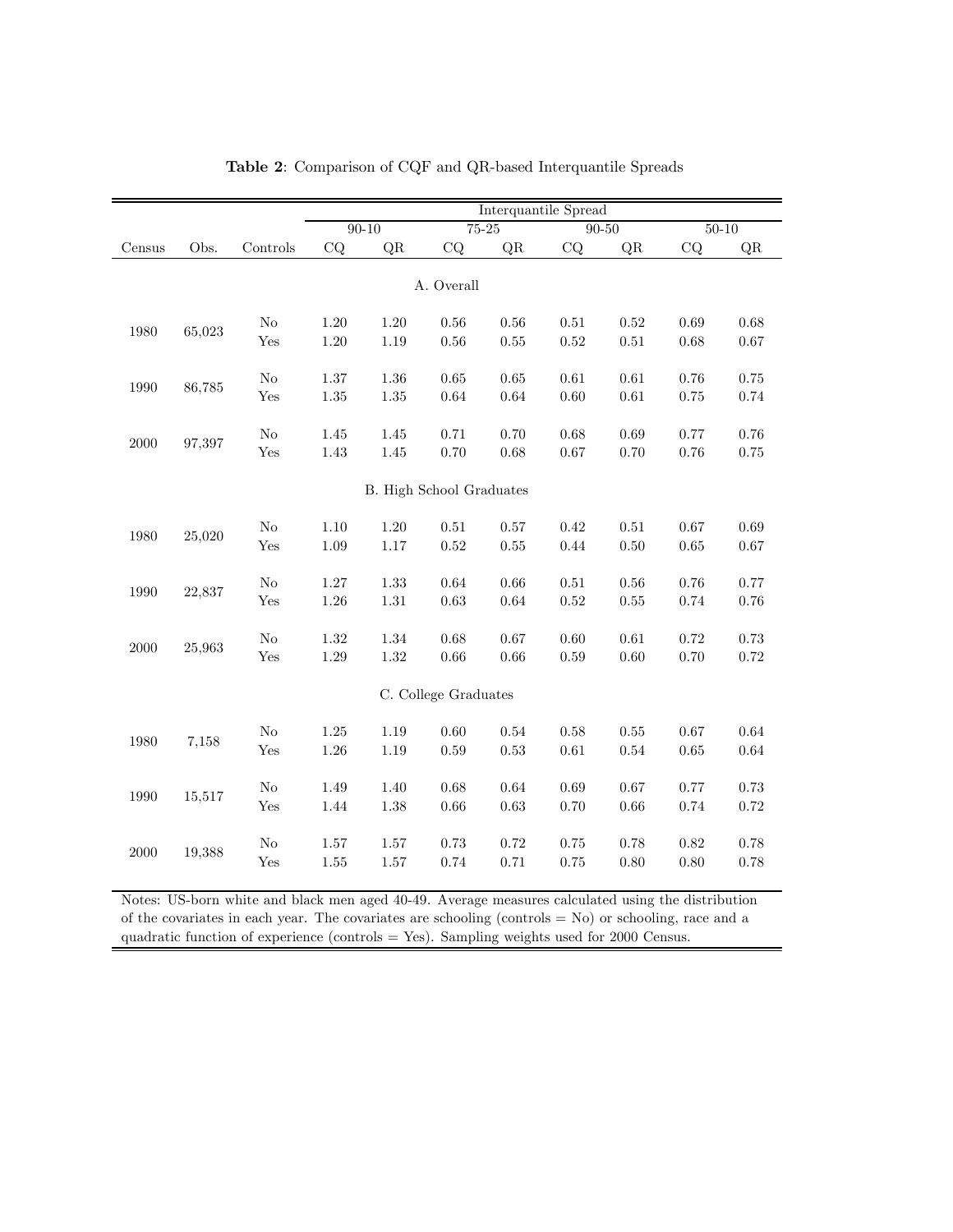|                             | Quantile-based Measures |                                                                      |                |                            |          |           |          |       |            |      | <b>ANOVA</b> |
|-----------------------------|-------------------------|----------------------------------------------------------------------|----------------|----------------------------|----------|-----------|----------|-------|------------|------|--------------|
|                             |                         | $90 - 10$                                                            | 75-25<br>90-50 |                            |          | $50 - 10$ |          | Cond. | <b>OLS</b> |      |              |
| Census                      | Obs.                    | CQ                                                                   | QR             | CQ                         | QR       | CQ        | QR       | CQ    | QR         | Mean | Fit          |
| A. Between-group Inequality |                         |                                                                      |                |                            |          |           |          |       |            |      |              |
| 1980                        | 65,023                  | 0.60                                                                 | 0.59           | $0.15\,$                   | 0.23     | 0.35      | 0.32     | 0.25  | 0.27       | 0.24 | 0.23         |
| 1990                        | 86,785                  | 0.63                                                                 | $0.65\,$       | 0.33                       | $0.35\,$ | 0.37      | 0.41     | 0.27  | 0.24       | 0.28 | 0.27         |
| 2000                        | 97,397                  | 0.66                                                                 | 0.75           | 0.51                       | 0.43     | 0.42      | 0.53     | 0.24  | 0.22       | 0.30 | 0.29         |
|                             |                         |                                                                      |                | B. Within-group Inequality |          |           |          |       |            |      |              |
| 1980                        | 65,023                  | 1.14                                                                 | 1.17           | 0.52                       | 0.54     | 0.49      | 0.51     | 0.65  | 0.66       | 0.63 | 0.63         |
| 1990                        | 86,785                  | 1.32                                                                 | 1.35           | 0.62                       | 0.63     | 0.57      | $\,0.59$ | 0.73  | 0.75       | 0.63 | 0.64         |
| 2000                        | 97,397                  | 1.38                                                                 | 1.41           | 0.67                       | 0.67     | 0.64      | 0.66     | 0.73  | 0.75       | 0.68 | 0.69         |
|                             |                         | C. Relative Importance of Within-group Inequality (RTR and $1-R^2$ ) |                |                            |          |           |          |       |            |      |              |
| 1980                        | 65,023                  | 78                                                                   | 80             | 93                         | 85       | 65        | 72       | 87    | 86         | 87   | 88           |
| 1990                        | 86,785                  | 81                                                                   | 81             | 78                         | 76       | 71        | 68       | 88    | 90         | 84   | 85           |
| 2000                        | 97,397                  | 82                                                                   | 78             | 63                         | 71       | 70        | 61       | 90    | 92         | 84   | 85           |

Table 3: Measures of Between-group (Model) and Within-group (Residual) Inequality and Linear (Quantile) Regression Approximations

Notes: US-born white and black men aged 40-49. Measures calculated in a model that includes schooling, race and experience. Relative measures calculated as the square of Panel B divided by the sum of the square of Panel A and the square of Panel B. Sampling weights used for 2000 census.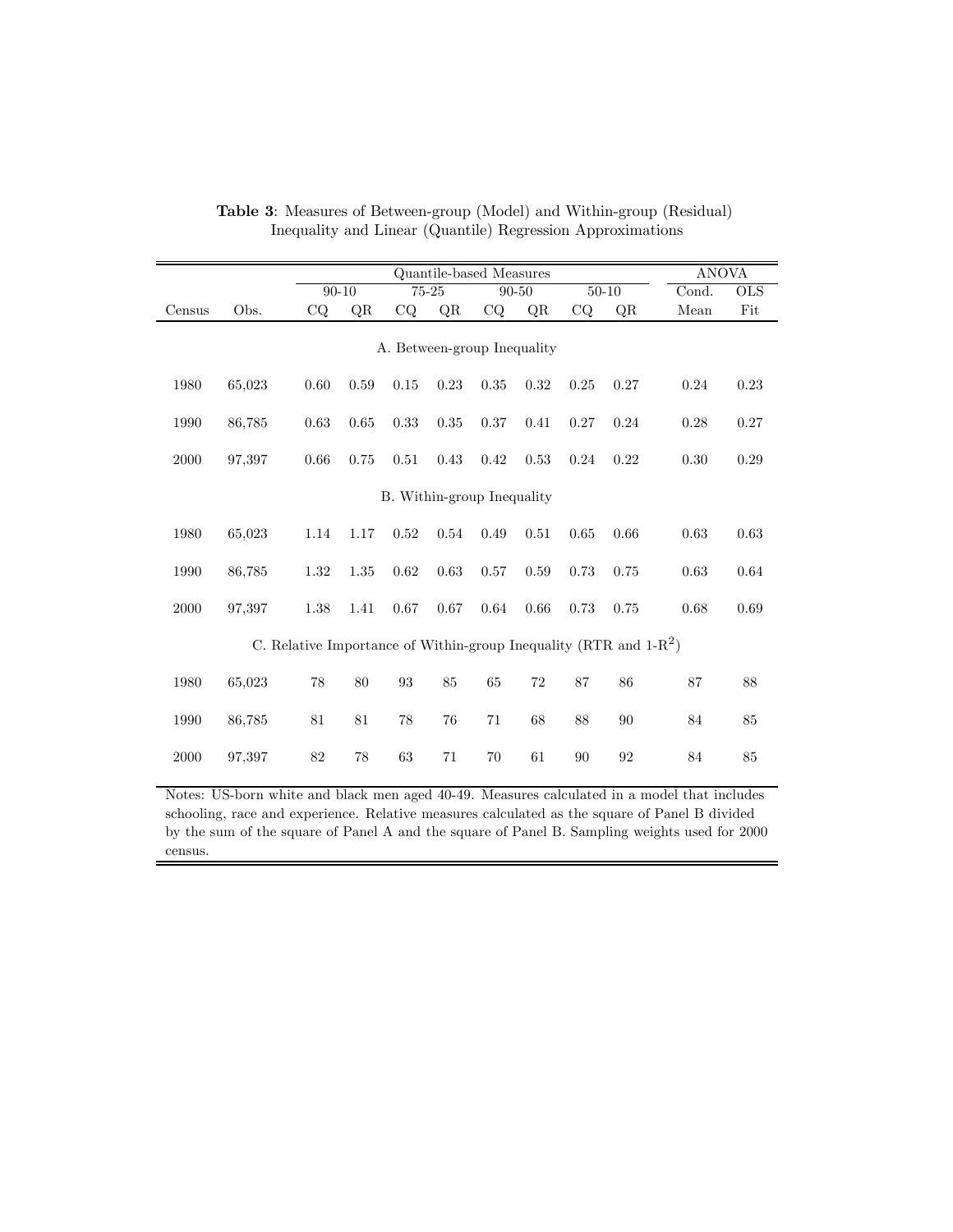

Figure 1: CQF and CEF in 1980 Census (US-born white and black men aged 40-49). Panels A - E plot the Conditional Quantile Function, Koenker and Basset's Quantile Regression fit and Chamberlain's Minimum Distance fit for weekly log-earnings given years of schooling. Panel F plots the Conditional Expectation Function (CEF), Weighted LS fit and OLS fit for weekly log-earnings given years of schooling.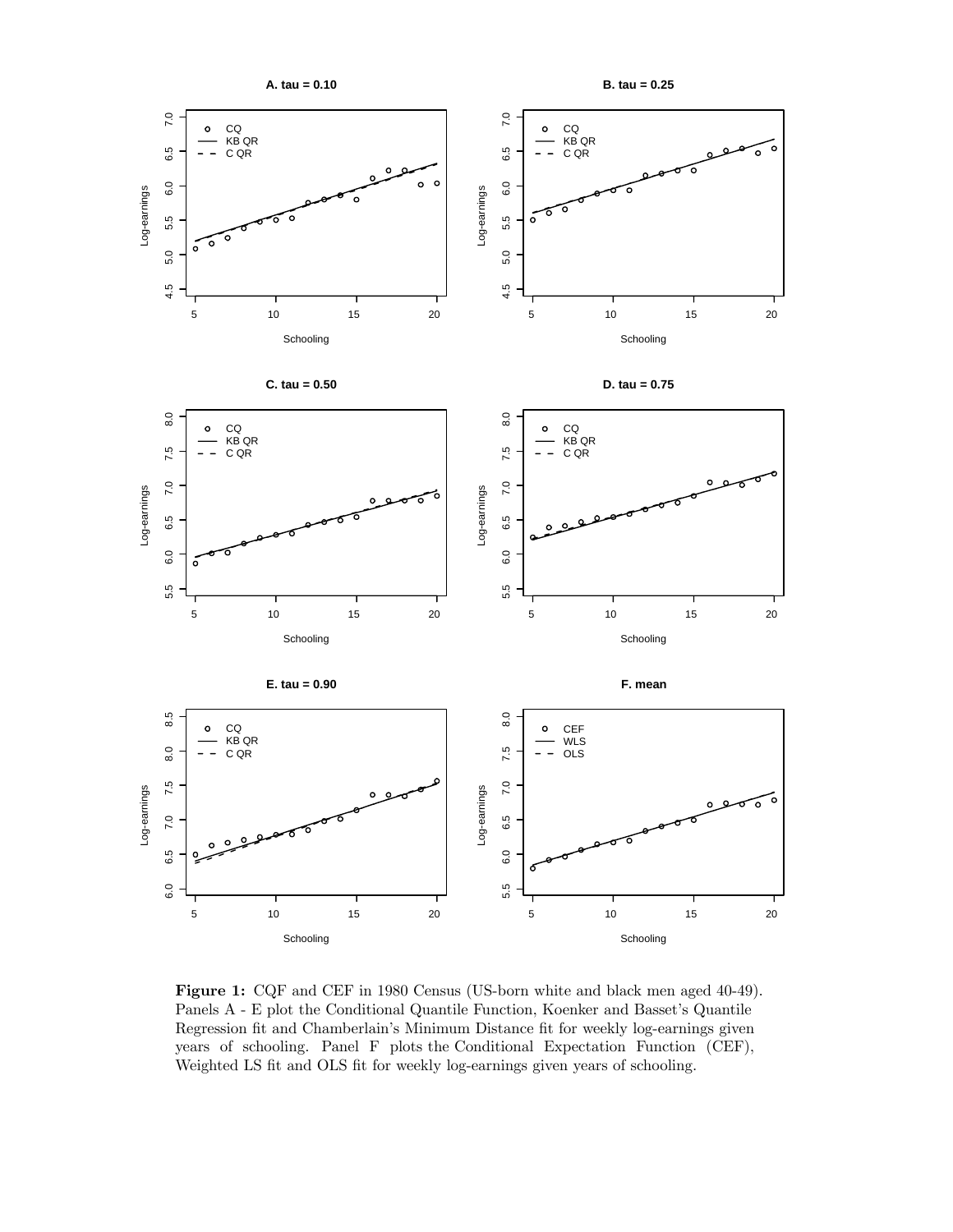**A. tau = 0.10**

**B. tau = 0.25**



Figure 2: Weighting Functions in 1980 Census (US-born white and black men aged 40-49). Panels A-E plot the histogram of years of schooling, QR weighting function and importance weighting function for QR's of log-earnings on years of schooling. Panel F plots the histogram of years of schooling, WLS weighting function and inverse of the conditional variance for the linear regression of log-earnings on years of schooling.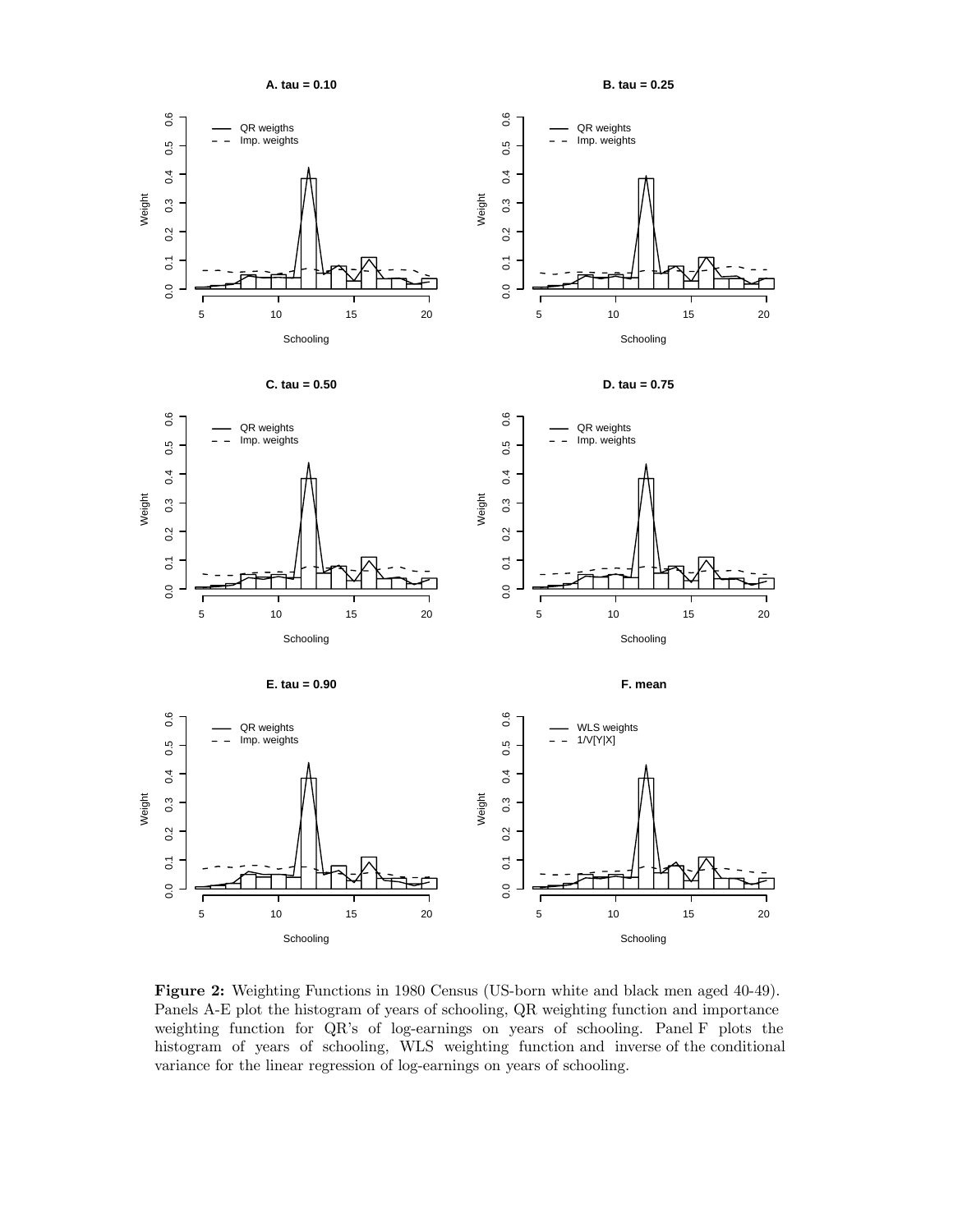

Figure 3: Importance and Density Weights in 1980 Census (US-born white and black men aged 40-49).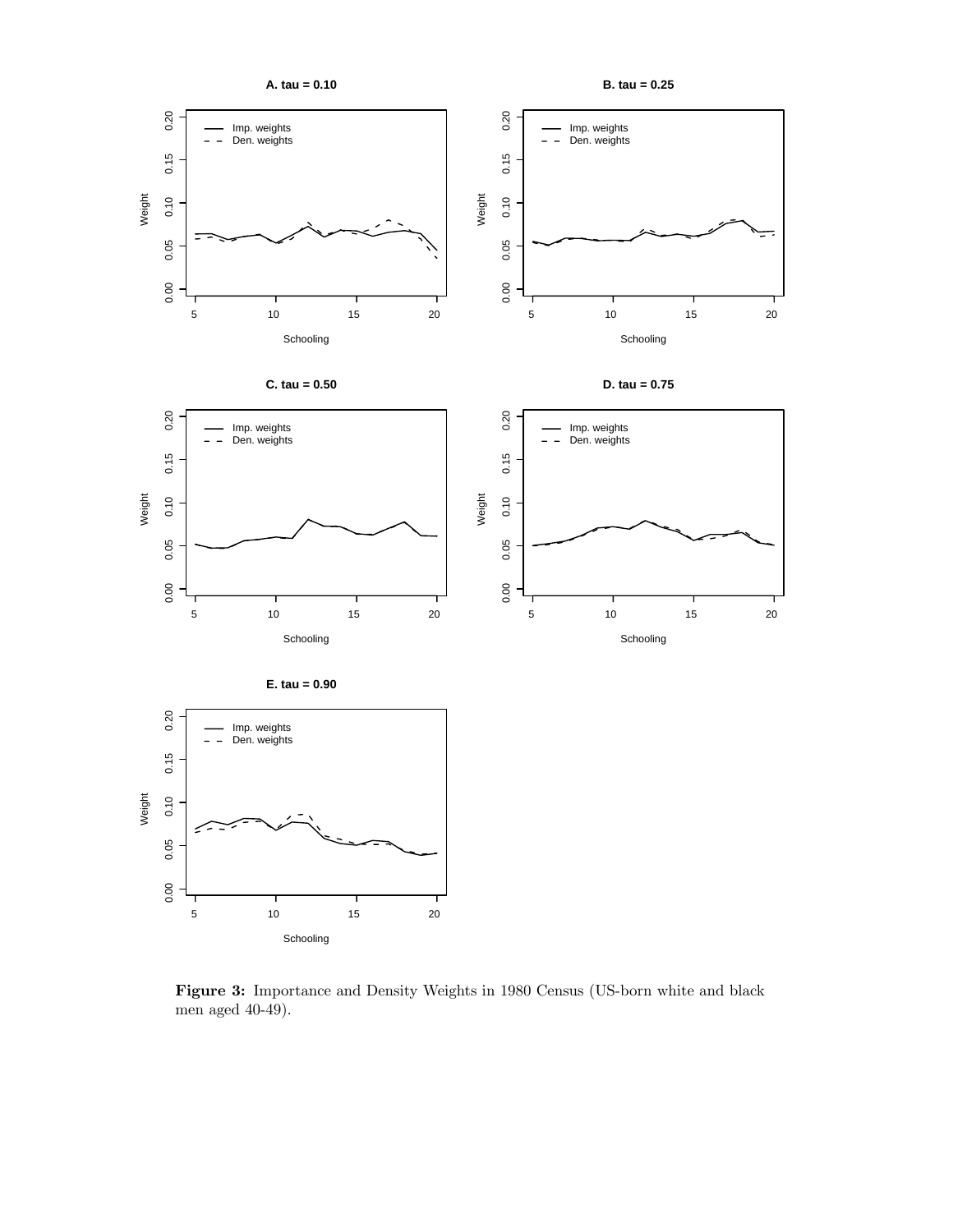

Figure 4: Partial Quantile Correlation Plots in 1980 Census (US-born white men aged 30-54). Panels A-E plot the Partial Conditional Quantile Function and Partial QR fit of log-earnings on years of schooling, controlling for a quadratic function of experience. The dashed line has the same slope as a QR line of log-earnings on years of schooling without controlling for experience. Panel F plots the Partial Conditional Expectation Function and Partial OLS fit of log-earnings on years of schooling, controlling for a quadratic function of experience. The dashed line has the same slope as a OLS line of log-earnings on years of schooling without controlling for experience.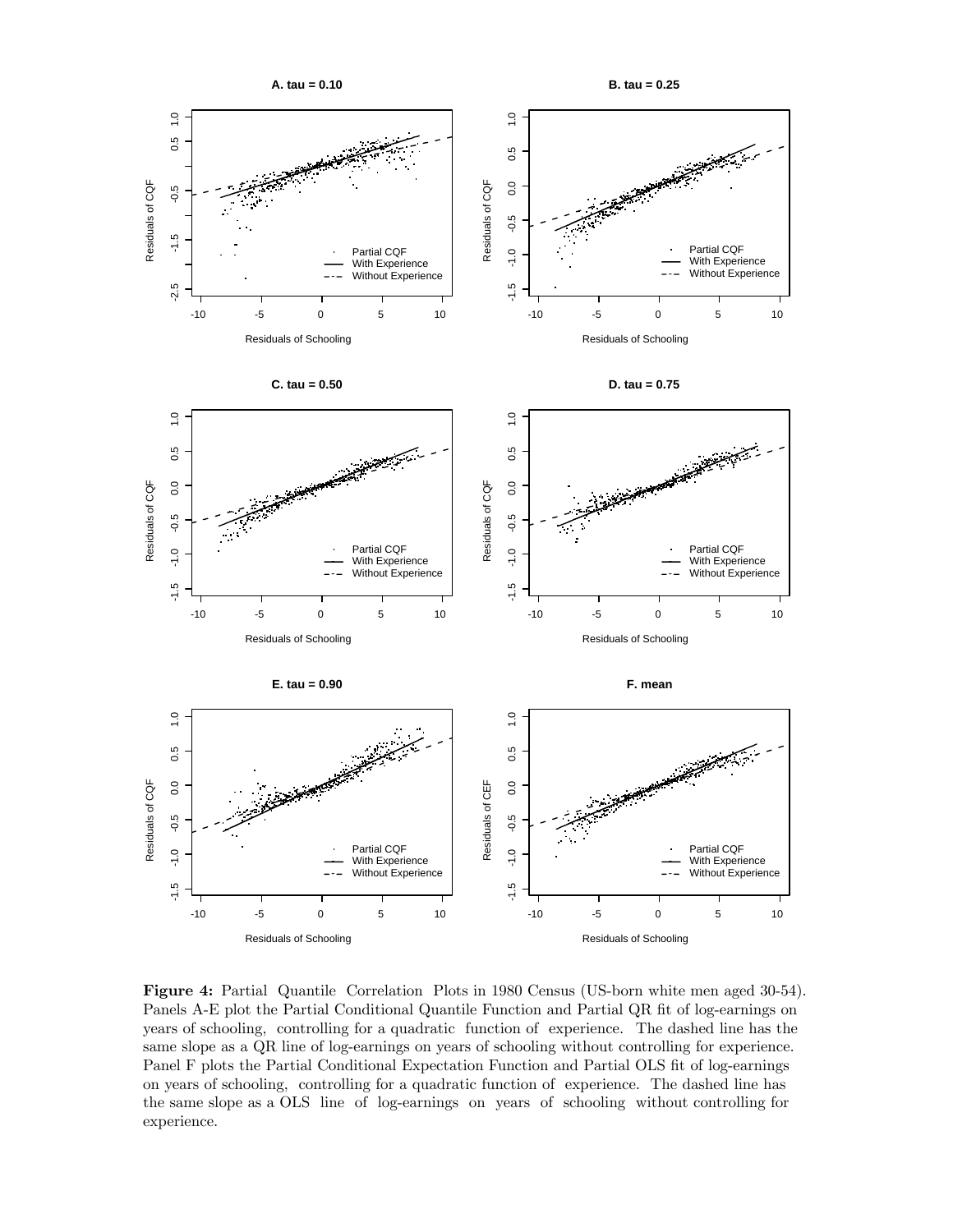

Figure <sup>5</sup>: Schooling coefficients in 1980, <sup>1990</sup> and <sup>2000</sup> censuses (US-born white and black men aged 40-49). Panels A, B and C <sup>p</sup>lot the Quantile Process for the coefficient of schooling in the QR of log-earnings on years of schooling, race and <sup>a</sup> quadratic function of experience, and 95% robust pointwise and uniform confidence intervals for 1980, 1990 and 2000, respectively. Uniform bands obtained by subsampling using 200 repetitions with subsample size  $b = 5n^{2/5}$ . The horizontal lines correspond to the OLS estimates of the schooling coefficient.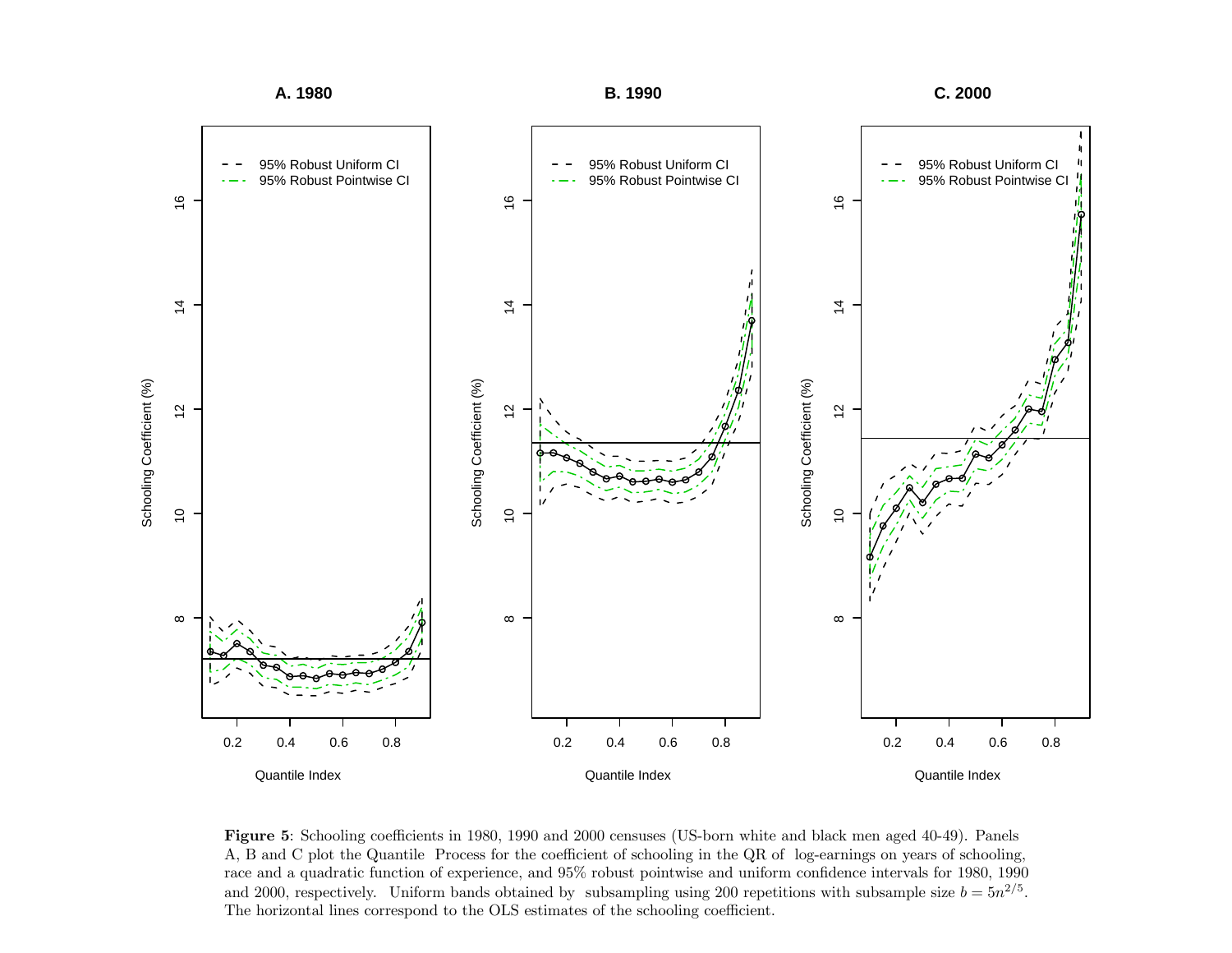

Figure 6: Unconditional quantiles and conditional quantiles of log-earnings in 1980, 1990 and 2000 censuses (US-born white and black men aged 40-49). Distributions are centered at median earnings for each year. Panel A <sup>p</sup>lots <sup>95</sup> % uniform bands for unconditional quantiles. Panels B and C <sup>p</sup>lot 95% uniform bands for the QR approximation to the conditional quantile function given schooling, race and <sup>a</sup> quadratic function of experience. In Panel B covariates are evaluated at sample mean values for each year and schooling is coded using IPUMS categories for each year. In Panel C covariates are evaluated at sample mean values for 1980 and schooling is recoded using 2000 IPUMS categories.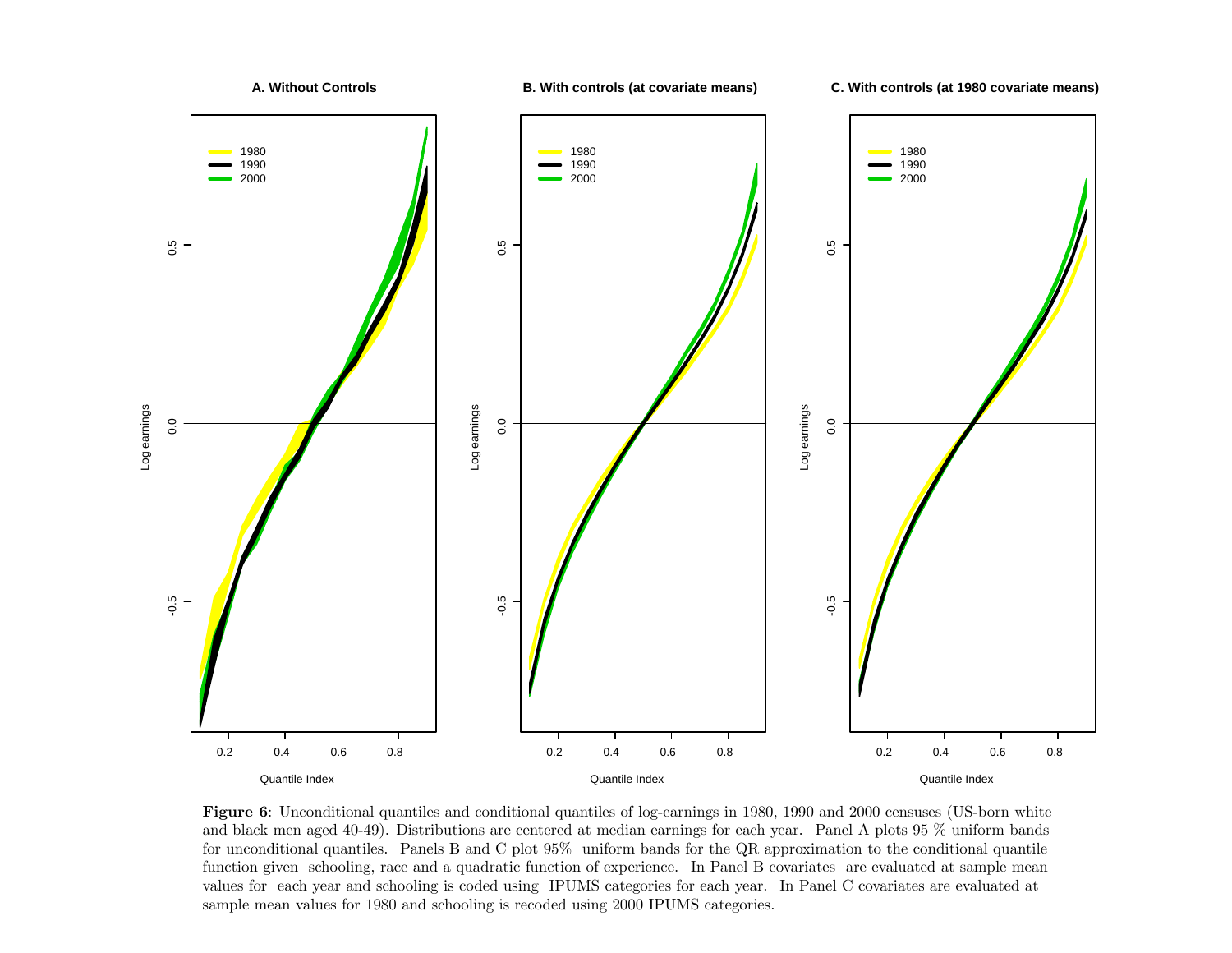

Figure 7: CQF and CEF in 1990 Census (US-born white and black men aged 40-49). Panels A - E plot the Conditional Quantile Function, Koenker and Basset's Quantile Regression fit and Chamberlain's Minimum Distance fit for weekly log-earnings given years of schooling. Panel F plots the Conditional Expectation Function (CEF), Weighted LS fit and OLS fit for weekly log-earnings given years of schooling.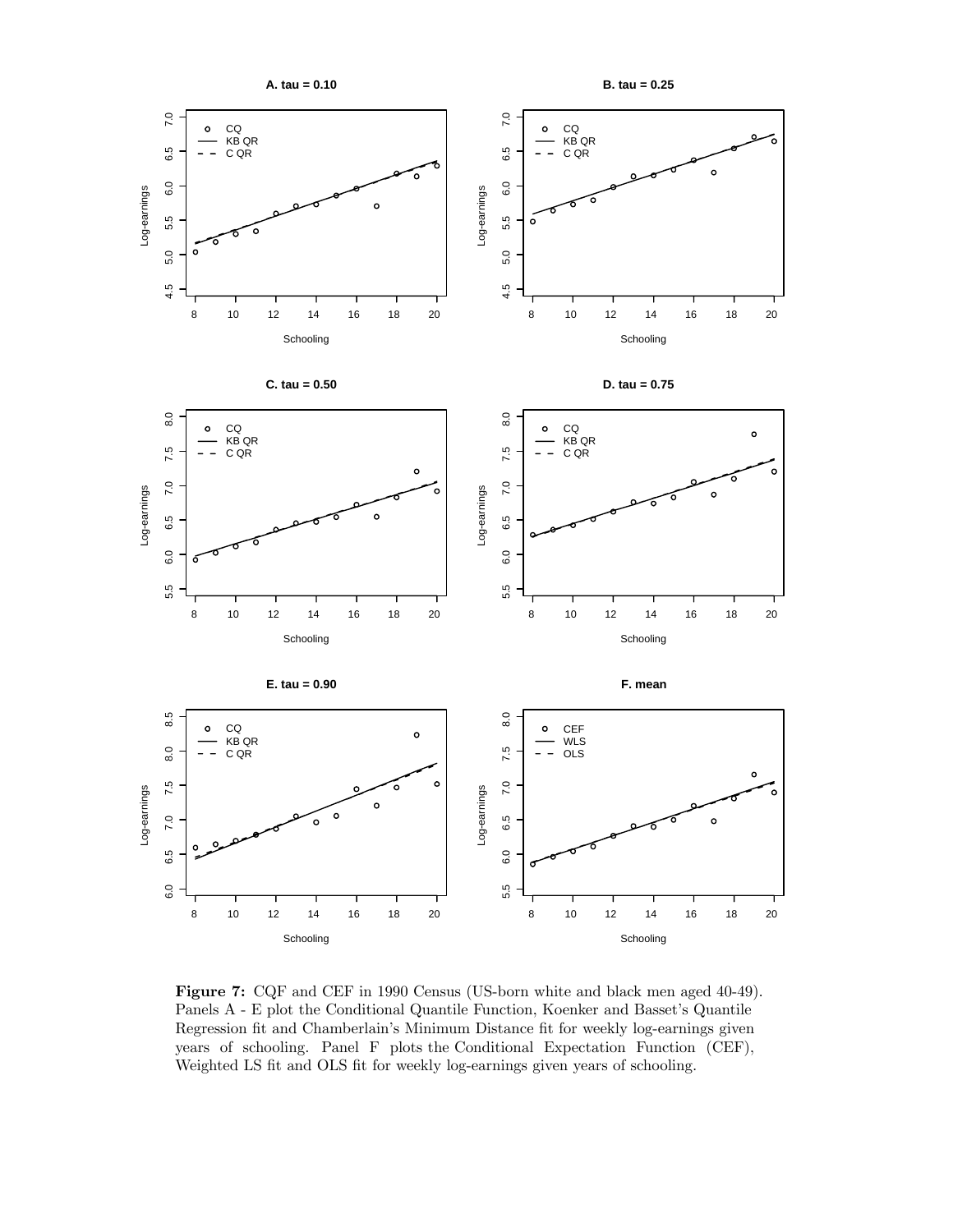

Figure 8: CQF and CEF in 2000 Census (US-born white and black men aged 40-49). Panels A - E plot the Conditional Quantile Function, Koenker and Basset's Quantile Regression fit and Chamberlain's Minimum Distance fit for weekly log-earnings given years of schooling. Panel F plots the Conditional Expectation Function (CEF), Weighted LS fit and OLS fit for weekly log-earnings given years of schooling.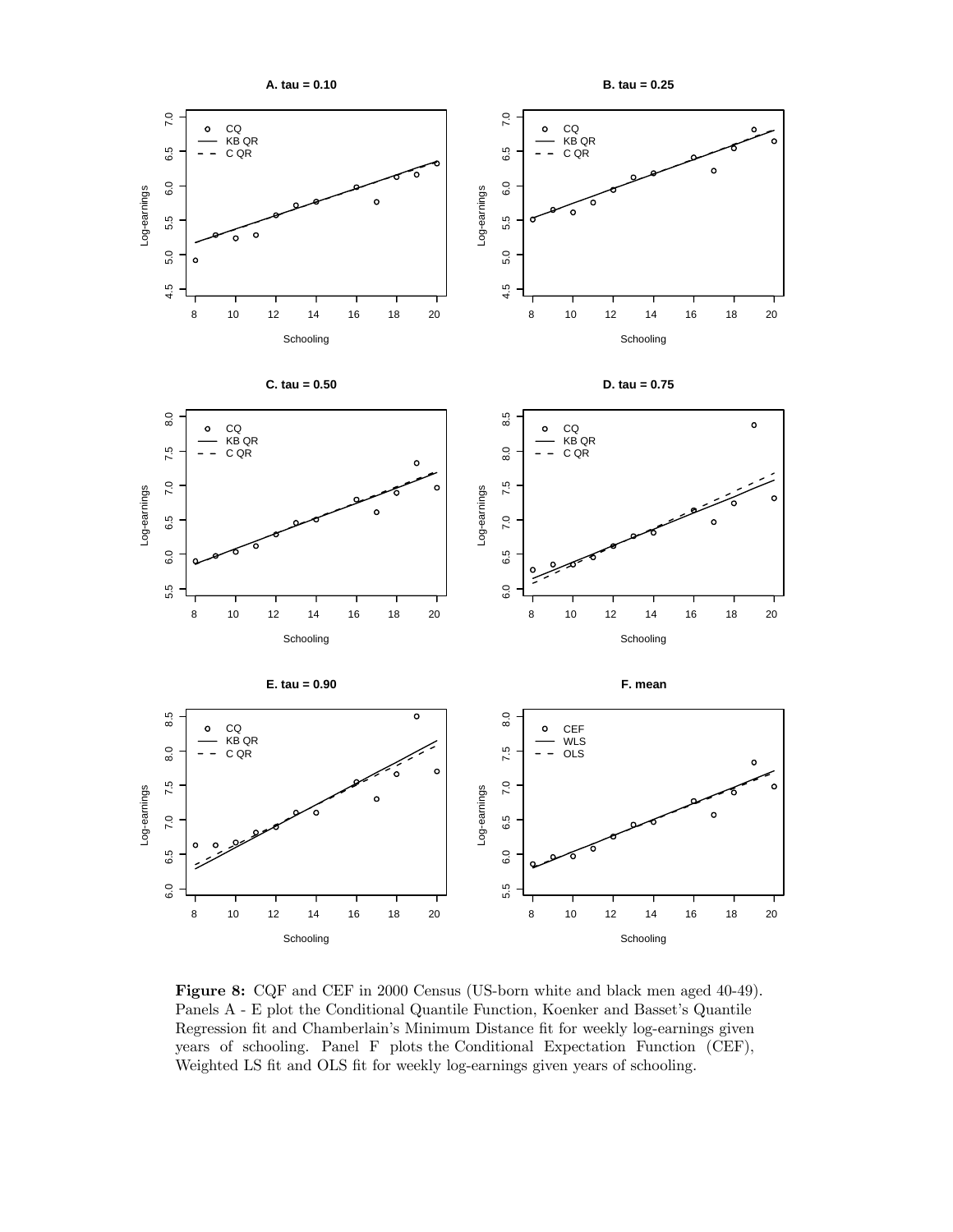**A. tau = 0.10**

**B. tau = 0.25**



Figure 9: Weighting Functions in 1990 Census (US-born white and black men aged 40-49). Panels A-E plot the histogram of years of schooling, QR weighting function and importance weighting function for QR's of log-earnings on years of schooling. Panel F plots the histogram of years of schooling, WLS weighting function and inverse of the conditional variance for the linear regression of log-earnings on years of schooling.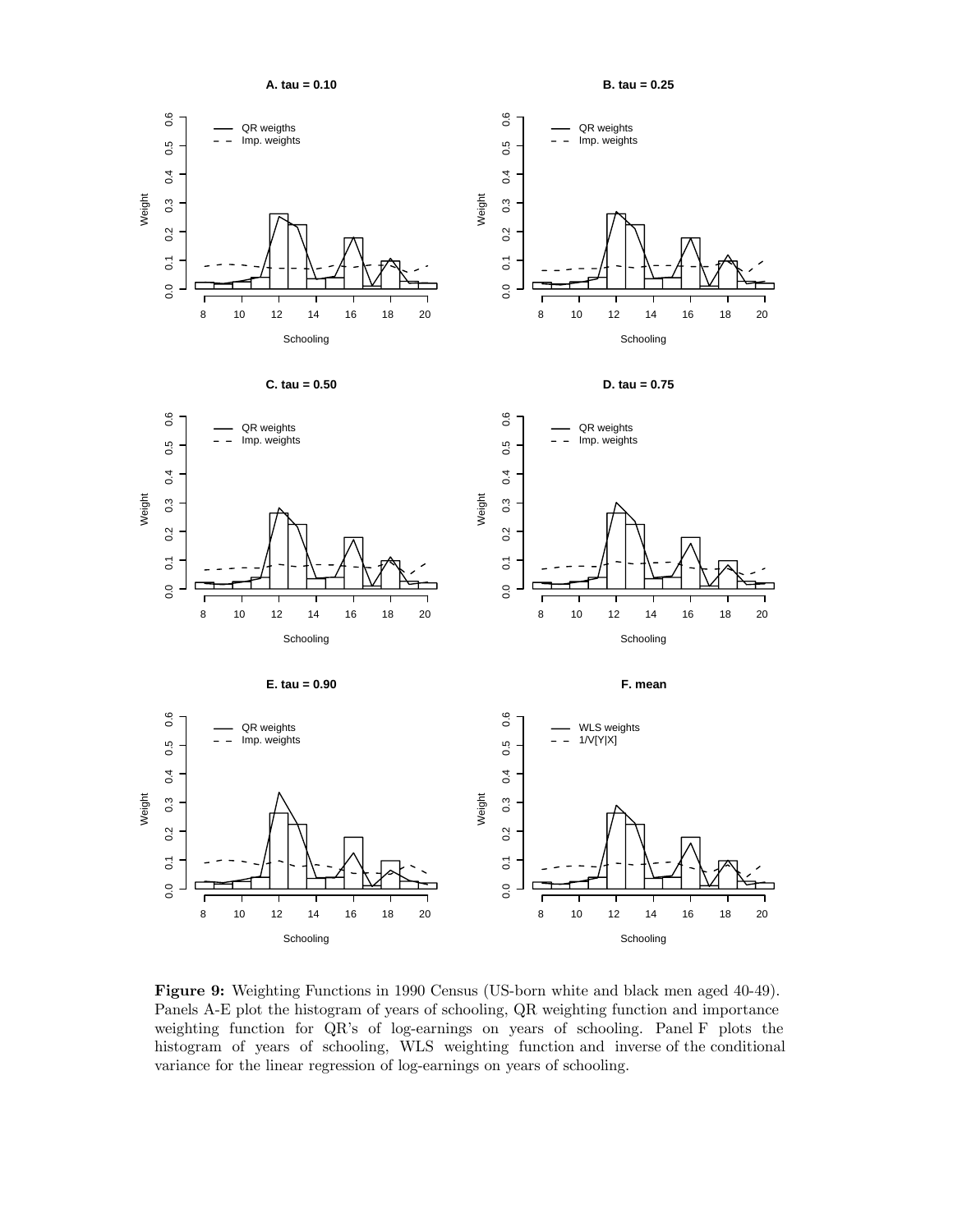**A. tau = 0.10**

**B. tau = 0.25**



Figure 10: Weighting Functions in 2000 Census (US-born white and black men aged 40-49). Panels A-E plot the histogram of years of schooling, QR weighting function and importance weighting function for QR's of log-earnings on years of schooling. Panel F plots the histogram of years of schooling, WLS weighting function and inverse of the conditional variance for the linear regression of log-earnings on years of schooling.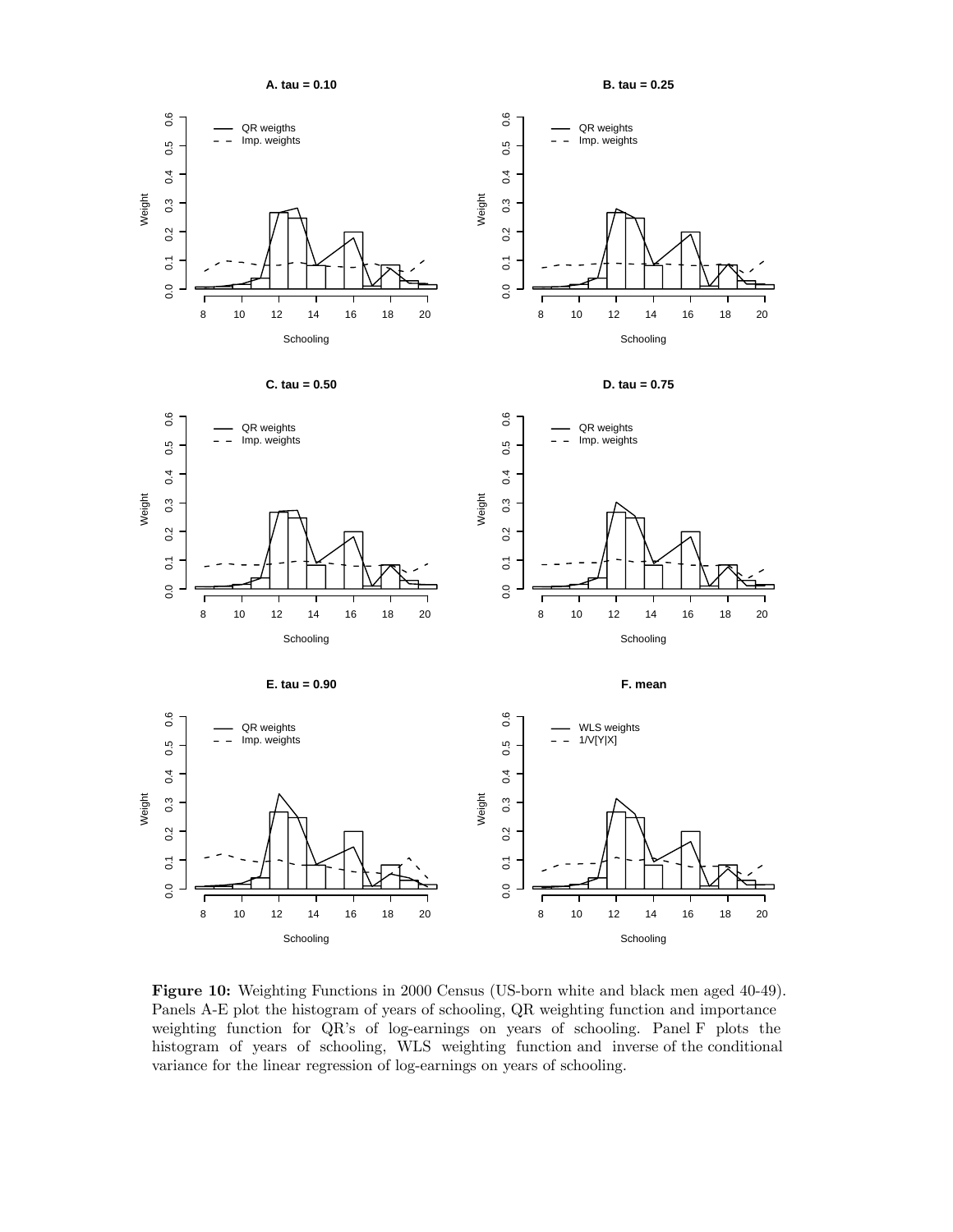

Figure 11: Importance and Density Weights in 1990 Census (US-born white and black men aged 40-49).